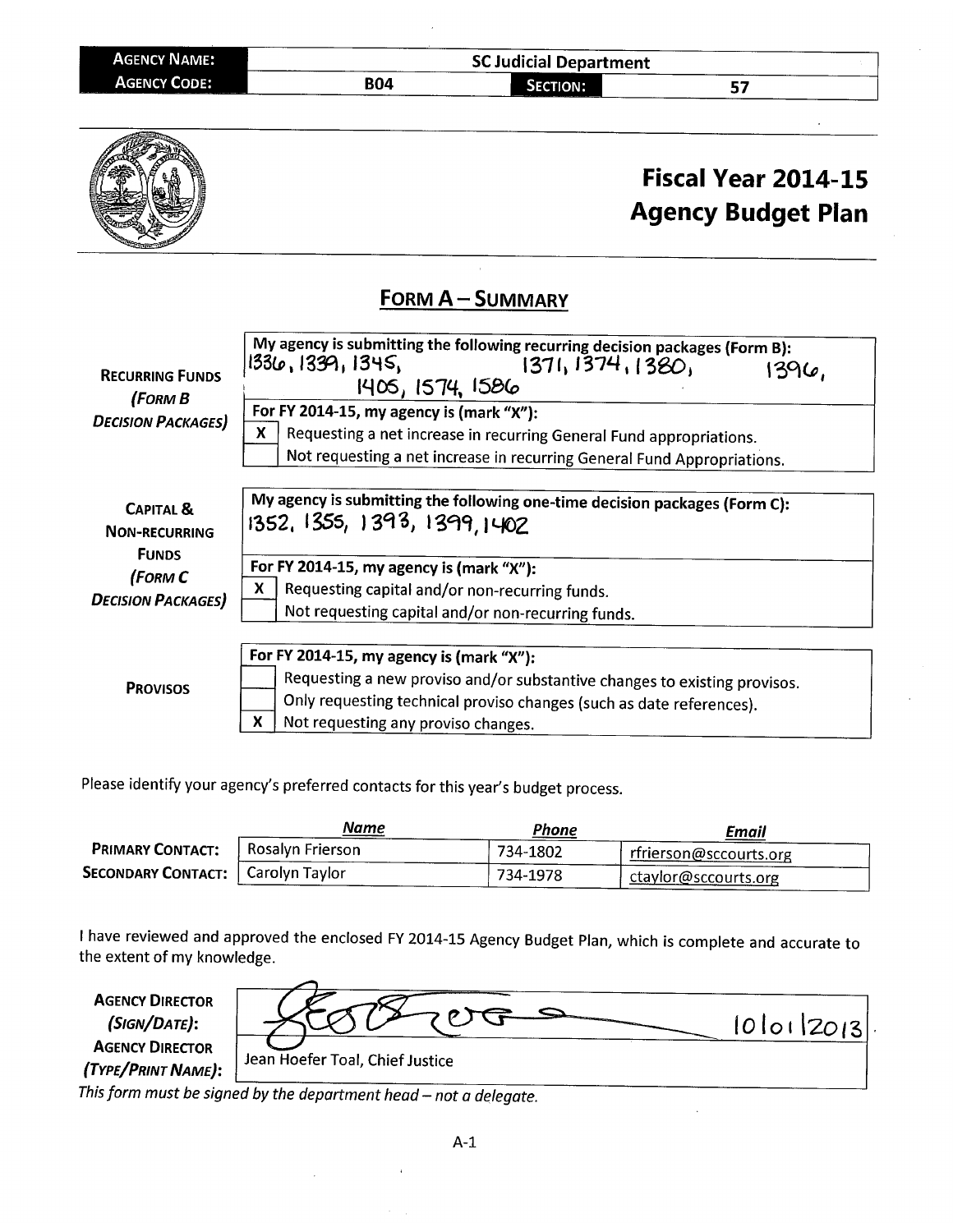| <b>AGENCY NAME:</b> | <b>SC Judicial Department</b> |                 |   |
|---------------------|-------------------------------|-----------------|---|
| <b>AGENCY CODE:</b> | <b>B04</b>                    | <b>SECTION:</b> | - |

| <b>DECISION PACKAGE</b>                       | 1336                                                                                                                                                                                                                                                                                                                                                                                                                                                                                                                            |
|-----------------------------------------------|---------------------------------------------------------------------------------------------------------------------------------------------------------------------------------------------------------------------------------------------------------------------------------------------------------------------------------------------------------------------------------------------------------------------------------------------------------------------------------------------------------------------------------|
|                                               | Provide the decision package number issued by the PBF system ("Governor's Request").                                                                                                                                                                                                                                                                                                                                                                                                                                            |
| <b>TITLE</b>                                  | Realignment of Circuit Court and Family Court Judges Salaries from Unclassified<br><b>Positions</b>                                                                                                                                                                                                                                                                                                                                                                                                                             |
|                                               | Provide a brief, descriptive title for this request.                                                                                                                                                                                                                                                                                                                                                                                                                                                                            |
| <b>AMOUNT</b>                                 | \$0                                                                                                                                                                                                                                                                                                                                                                                                                                                                                                                             |
|                                               | What is the net change in requested appropriations for FY 2014-15? This amount should<br>correspond to the decision package's total in PBF across all funding sources.                                                                                                                                                                                                                                                                                                                                                          |
|                                               | 2013 Appropriations Act                                                                                                                                                                                                                                                                                                                                                                                                                                                                                                         |
| <b>ENABLING AUTHORITY</b>                     |                                                                                                                                                                                                                                                                                                                                                                                                                                                                                                                                 |
|                                               | What state or federal statutory, regulatory, and/or administrative authority established<br>this program? Is this decision package prompted by the establishment of or a revision to<br>that authority?                                                                                                                                                                                                                                                                                                                         |
| <b>FACTORS ASSOCIATED</b><br>WITH THE REQUEST | Mark "X" for all that apply:<br>Change in cost of providing current services to existing program audience.<br>Non-mandated change in eligibility / enrollment for existing program.<br>Change in case load / enrollment under existing program guidelines.<br>Non-mandated program change in service levels or areas.<br>Loss of federal or other external financial support for existing program.<br>Exhaustion of fund balances previously used to support program.<br>Proposed establishment of a new program or initiative. |
|                                               |                                                                                                                                                                                                                                                                                                                                                                                                                                                                                                                                 |
| <b>RECIPIENTS OF FUNDS</b>                    | Judges                                                                                                                                                                                                                                                                                                                                                                                                                                                                                                                          |
|                                               | What individuals or entities would receive these funds (contractors, vendors, grantees,                                                                                                                                                                                                                                                                                                                                                                                                                                         |

*individual beneficiaries, etc.)? How would these funds be allocated – using an existing formula, through a competitive process, based upon predetermined eligibility criteria?*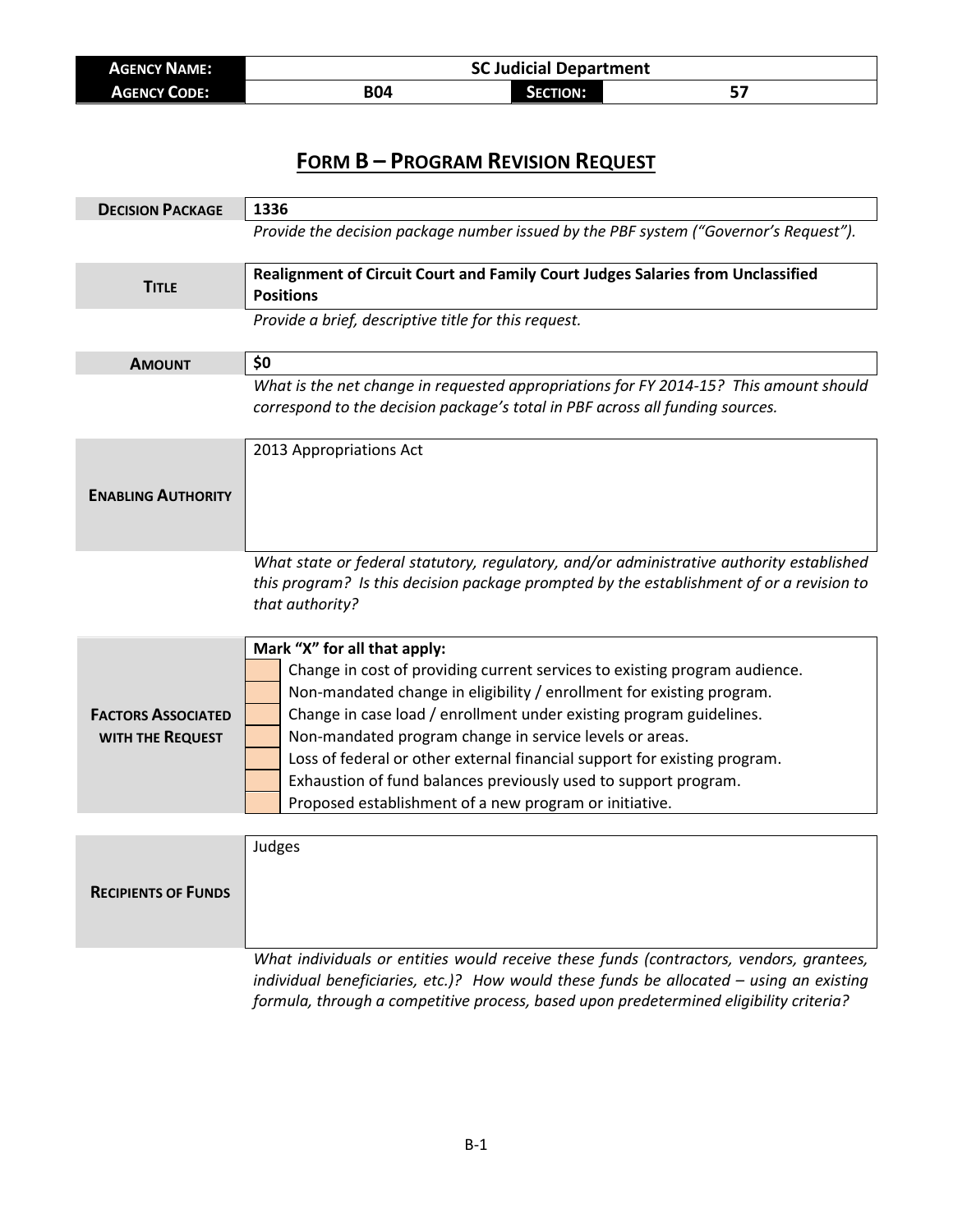| <b>AGENCY NAME:</b> | <b>SC Judicial Department</b> |          |    |
|---------------------|-------------------------------|----------|----|
| <b>AGENCY CODE:</b> | <b>B04</b>                    | SECTION: | е5 |

| <b>RELATED REQUEST(S)</b>             | N/A                                                                                                                                                                                                                                                                                                                                 |
|---------------------------------------|-------------------------------------------------------------------------------------------------------------------------------------------------------------------------------------------------------------------------------------------------------------------------------------------------------------------------------------|
|                                       | Is this decision package associated with other decision packages requested by your<br>agency or other agencies this year? Is it associated with a specific capital or non-<br>recurring request?                                                                                                                                    |
| <b>MATCHING FUNDS</b>                 | N/A                                                                                                                                                                                                                                                                                                                                 |
|                                       | Would these funds be matched by federal, institutional, philanthropic, or other<br>resources? If so, identify the source and amount.                                                                                                                                                                                                |
| <b>FUNDING</b><br><b>ALTERNATIVES</b> | N/A                                                                                                                                                                                                                                                                                                                                 |
|                                       | What other possible funding sources were considered? Could this request be met in<br>whole or in part with the use of other resources, including fund balances? If so, please<br>comment on the sustainability of such an approach.                                                                                                 |
|                                       | This request is only to realign the salaries for judges (in Circuit Court and Family Court)<br>from Unclassified Positions up to the Judges salary line item. When appropriated in the<br>2013 Act the positions were included but were allocated as Unclassified Positions. No<br>change in dollars is requested with this change. |
| <b>SUMMARY</b>                        |                                                                                                                                                                                                                                                                                                                                     |

*Provide a summary of the rationale for the decision package. Why has it been requested? How specifically would the requested funds be used?*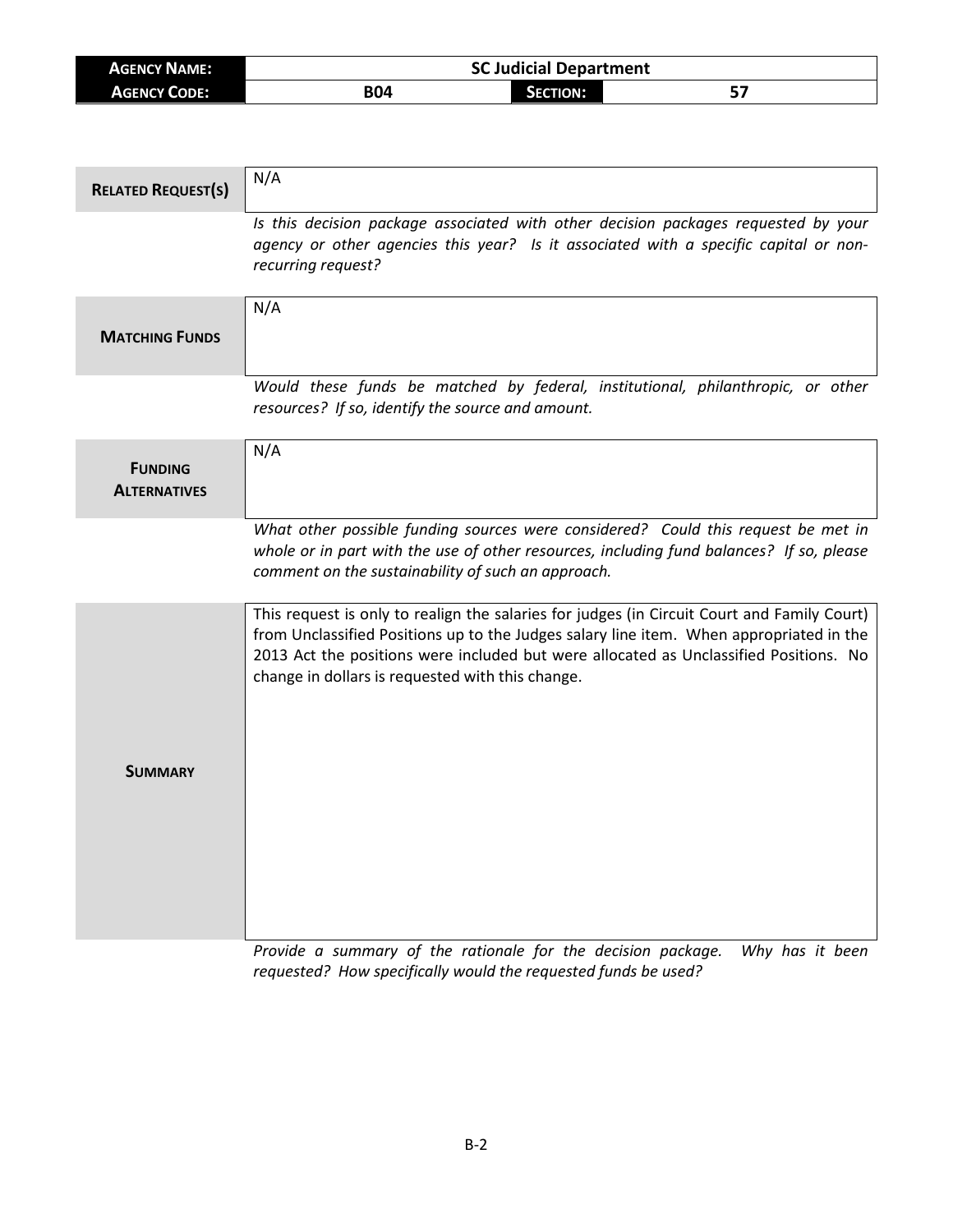| <b>AGENCY NAME:</b> | <b>SC Judicial Department</b> |          |           |
|---------------------|-------------------------------|----------|-----------|
| <b>AGENCY CODE:</b> | B04                           | SECTION: | --<br>ر ت |

| <b>METHOD OF</b><br><b>CALCULATION</b> | N/A                                                                                                                                                                                                                                                                                                       |
|----------------------------------------|-----------------------------------------------------------------------------------------------------------------------------------------------------------------------------------------------------------------------------------------------------------------------------------------------------------|
|                                        | How was the amount of the request calculated? What factors could cause deviations<br>between the request and the amount that could ultimately be required in order to<br>perform the underlying work?                                                                                                     |
| <b>FUTURE IMPACT</b>                   | N/A                                                                                                                                                                                                                                                                                                       |
|                                        | Will the state incur any maintenance-of-effort or other obligations by adopting this<br>decision package? What impact will there be on future capital and/or operating<br>budgets if this request is or is not honored? Has a source of any such funds been<br>identified and/or obtained by your agency? |
| <b>PRIORITIZATION</b>                  | N/A                                                                                                                                                                                                                                                                                                       |
|                                        | If no or insufficient new funds are available in order to meet this need, how would the<br>agency prefer to proceed? By using fund balances, generating new revenue, cutting<br>other programs, or deferring action on this request in FY 2014-15?                                                        |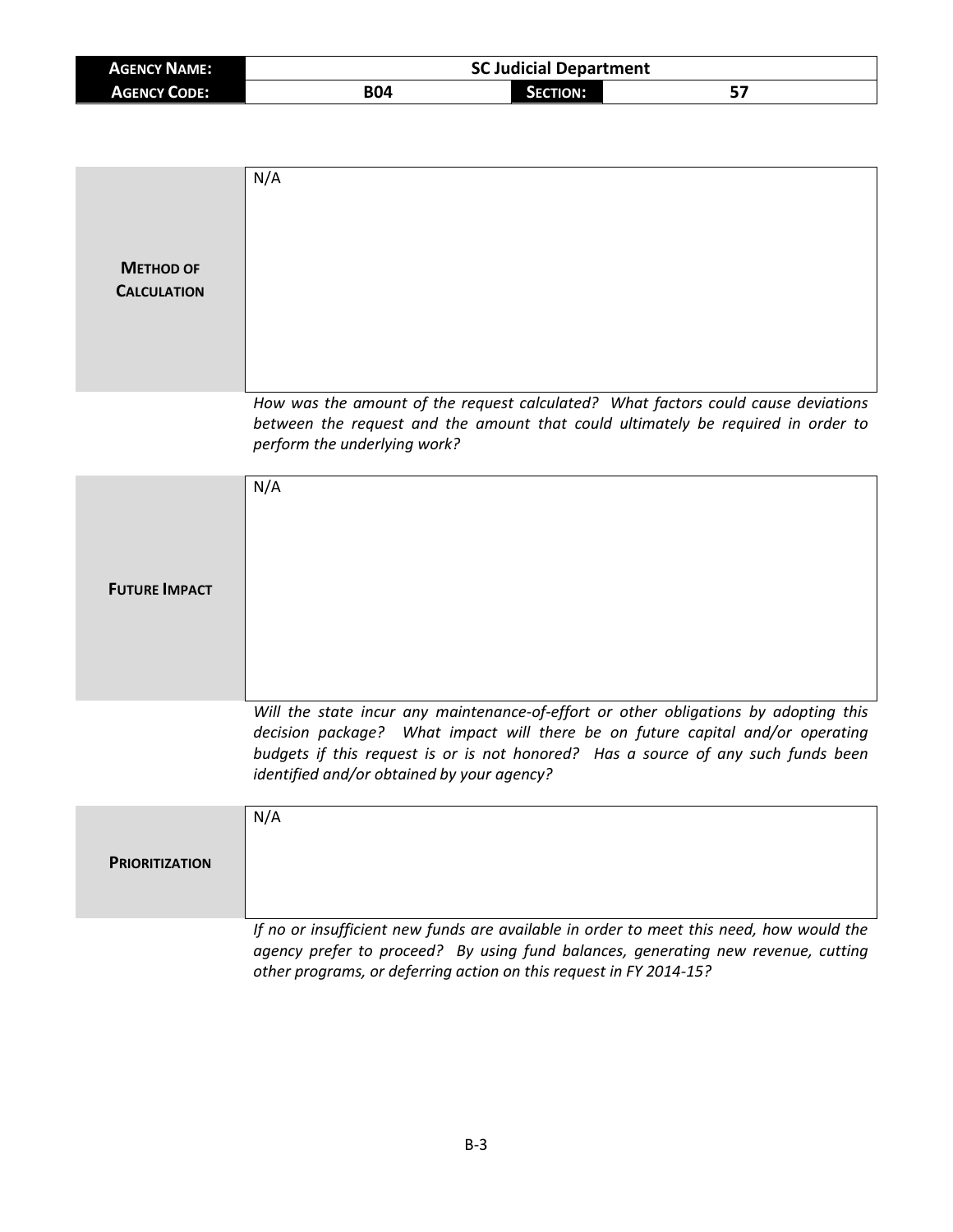| <b>AGENCY NAME:</b> | <b>SC Judicial Department</b> |                 |           |
|---------------------|-------------------------------|-----------------|-----------|
| <b>AGENCY CODE:</b> | <b>B04</b>                    | <b>SECTION:</b> | г.<br>, כ |

| <b>INTENDED IMPACT</b>              | N/A                                                                                                                              |
|-------------------------------------|----------------------------------------------------------------------------------------------------------------------------------|
|                                     | What impact is this decision package intended to have on service delivery and program<br>outcomes, and over what period of time? |
| <b>PROGRAM</b><br><b>EVALUATION</b> | N/A                                                                                                                              |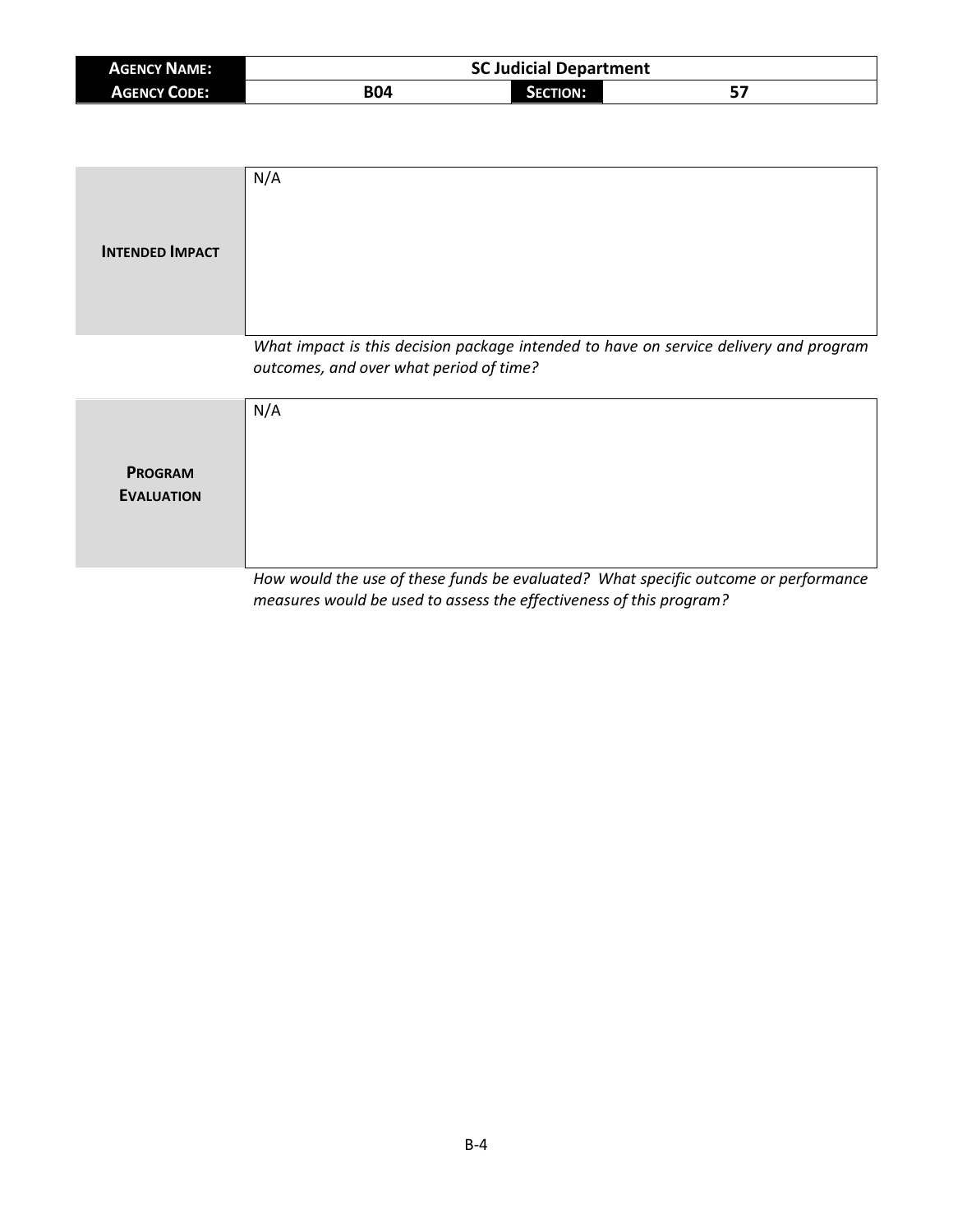| <b>AGENCY NAME:</b> | <b>SC Judicial Department</b> |                 |  |
|---------------------|-------------------------------|-----------------|--|
| <b>AGENCY CODE:</b> | B04                           | <b>SECTION:</b> |  |

| <b>DECISION PACKAGE</b>                       | 1339                                                                                                                                                                                                                                                                                                                                                                                                                                                                                                                                 |
|-----------------------------------------------|--------------------------------------------------------------------------------------------------------------------------------------------------------------------------------------------------------------------------------------------------------------------------------------------------------------------------------------------------------------------------------------------------------------------------------------------------------------------------------------------------------------------------------------|
|                                               | Provide the decision package number issued by the PBF system ("Governor's Request").                                                                                                                                                                                                                                                                                                                                                                                                                                                 |
| <b>TITLE</b>                                  | Data Security & Disaster Recovery Recurring Costs                                                                                                                                                                                                                                                                                                                                                                                                                                                                                    |
|                                               | Provide a brief, descriptive title for this request.                                                                                                                                                                                                                                                                                                                                                                                                                                                                                 |
| <b>AMOUNT</b>                                 | \$1,466,500                                                                                                                                                                                                                                                                                                                                                                                                                                                                                                                          |
|                                               | What is the net change in requested appropriations for FY 2014-15? This amount should<br>correspond to the decision package's total in PBF across all funding sources.                                                                                                                                                                                                                                                                                                                                                               |
|                                               | South Carolina Constitution                                                                                                                                                                                                                                                                                                                                                                                                                                                                                                          |
| <b>ENABLING AUTHORITY</b>                     |                                                                                                                                                                                                                                                                                                                                                                                                                                                                                                                                      |
|                                               | What state or federal statutory, regulatory, and/or administrative authority established<br>this program? Is this decision package prompted by the establishment of or a revision to<br>that authority?                                                                                                                                                                                                                                                                                                                              |
| <b>FACTORS ASSOCIATED</b><br>WITH THE REQUEST | Mark "X" for all that apply:<br>Change in cost of providing current services to existing program audience.<br>Non-mandated change in eligibility / enrollment for existing program.<br>Change in case load / enrollment under existing program guidelines.<br>Non-mandated program change in service levels or areas.<br>X<br>Loss of federal or other external financial support for existing program.<br>Exhaustion of fund balances previously used to support program.<br>Proposed establishment of a new program or initiative. |
|                                               |                                                                                                                                                                                                                                                                                                                                                                                                                                                                                                                                      |
| <b>RECIPIENTS OF FUNDS</b>                    | Contractors and vendors by competitive bid.                                                                                                                                                                                                                                                                                                                                                                                                                                                                                          |
|                                               | What individuals or entities would receive these funds (contractors, vendors, grantees,<br>individual beneficiaries, etc.)? How would these funds be allocated - using an existing                                                                                                                                                                                                                                                                                                                                                   |

B-5

*formula, through a competitive process, based upon predetermined eligibility criteria?*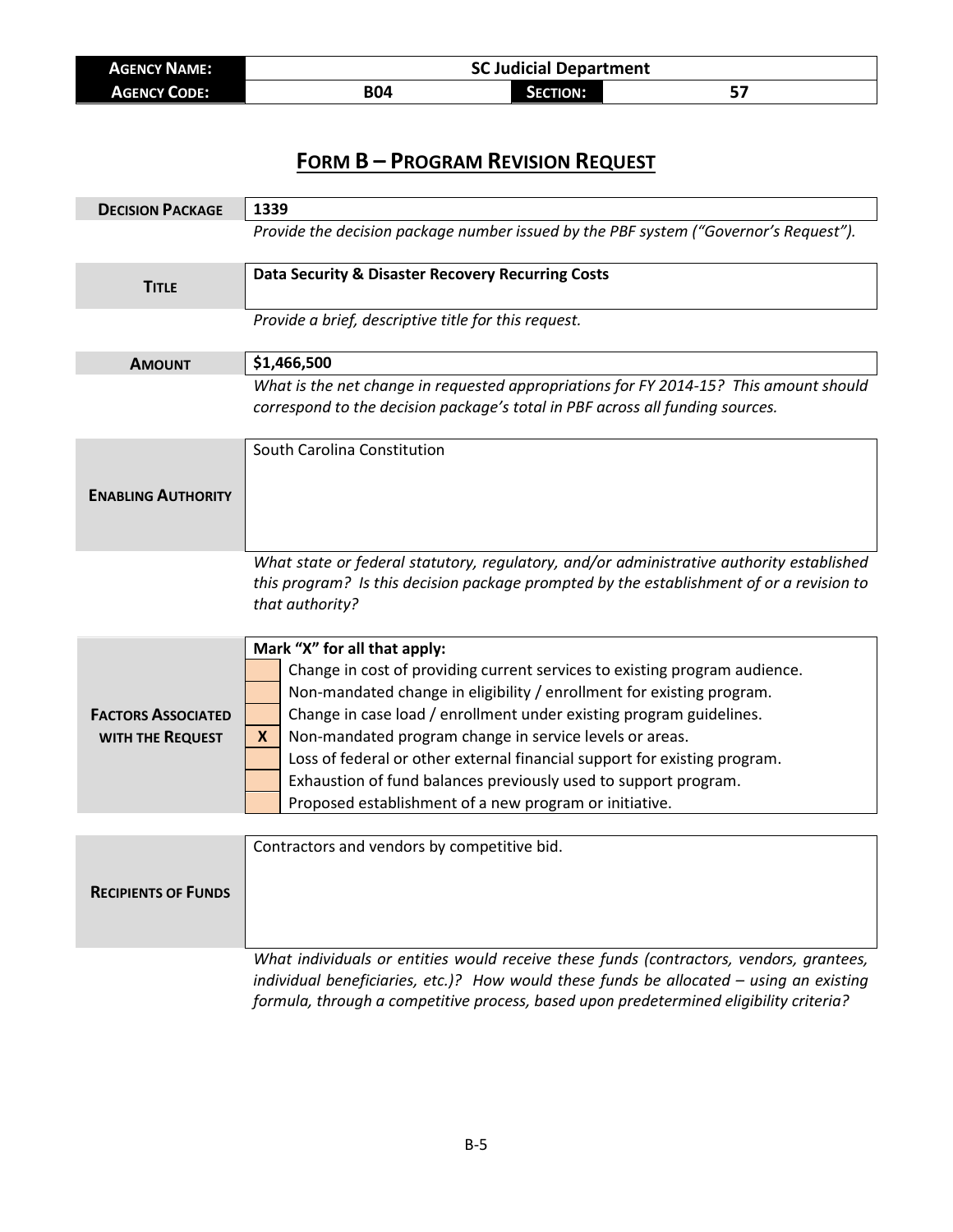| <b>AGENCY NAME:</b> | <b>SC Judicial Department</b> |                 |     |  |
|---------------------|-------------------------------|-----------------|-----|--|
| <b>AGENCY CODE:</b> | <b>B04</b>                    | <b>SECTION:</b> | ، ت |  |

| <b>RELATED REQUEST(S)</b>             | Data Security/Disaster Recovery Non-Recurring Costs Decision Package 1352                                                                                                                                                                                                                                                                                                                                                                                                                                                                                                                                                                                                                                                                                                                                                                                                                                                                                                                                                                                                                     |
|---------------------------------------|-----------------------------------------------------------------------------------------------------------------------------------------------------------------------------------------------------------------------------------------------------------------------------------------------------------------------------------------------------------------------------------------------------------------------------------------------------------------------------------------------------------------------------------------------------------------------------------------------------------------------------------------------------------------------------------------------------------------------------------------------------------------------------------------------------------------------------------------------------------------------------------------------------------------------------------------------------------------------------------------------------------------------------------------------------------------------------------------------|
|                                       | Is this decision package associated with other decision packages requested by your<br>agency or other agencies this year? Is it associated with a specific capital or non-<br>recurring request?                                                                                                                                                                                                                                                                                                                                                                                                                                                                                                                                                                                                                                                                                                                                                                                                                                                                                              |
| <b>MATCHING FUNDS</b>                 | None                                                                                                                                                                                                                                                                                                                                                                                                                                                                                                                                                                                                                                                                                                                                                                                                                                                                                                                                                                                                                                                                                          |
|                                       | Would these funds be matched by federal, institutional, philanthropic, or other<br>resources? If so, identify the source and amount.                                                                                                                                                                                                                                                                                                                                                                                                                                                                                                                                                                                                                                                                                                                                                                                                                                                                                                                                                          |
| <b>FUNDING</b><br><b>ALTERNATIVES</b> | Using fund balance for paying recurring expenses, such as salaries, will only be an option<br>as long as the fund balance is available. This request would eventually need to be<br>funded in order for the agency to have the ability to continue supporting the Network<br>and Data Security function of the SCJD.                                                                                                                                                                                                                                                                                                                                                                                                                                                                                                                                                                                                                                                                                                                                                                          |
|                                       | What other possible funding sources were considered? Could this request be met in<br>whole or in part with the use of other resources, including fund balances? If so, please<br>comment on the sustainability of such an approach.                                                                                                                                                                                                                                                                                                                                                                                                                                                                                                                                                                                                                                                                                                                                                                                                                                                           |
| <b>SUMMARY</b>                        | Improving the security of the South Carolina Judicial Department's (SCJD) network and<br>digital data protects against the loss or misuse of the courts' data. Without adequate<br>security, the SC Judicial Department cannot achieve its mission to ensure that an<br>accessible forum is available for the resolution of civil disputes and criminal matters in a<br>fair and efficient manner.<br>All SCJD applications are supported 24 hours a day, 7 days a week for the South Carolina<br>Courts. A disruption in the service provided by these applications would potentially<br>cripple the courts' ability to effectively administer justice for the citizens of South<br>Carolina. Therefore, it is critical that SCJD have a Disaster Recovery Plan in place. This<br>Disaster Recovery Plan will be part of the Judicial Department's overall Emergency<br>Management Plan (EMP).<br>This request is for:<br>The annual maintenance cost associated with the Remote Access User<br>$\mathbf{L}$<br>Authorization System (RSA SecurID) that is a part of the Capital Request for |
|                                       | Data Security. \$12,500 annually<br>II. Annual maintenance/support of Disaster Recovery equipment housed at the<br>"warm site" (Clemson University). \$1,132,000 annually<br>III. Annual license/maintenance/support of software at the "warm site" (Clemson<br>University). \$190,000 annually<br>IV. Clemson University monitoring and support costs. \$32,000 annually<br>V. Disaster Recovery testing. \$100,000 annually<br>TOTAL = \$1,470,500<br>Brough a summary of the rationale for the decision naskage. Why has it he                                                                                                                                                                                                                                                                                                                                                                                                                                                                                                                                                             |

*Provide a summary of the rationale for the decision package. Why has it been requested? How specifically would the requested funds be used?*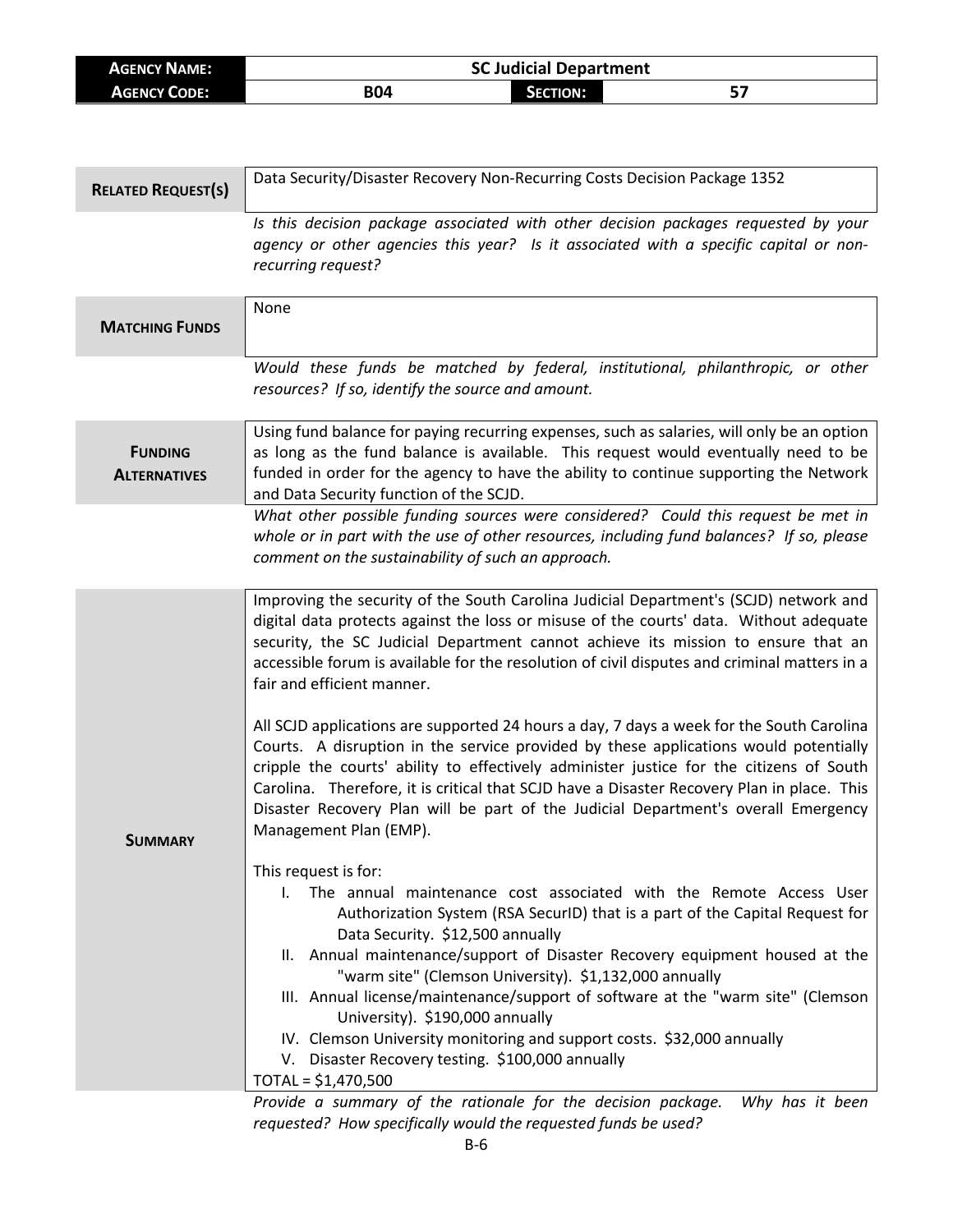| <b>AGENCY NAME:</b> |            | <b>SC Judicial Department</b> |  |
|---------------------|------------|-------------------------------|--|
| <b>AGENCY CODE:</b> | <b>B04</b> | <b>SECTION:</b>               |  |

| <b>METHOD OF</b><br><b>CALCULATION</b> | This request is based on estimates provided by the SCJD Information Technology team<br>and accurately represents the best plan of action for network/data security and disaster<br>recovery planning. Deviations in costs could occur once the project is underway<br>depending on actual equipment purchased and pricing at the time of acquisition, but<br>the change would be minimal.                                                                                                                                                                                                                                                                                                                                                                                                                                                                                                                                                                                                                                                                                                                                                                                                                                                                                                                                                                                                                                                                       |
|----------------------------------------|-----------------------------------------------------------------------------------------------------------------------------------------------------------------------------------------------------------------------------------------------------------------------------------------------------------------------------------------------------------------------------------------------------------------------------------------------------------------------------------------------------------------------------------------------------------------------------------------------------------------------------------------------------------------------------------------------------------------------------------------------------------------------------------------------------------------------------------------------------------------------------------------------------------------------------------------------------------------------------------------------------------------------------------------------------------------------------------------------------------------------------------------------------------------------------------------------------------------------------------------------------------------------------------------------------------------------------------------------------------------------------------------------------------------------------------------------------------------|
|                                        | How was the amount of the request calculated? What factors could cause deviations<br>between the request and the amount that could ultimately be required in order to<br>perform the underlying work?                                                                                                                                                                                                                                                                                                                                                                                                                                                                                                                                                                                                                                                                                                                                                                                                                                                                                                                                                                                                                                                                                                                                                                                                                                                           |
| <b>FUTURE IMPACT</b>                   | This will be an ongoing operational expense because of the high priority placed upon<br>Network/Data Security and Disaster Recovery at the SCJD at this time. If the requested<br>funding for data security is not appropriated, SCJD's IT staff will not be able to fully<br>secure remote users' access in all 46 counties. By not adding 2 Factor Authentication,<br>SCJD will be more vulnerable for attack at remote locations. This additional layer of<br>authentication reduces SCJD's vulnerability to attacks by unauthorized parties.<br>It is imperative that SCJD have Information Security staff trained to use security<br>hardware and software effectively to maintain SCJD's robust security. Without having<br>adequately trained Information Security staff, SCJD will have to depend on the<br>availability of consultants to review and update our firewalls and security monitoring<br>software.<br>If the requested funding for SCJD's "warm site" at Clemson is not appropriated,<br>depending on the type and severity of the disaster, the SCJD Data Center could be<br>destroyed or inoperable for an extended amount of time. With the automation of the<br>five major case management systems, electronic filing and other SCJD applications, the<br>Supreme Court, the Court of Appeals and the various courts at the county and municipal<br>level would be inoperable until the SCJD Data Center operations could be restored. |
|                                        | Will the state incur any maintenance-of-effort or other obligations by adopting this<br>decision package? What impact will there be on future capital and/or operating<br>budgets if this request is or is not honored? Has a source of any such funds been<br>identified and/or obtained by your agency?                                                                                                                                                                                                                                                                                                                                                                                                                                                                                                                                                                                                                                                                                                                                                                                                                                                                                                                                                                                                                                                                                                                                                       |
| <b>PRIORITIZATION</b>                  | Review and prioritize existing projects.                                                                                                                                                                                                                                                                                                                                                                                                                                                                                                                                                                                                                                                                                                                                                                                                                                                                                                                                                                                                                                                                                                                                                                                                                                                                                                                                                                                                                        |
|                                        | If no or insufficient new funds are available in order to meet this need, how would the<br>agency prefer to proceed? By using fund balances, generating new revenue, cutting<br>other programs, or deferring action on this request in FY 2014-15?                                                                                                                                                                                                                                                                                                                                                                                                                                                                                                                                                                                                                                                                                                                                                                                                                                                                                                                                                                                                                                                                                                                                                                                                              |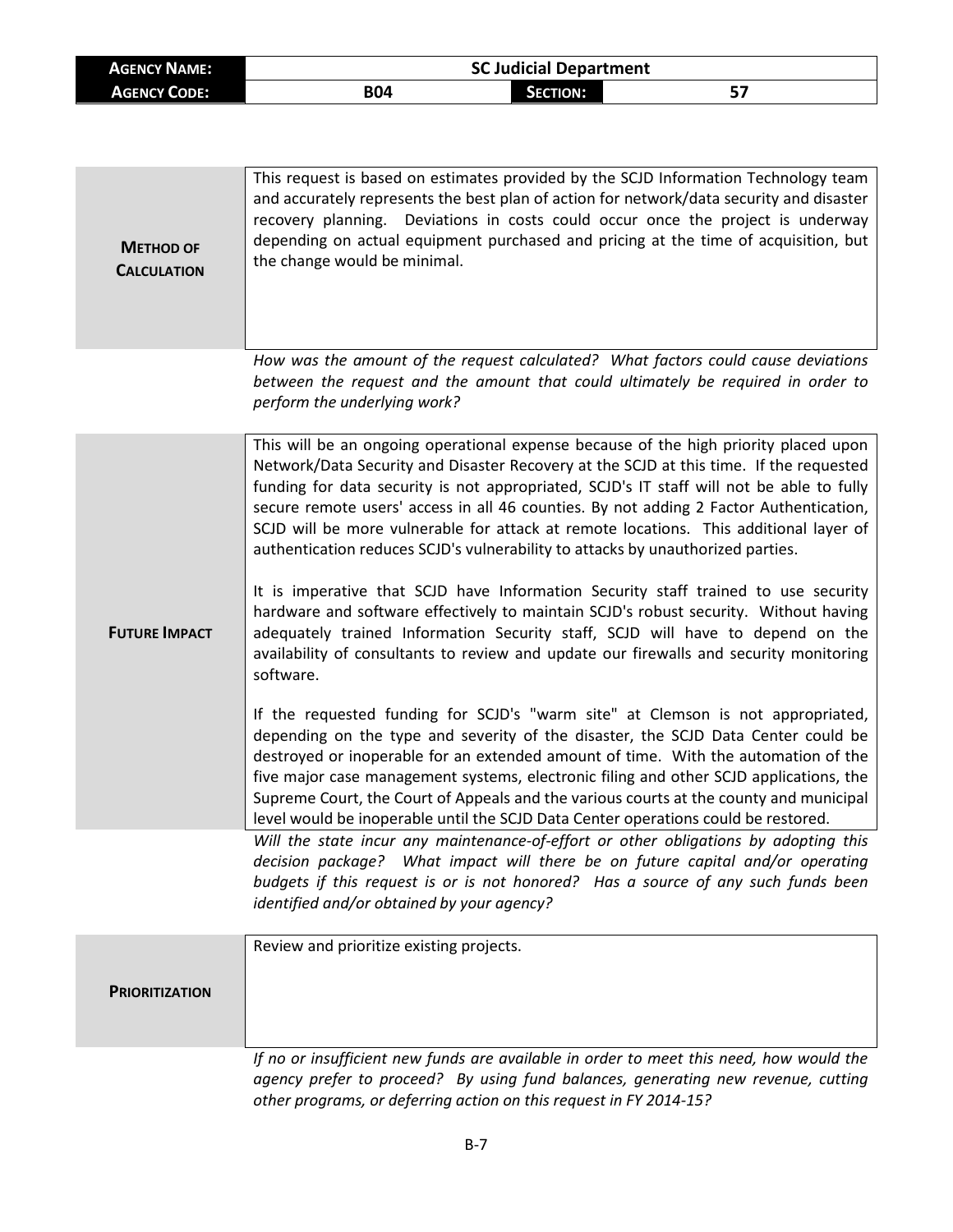| <b>AGENCY NAME:</b> |            | <b>SC Judicial Department</b> |  |
|---------------------|------------|-------------------------------|--|
| <b>AGENCY CODE:</b> | <b>B04</b> | Section:                      |  |

| <b>INTENDED IMPACT</b>              | To provide complete network and data security for the statewide case management<br>system, e-filing, and other state/county court systems. To have a backup in place<br>should an unfortunate event occur and all SCJD systems/networks went down. Having<br>this disaster recovery plan in place would allow SCJD to keep the Courts running with no<br>disruption. |
|-------------------------------------|----------------------------------------------------------------------------------------------------------------------------------------------------------------------------------------------------------------------------------------------------------------------------------------------------------------------------------------------------------------------|
|                                     | What impact is this decision package intended to have on service delivery and program<br>outcomes, and over what period of time?                                                                                                                                                                                                                                     |
| <b>PROGRAM</b><br><b>EVALUATION</b> | Effectiveness would be evaluated in the event of a data/network breach or<br>disaster/event. Testing and monitoring will be performed to the systems to ensure<br>adequate security for SCJD systems.<br>How would the use of these funds he evaluated? What specific outcome or performance                                                                         |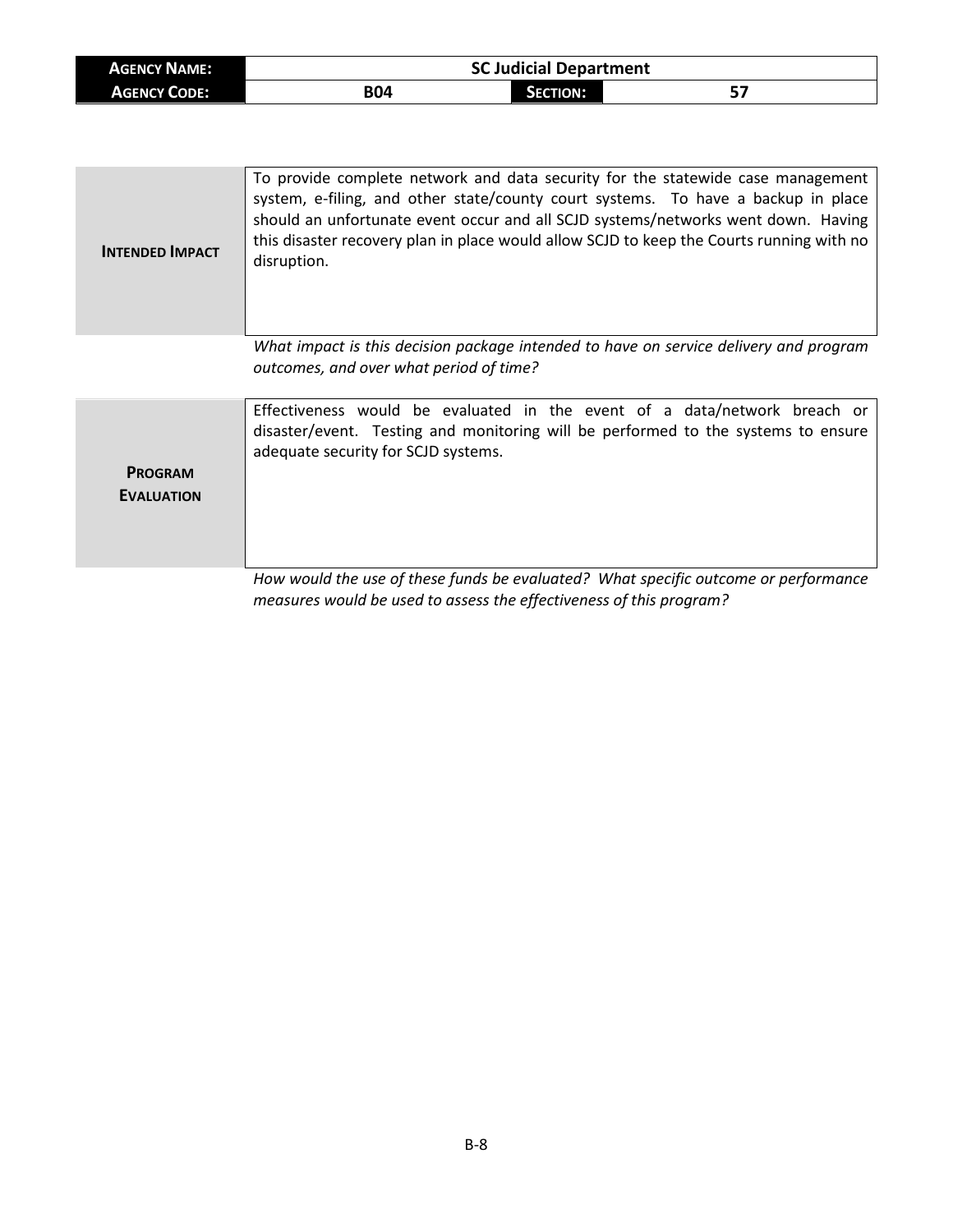| <b>AGENCY NAME:</b> | <b>SC Judicial Department</b> |                 |  |
|---------------------|-------------------------------|-----------------|--|
| <b>AGENCY CODE:</b> | B04                           | <b>SECTION:</b> |  |

| <b>DECISION PACKAGE</b>                       | 1405                                                                                                                                                                                                                                                                                                                                                                                                                                                                                                                                 |
|-----------------------------------------------|--------------------------------------------------------------------------------------------------------------------------------------------------------------------------------------------------------------------------------------------------------------------------------------------------------------------------------------------------------------------------------------------------------------------------------------------------------------------------------------------------------------------------------------|
|                                               | Provide the decision package number issued by the PBF system ("Governor's Request").                                                                                                                                                                                                                                                                                                                                                                                                                                                 |
| <b>TITLE</b>                                  | <b>IT Network &amp; Data Security Positions</b>                                                                                                                                                                                                                                                                                                                                                                                                                                                                                      |
|                                               | Provide a brief, descriptive title for this request.                                                                                                                                                                                                                                                                                                                                                                                                                                                                                 |
| <b>AMOUNT</b>                                 | \$525,000                                                                                                                                                                                                                                                                                                                                                                                                                                                                                                                            |
|                                               | What is the net change in requested appropriations for FY 2014-15? This amount should<br>correspond to the decision package's total in PBF across all funding sources.                                                                                                                                                                                                                                                                                                                                                               |
| <b>ENABLING AUTHORITY</b>                     | South Carolina Constitution                                                                                                                                                                                                                                                                                                                                                                                                                                                                                                          |
|                                               | What state or federal statutory, regulatory, and/or administrative authority established<br>this program? Is this decision package prompted by the establishment of or a revision to<br>that authority?                                                                                                                                                                                                                                                                                                                              |
| <b>FACTORS ASSOCIATED</b><br>WITH THE REQUEST | Mark "X" for all that apply:<br>Change in cost of providing current services to existing program audience.<br>Non-mandated change in eligibility / enrollment for existing program.<br>Change in case load / enrollment under existing program guidelines.<br>Non-mandated program change in service levels or areas.<br>X<br>Loss of federal or other external financial support for existing program.<br>Exhaustion of fund balances previously used to support program.<br>Proposed establishment of a new program or initiative. |
|                                               |                                                                                                                                                                                                                                                                                                                                                                                                                                                                                                                                      |
| <b>RECIPIENTS OF FUNDS</b>                    | Funds will be used for staff.                                                                                                                                                                                                                                                                                                                                                                                                                                                                                                        |
|                                               | What individuals or entities would receive these funds (contractors, vendors, grantees,                                                                                                                                                                                                                                                                                                                                                                                                                                              |

*individual beneficiaries, etc.)? How would these funds be allocated – using an existing formula, through a competitive process, based upon predetermined eligibility criteria?*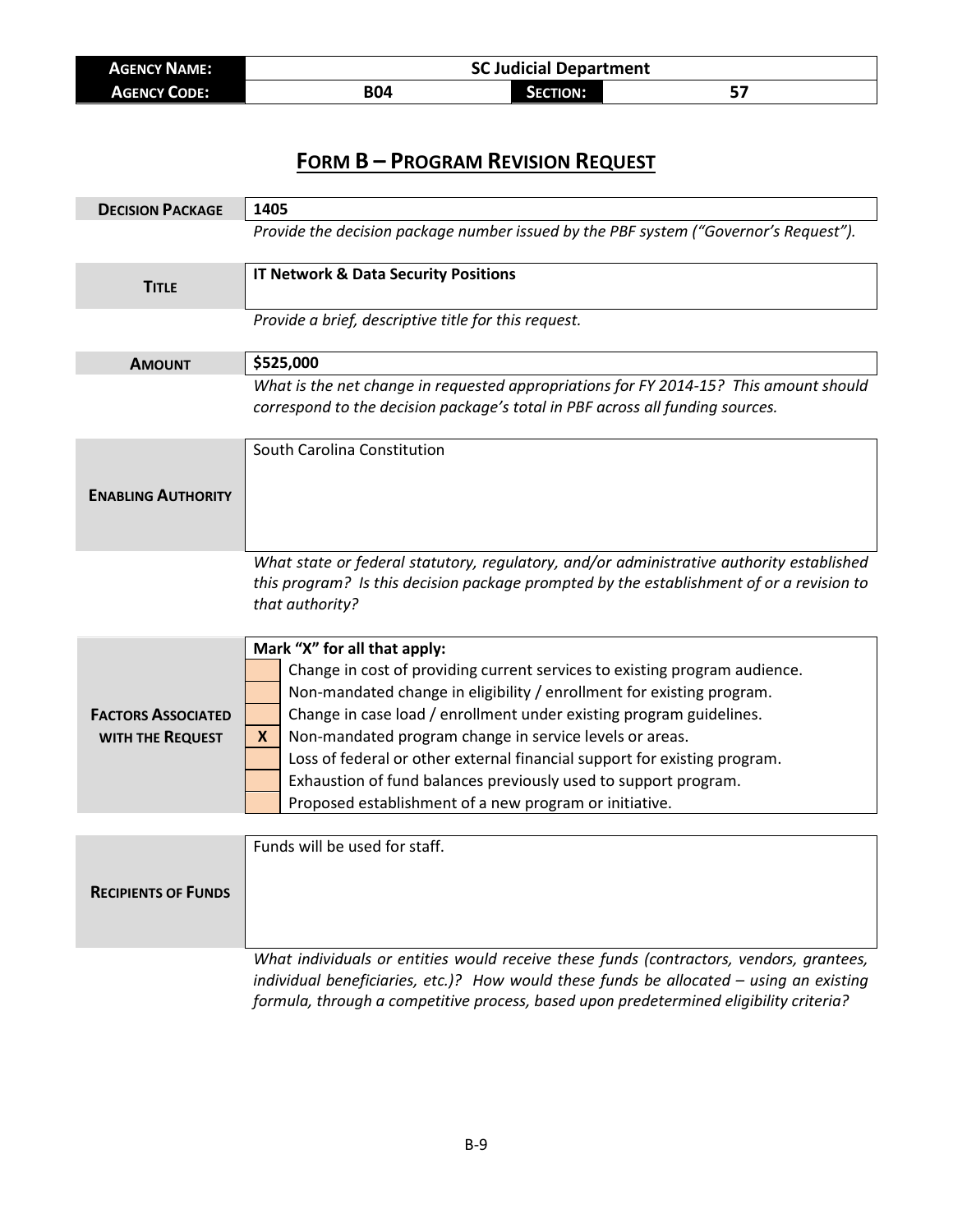| <b>AGENCY NAME:</b> | <b>SC Judicial Department</b> |          |  |
|---------------------|-------------------------------|----------|--|
| <b>AGENCY CODE:</b> | <b>B04</b>                    | Section: |  |

| <b>RELATED REQUEST(S)</b>             | N/A                                                                                                                                                                                                                                                                                                                                                                                                                                                                                                                                                                                                                                                                                                                                                                                                                                                                                                                                                                                                                                                                                                                                                                                                                                                                                                                                                                                                                                                                                                                                                                                                                                                                                                                                                                                                                                                                                                                                                                                                                                                                                                                                                                                                                                                                                             |
|---------------------------------------|-------------------------------------------------------------------------------------------------------------------------------------------------------------------------------------------------------------------------------------------------------------------------------------------------------------------------------------------------------------------------------------------------------------------------------------------------------------------------------------------------------------------------------------------------------------------------------------------------------------------------------------------------------------------------------------------------------------------------------------------------------------------------------------------------------------------------------------------------------------------------------------------------------------------------------------------------------------------------------------------------------------------------------------------------------------------------------------------------------------------------------------------------------------------------------------------------------------------------------------------------------------------------------------------------------------------------------------------------------------------------------------------------------------------------------------------------------------------------------------------------------------------------------------------------------------------------------------------------------------------------------------------------------------------------------------------------------------------------------------------------------------------------------------------------------------------------------------------------------------------------------------------------------------------------------------------------------------------------------------------------------------------------------------------------------------------------------------------------------------------------------------------------------------------------------------------------------------------------------------------------------------------------------------------------|
|                                       | Is this decision package associated with other decision packages requested by your<br>agency or other agencies this year? Is it associated with a specific capital or non-<br>recurring request?                                                                                                                                                                                                                                                                                                                                                                                                                                                                                                                                                                                                                                                                                                                                                                                                                                                                                                                                                                                                                                                                                                                                                                                                                                                                                                                                                                                                                                                                                                                                                                                                                                                                                                                                                                                                                                                                                                                                                                                                                                                                                                |
| <b>MATCHING FUNDS</b>                 | None                                                                                                                                                                                                                                                                                                                                                                                                                                                                                                                                                                                                                                                                                                                                                                                                                                                                                                                                                                                                                                                                                                                                                                                                                                                                                                                                                                                                                                                                                                                                                                                                                                                                                                                                                                                                                                                                                                                                                                                                                                                                                                                                                                                                                                                                                            |
|                                       | Would these funds be matched by federal, institutional, philanthropic, or other<br>resources? If so, identify the source and amount.                                                                                                                                                                                                                                                                                                                                                                                                                                                                                                                                                                                                                                                                                                                                                                                                                                                                                                                                                                                                                                                                                                                                                                                                                                                                                                                                                                                                                                                                                                                                                                                                                                                                                                                                                                                                                                                                                                                                                                                                                                                                                                                                                            |
| <b>FUNDING</b><br><b>ALTERNATIVES</b> | Using fund balance for paying recurring expenses, such as salaries, will only be an option<br>as long as the fund balance is available. This request would eventually need to be<br>funded in order for the agency to have the ability to continue supporting the Network<br>and Data Security function of the SCJD.                                                                                                                                                                                                                                                                                                                                                                                                                                                                                                                                                                                                                                                                                                                                                                                                                                                                                                                                                                                                                                                                                                                                                                                                                                                                                                                                                                                                                                                                                                                                                                                                                                                                                                                                                                                                                                                                                                                                                                            |
|                                       | What other possible funding sources were considered? Could this request be met in<br>whole or in part with the use of other resources, including fund balances? If so, please<br>comment on the sustainability of such an approach.                                                                                                                                                                                                                                                                                                                                                                                                                                                                                                                                                                                                                                                                                                                                                                                                                                                                                                                                                                                                                                                                                                                                                                                                                                                                                                                                                                                                                                                                                                                                                                                                                                                                                                                                                                                                                                                                                                                                                                                                                                                             |
| <b>SUMMARY</b>                        | This funding would provide 7 staff for Information Technology Network and Data<br>Security. The positions requested are:<br>Citrix Administrator (\$65,000) - responsible for maintaining, coordinating, and<br>administering the agency's Storage environments. The Citrix Administrator duties will<br>consist of but aren't limited to supporting the Citrix Netsclaer, Hosted County Citrix<br>sccourts farm, Web Interface servers, Citrix Edgesight, XenDesktop. This position will be<br>required to participate in a 24x7 on call schedule to provide after hour support SCJD<br>users.<br>Storage Administrator (\$65,000) - responsible for maintaining, coordinating, and<br>administrating the agency's Storage environments. The Storage Administrator duties<br>will consist of but aren't limited to supporting the current storage environment that is<br>made up of the following backup solutions: NS480, Avamar, Data Domain, Centera,<br>Isilon, and industry standard monitoring tools. This position is required to handle the<br>increase in storage (data) management demands to support the e-filing system,<br>virtualized servers, and a secondary warm site data facility for Disaster Recovery.<br><b>Network Engineer (Cisco)</b> (\$65,000) – responsible for maintaining, coordinating, and<br>administering the agency's Network infrastructure. The Network Engineer duties will<br>consist of but aren't limited to supporting the current WAN/LAN infrastructure that<br>consist of Cisco floor switches, Cisco Nexus, wireless networks, Cisco ASA firewalls,<br>network monitoring tools, server administration (Cisco UCS and blade servers).<br><b>Programmer Analyst</b> (\$75,000) – will work as a programmer/analyst on the County<br>Statistics system due to an upgrade that is necessary to meet the growing demand for<br>reports, special requests, and for the sharing of important data with other agencies<br>(SLES, Department of Insurance, Election Commission, etc.).<br>(3) Call Center Support Analyst $(540,000$ ea.) - responsible for supporting the<br>increasing number of users and technology initiatives. The Call Center currently<br>provides technology support for 1) judges and staff in the SCJD, 2) the statewide Case |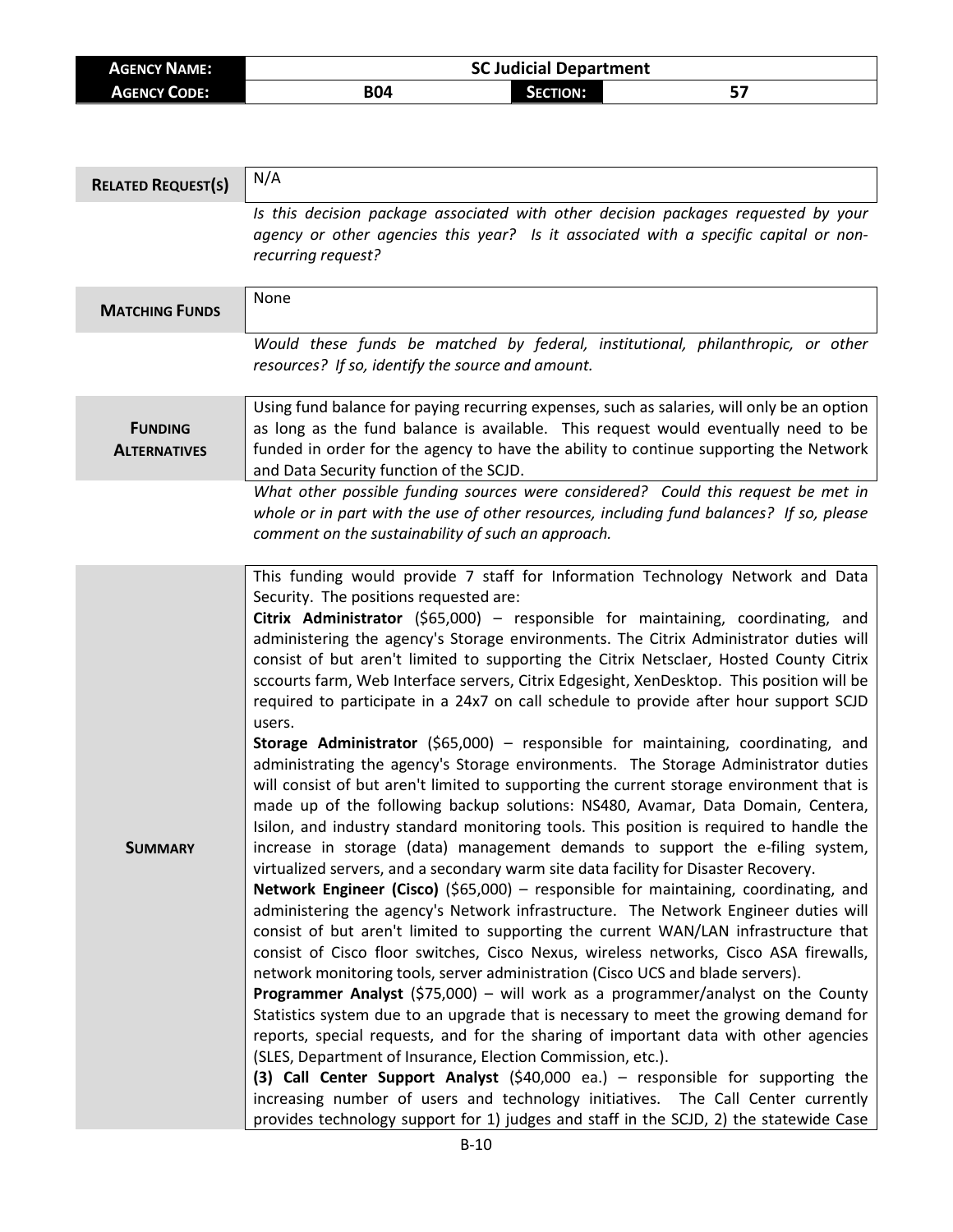| <b>AGENCY NAME:</b>                    | <b>SC Judicial Department</b>                                                                                                                                                                                                                                                                                                                                                                                                                                                                                                                                                                                                                                                                                                                                                                                         |
|----------------------------------------|-----------------------------------------------------------------------------------------------------------------------------------------------------------------------------------------------------------------------------------------------------------------------------------------------------------------------------------------------------------------------------------------------------------------------------------------------------------------------------------------------------------------------------------------------------------------------------------------------------------------------------------------------------------------------------------------------------------------------------------------------------------------------------------------------------------------------|
| <b>AGENCY CODE:</b>                    | <b>B04</b><br><b>SECTION:</b><br>57                                                                                                                                                                                                                                                                                                                                                                                                                                                                                                                                                                                                                                                                                                                                                                                   |
|                                        | Management System (CMS) application for circuit court and magistrate court, and 3)<br>the Attorney Information System (AIS) for the approximately 14,000 attorneys who are<br>members of the SC Bar. The five remaining counties that host CMS at the local level<br>currently have 35% of the state's criminal caseload. As each of these counties move to<br>the CMS hosting environment at SCJD, the number of requests for assistance will<br>increase significantly. In addition, the Call Center will be responsible for the support of<br>the new e-Filing system. The new e-Filing system will require support for the county<br>Clerks of Court and staff, circuit court judges and staff, and the persons filing the cases,<br>both attorney and Pro Se filers.<br>Fringe - \$135,000<br>$TOTAL = $525,000$ |
|                                        | Provide a summary of the rationale for the decision package.<br>Why has it been<br>requested? How specifically would the requested funds be used?                                                                                                                                                                                                                                                                                                                                                                                                                                                                                                                                                                                                                                                                     |
| <b>METHOD OF</b><br><b>CALCULATION</b> | This request is based on the current state IT professional salary within state<br>government. In order to obtain candidates with the necessary technical skills, salaries<br>could possibly be higher due to demand and experience.                                                                                                                                                                                                                                                                                                                                                                                                                                                                                                                                                                                   |
|                                        | How was the amount of the request calculated? What factors could cause deviations<br>between the request and the amount that could ultimately be required in order to<br>perform the underlying work?                                                                                                                                                                                                                                                                                                                                                                                                                                                                                                                                                                                                                 |
| <b>FUTURE IMPACT</b>                   | This will be an ongoing operational expense because of the high priority placed upon<br>Network and Data Security and the critical need to have security staffing at the SCJD at<br>this time.                                                                                                                                                                                                                                                                                                                                                                                                                                                                                                                                                                                                                        |
|                                        | Will the state incur any maintenance-of-effort or other obligations by adopting this<br>decision package? What impact will there be on future capital and/or operating                                                                                                                                                                                                                                                                                                                                                                                                                                                                                                                                                                                                                                                |

|                       | budgets if this request is or is not honored? Has a source of any such funds been<br><i>identified and/or obtained by your agency?</i> |  |
|-----------------------|----------------------------------------------------------------------------------------------------------------------------------------|--|
| <b>PRIORITIZATION</b> | Fund Balance (in the future the generation of revenue through the E-Filing project could<br>help support this function).               |  |

*If no or insufficient new funds are available in order to meet this need, how would the agency prefer to proceed? By using fund balances, generating new revenue, cutting other programs, or deferring action on this request in FY 2014-15?*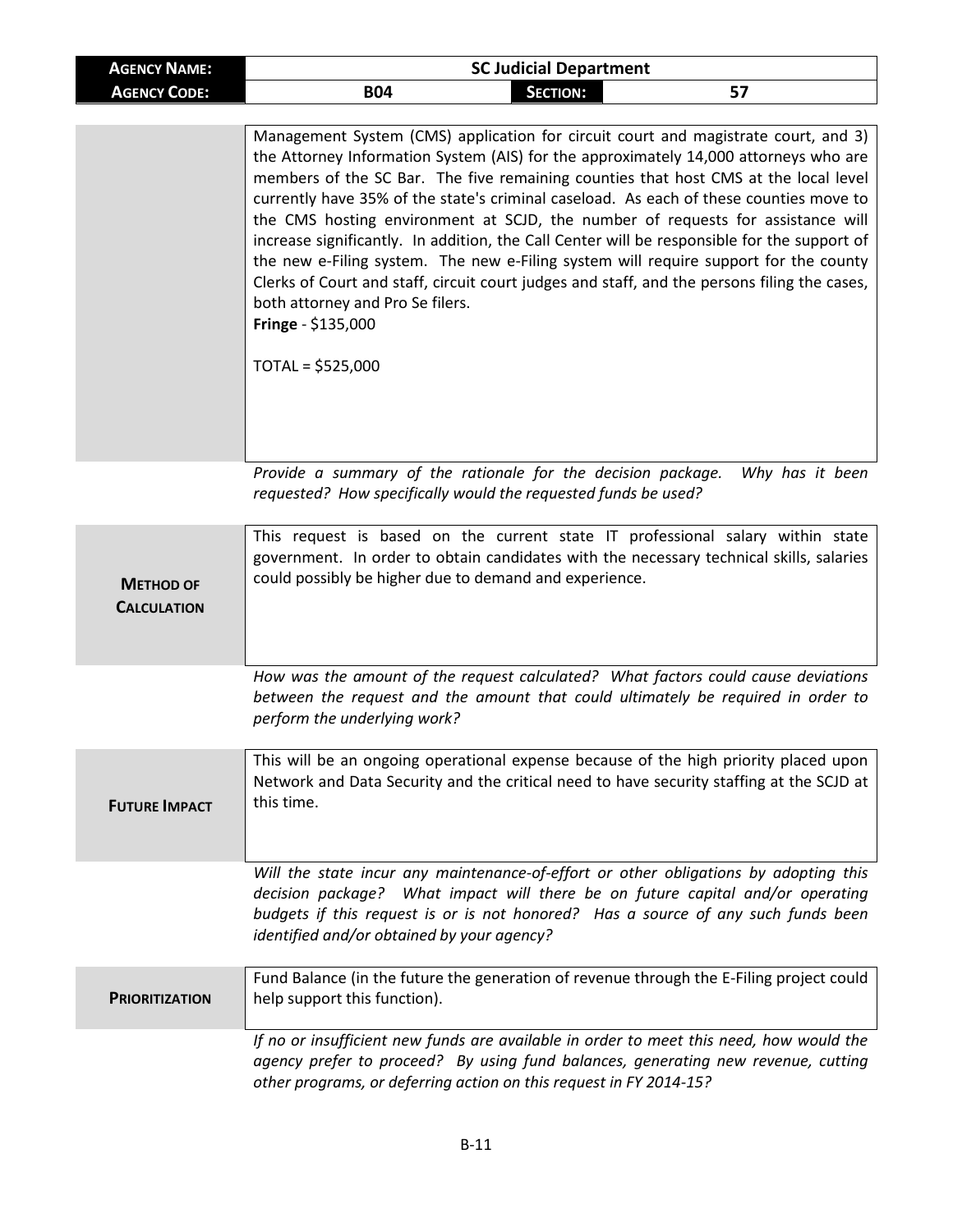| <b>AGENCY NAME:</b> | <b>SC Judicial Department</b> |                 |           |
|---------------------|-------------------------------|-----------------|-----------|
| <b>AGENCY CODE:</b> | <b>B04</b>                    | <b>SECTION:</b> | --<br>. ت |

| <b>INTENDED IMPACT</b>              | To provide complete network and data security for the statewide case management<br>system, e-filing, and other state/county court systems.                 |
|-------------------------------------|------------------------------------------------------------------------------------------------------------------------------------------------------------|
|                                     | What impact is this decision package intended to have on service delivery and program<br>outcomes, and over what period of time?                           |
| <b>PROGRAM</b><br><b>EVALUATION</b> | Evaluations will be reported annually in the Accountability Report.                                                                                        |
|                                     | How would the use of these funds be evaluated? What specific outcome or performance<br>measures would be used to assess the effectiveness of this program? |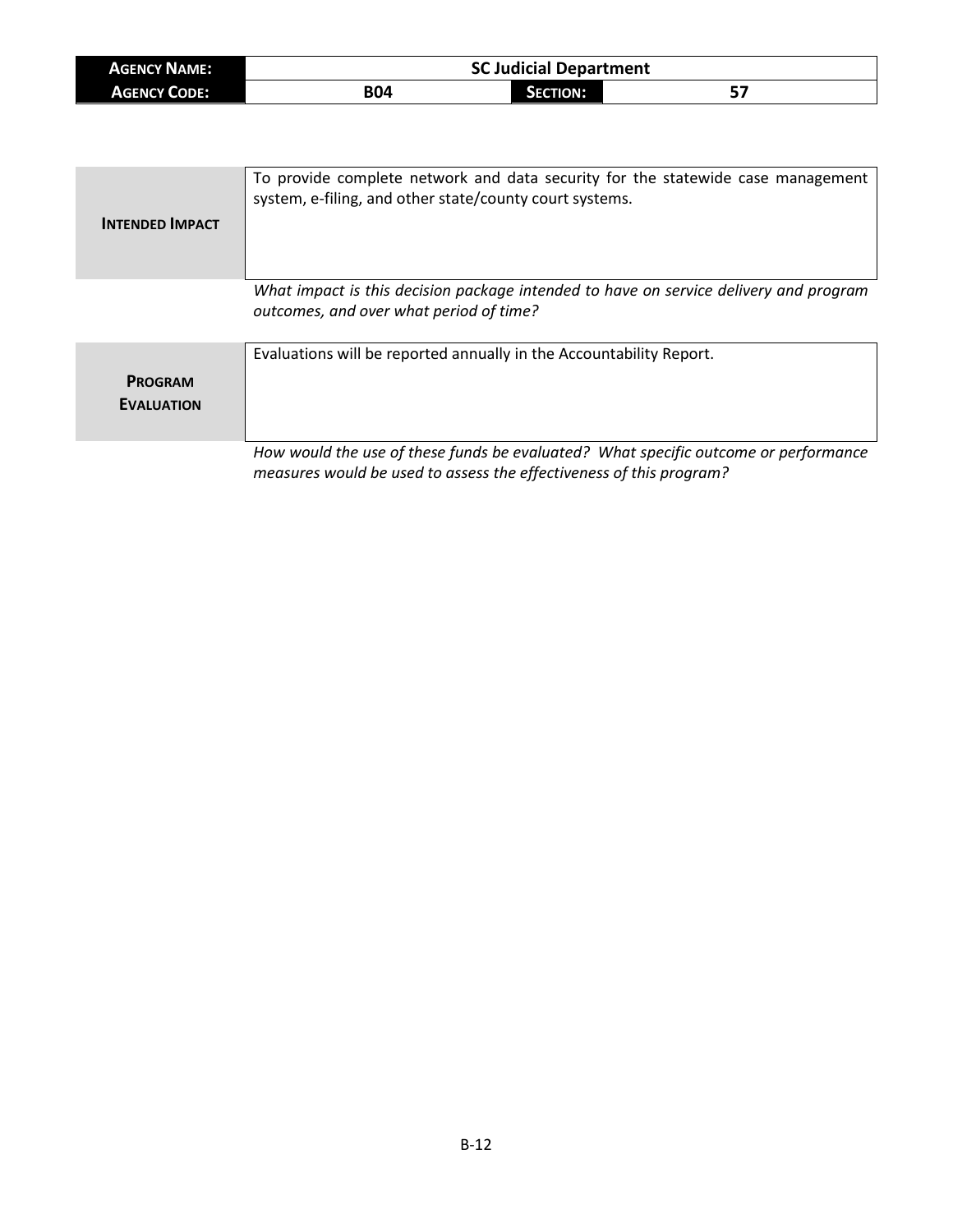| <b>AGENCY NAME:</b> | <b>SC Judicial Department</b> |                 |  |
|---------------------|-------------------------------|-----------------|--|
| <b>AGENCY CODE:</b> | B04                           | <b>SECTION:</b> |  |

| <b>DECISION PACKAGE</b>                       | 1345                                                                                                                                                                                                                                                                                                                                                                                                                                                                                                                                  |  |
|-----------------------------------------------|---------------------------------------------------------------------------------------------------------------------------------------------------------------------------------------------------------------------------------------------------------------------------------------------------------------------------------------------------------------------------------------------------------------------------------------------------------------------------------------------------------------------------------------|--|
|                                               | Provide the decision package number issued by the PBF system ("Governor's Request").                                                                                                                                                                                                                                                                                                                                                                                                                                                  |  |
| <b>TITLE</b>                                  | 2 New Family Court Judges (with staff)                                                                                                                                                                                                                                                                                                                                                                                                                                                                                                |  |
|                                               | Provide a brief, descriptive title for this request.                                                                                                                                                                                                                                                                                                                                                                                                                                                                                  |  |
| <b>AMOUNT</b>                                 | \$637,700                                                                                                                                                                                                                                                                                                                                                                                                                                                                                                                             |  |
|                                               | What is the net change in requested appropriations for FY 2014-15? This amount should<br>correspond to the decision package's total in PBF across all funding sources.                                                                                                                                                                                                                                                                                                                                                                |  |
|                                               | Title 14, Chapter 2 of the SC Code of Laws                                                                                                                                                                                                                                                                                                                                                                                                                                                                                            |  |
| <b>ENABLING AUTHORITY</b>                     |                                                                                                                                                                                                                                                                                                                                                                                                                                                                                                                                       |  |
|                                               | What state or federal statutory, regulatory, and/or administrative authority established<br>this program? Is this decision package prompted by the establishment of or a revision to<br>that authority?                                                                                                                                                                                                                                                                                                                               |  |
| <b>FACTORS ASSOCIATED</b><br>WITH THE REQUEST | Mark "X" for all that apply:<br>Change in cost of providing current services to existing program audience.<br>Non-mandated change in eligibility / enrollment for existing program.<br>Change in case load / enrollment under existing program guidelines.<br>X.<br>Non-mandated program change in service levels or areas.<br>Loss of federal or other external financial support for existing program.<br>Exhaustion of fund balances previously used to support program.<br>Proposed establishment of a new program or initiative. |  |
|                                               | Funds will be used for staff.                                                                                                                                                                                                                                                                                                                                                                                                                                                                                                         |  |
| <b>RECIPIENTS OF FUNDS</b>                    |                                                                                                                                                                                                                                                                                                                                                                                                                                                                                                                                       |  |
|                                               | What individuals or entities would receive these funds (contractors, vendors, grantees,<br>individual beneficiaries, etc.)? How would these funds be allocated - using an existing                                                                                                                                                                                                                                                                                                                                                    |  |

*formula, through a competitive process, based upon predetermined eligibility criteria?*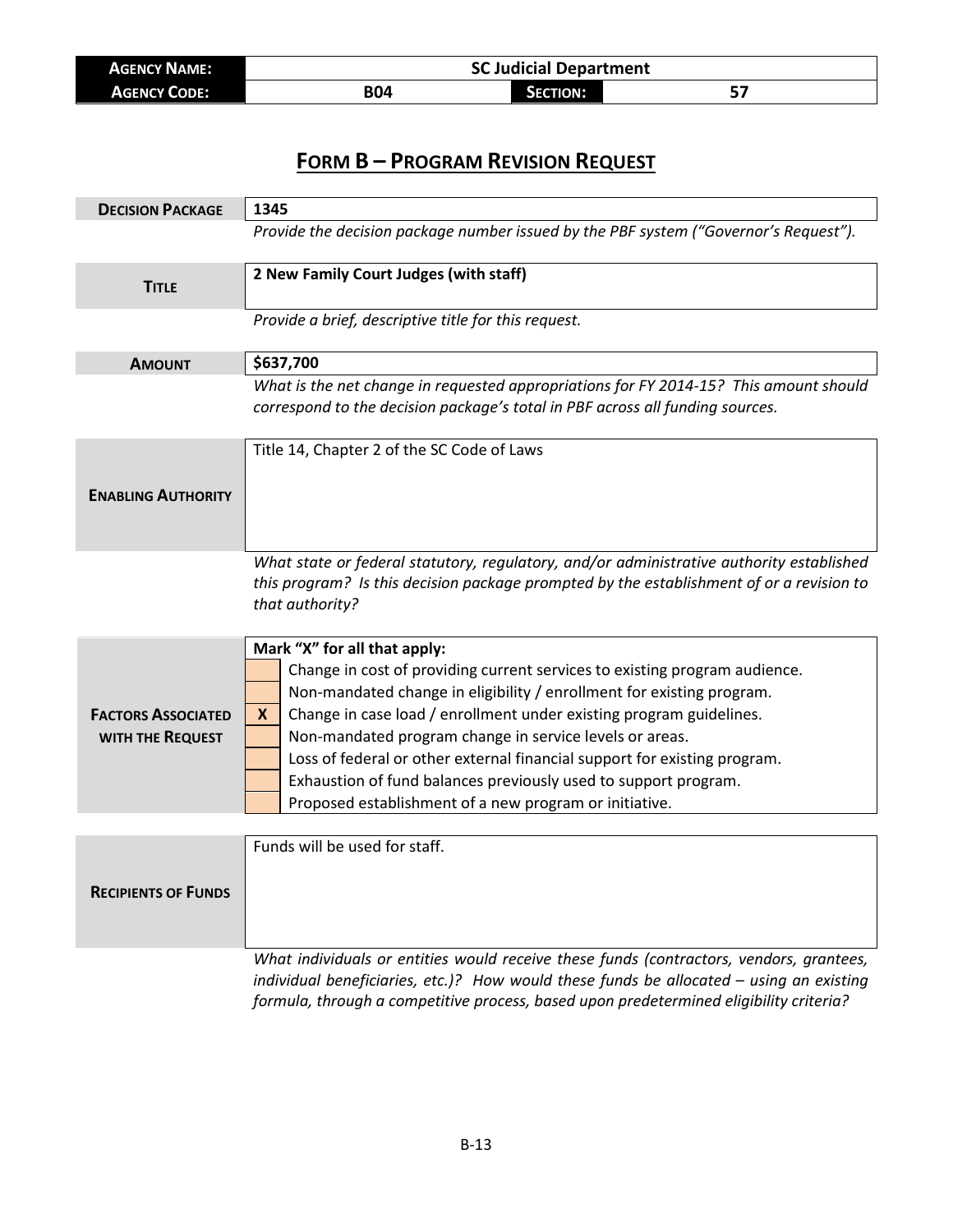| <b>AGENCY NAME:</b> | <b>SC Judicial Department</b> |          |    |
|---------------------|-------------------------------|----------|----|
| <b>AGENCY CODE:</b> | <b>B04</b>                    | SECTION: | е5 |

٦

| <b>RELATED REQUEST(S)</b>             | N/A                                                                                                                                                                                                                                                                                                                                                                                                     |
|---------------------------------------|---------------------------------------------------------------------------------------------------------------------------------------------------------------------------------------------------------------------------------------------------------------------------------------------------------------------------------------------------------------------------------------------------------|
|                                       | Is this decision package associated with other decision packages requested by your<br>agency or other agencies this year? Is it associated with a specific capital or non-<br>recurring request?                                                                                                                                                                                                        |
| <b>MATCHING FUNDS</b>                 | None                                                                                                                                                                                                                                                                                                                                                                                                    |
|                                       | Would these funds be matched by federal, institutional, philanthropic, or other<br>resources? If so, identify the source and amount.                                                                                                                                                                                                                                                                    |
| <b>FUNDING</b><br><b>ALTERNATIVES</b> | None                                                                                                                                                                                                                                                                                                                                                                                                    |
|                                       | What other possible funding sources were considered? Could this request be met in<br>whole or in part with the use of other resources, including fund balances? If so, please<br>comment on the sustainability of such an approach.                                                                                                                                                                     |
| <b>SUMMARY</b>                        | Family Court continues to struggle with ever increasing demands on its time and has<br>failed to meet benchmarks set for the courts. This request is for 2 new Family Court<br>Judges and staff.<br>(2) Family Court Judges @ \$130,689 = \$261,378<br>(2) Admin Assistant, (2) Court Reporters = \$123,818<br>Fringe (total) = $$191,100$<br>Operating Expense (total) = \$61,404<br>TOTAL = \$637,700 |

*Provide a summary of the rationale for the decision package. Why has it been requested? How specifically would the requested funds be used?*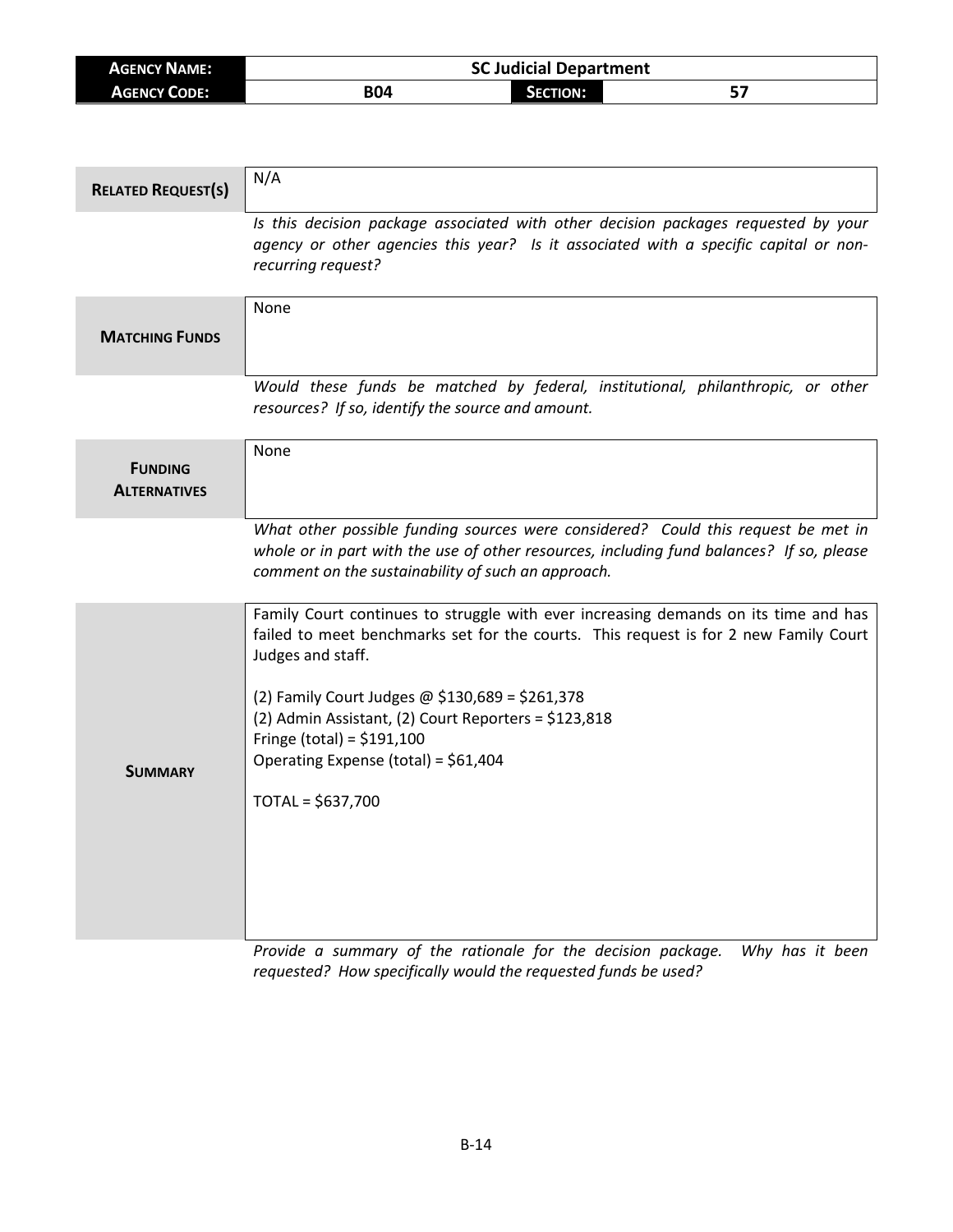| <b>AGENCY NAME:</b>                    | <b>SC Judicial Department</b>                                                                                                                                                                                                                                                                                                                                                                     |                 |       |
|----------------------------------------|---------------------------------------------------------------------------------------------------------------------------------------------------------------------------------------------------------------------------------------------------------------------------------------------------------------------------------------------------------------------------------------------------|-----------------|-------|
| <b>AGENCY CODE:</b>                    | <b>B04</b>                                                                                                                                                                                                                                                                                                                                                                                        | <b>SECTION:</b> | 57    |
|                                        |                                                                                                                                                                                                                                                                                                                                                                                                   |                 |       |
| <b>METHOD OF</b><br><b>CALCULATION</b> | The amount requested is based on Family Court judge mandated salaries.<br>positions are entry-level estimates and fluctuate based on a candidate's background<br>and/or experience.                                                                                                                                                                                                               |                 | Other |
|                                        | How was the amount of the request calculated? What factors could cause deviations<br>between the request and the amount that could ultimately be required in order to<br>perform the underlying work?                                                                                                                                                                                             |                 |       |
| <b>FUTURE IMPACT</b>                   | The addition of two new Family Court judges (and staff) will be an ongoing future<br>obligation for the Judicial Department. The impact of not funding the new judges will<br>be an increased workload on the current Family Court judges. These judges currently<br>have more than twice the national average of filings per judge. South Carolina also has<br>the fewest judges per population. |                 |       |
|                                        | Will the state incur any maintenance-of-effort or other obligations by adopting this<br>decision package? What impact will there be on future capital and/or operating<br>budgets if this request is or is not honored? Has a source of any such funds been<br>identified and/or obtained by your agency?                                                                                         |                 |       |
| <b>PRIORITIZATION</b>                  | This action would have to be deferred.                                                                                                                                                                                                                                                                                                                                                            |                 |       |
|                                        | If no or insufficient new funds are available in order to meet this need, how would the<br>agency prefer to proceed? By using fund balances, generating new revenue, cutting                                                                                                                                                                                                                      |                 |       |

*other programs, or deferring action on this request in FY 2014-15?*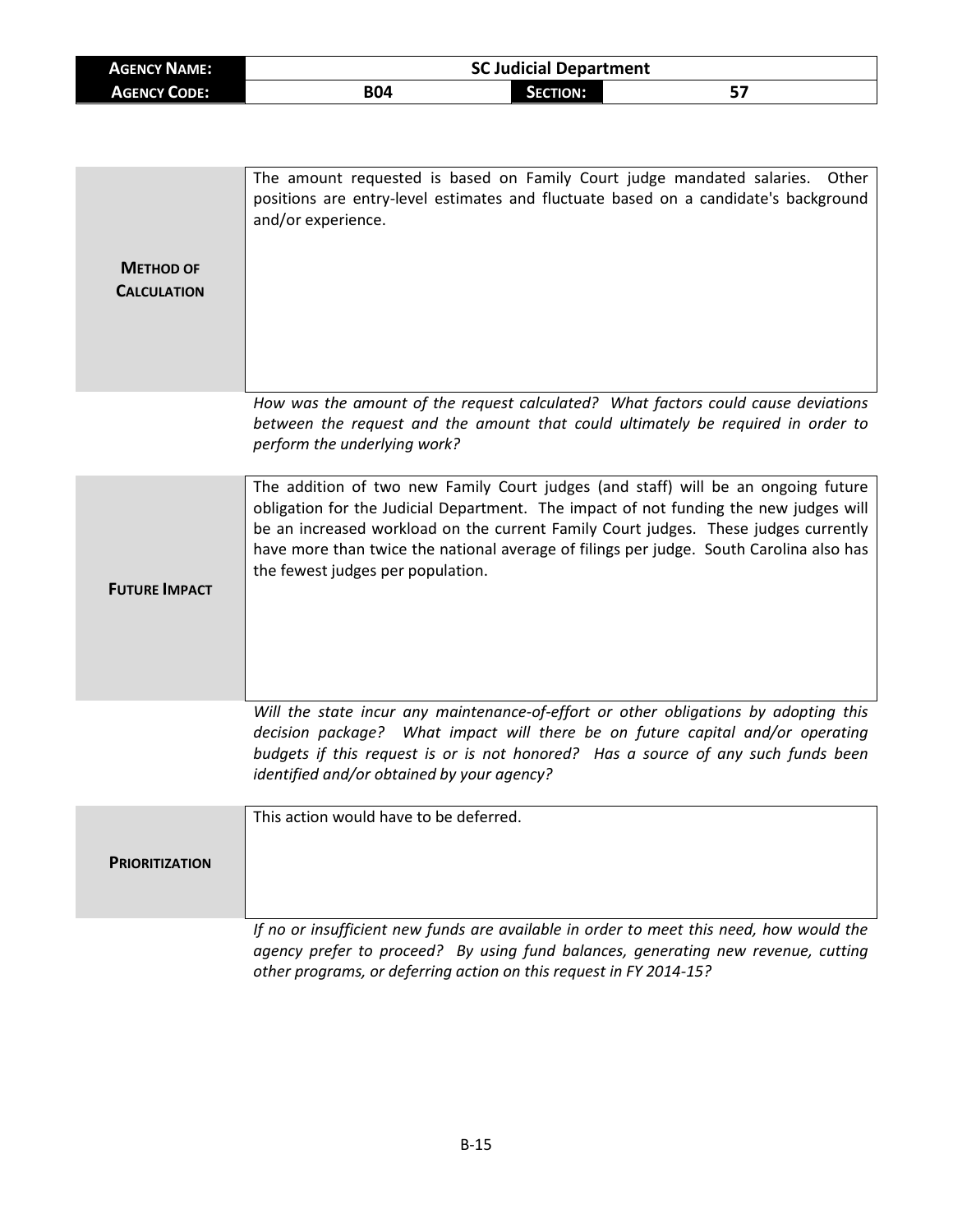| <b>AGENCY NAME:</b> | <b>SC Judicial Department</b> |                 |    |  |
|---------------------|-------------------------------|-----------------|----|--|
| <b>AGENCY CODE:</b> | <b>B04</b>                    | <b>SECTION:</b> | 57 |  |

| <b>INTENDED IMPACT</b>              | The addition of two Family Court judges will assist with lower filings per judge and will<br>allow the court to meet established benchmarks. This will allow filings to move more<br>efficiently through the court system. |
|-------------------------------------|----------------------------------------------------------------------------------------------------------------------------------------------------------------------------------------------------------------------------|
|                                     | What impact is this decision package intended to have on service delivery and program<br>outcomes, and over what period of time?                                                                                           |
| <b>PROGRAM</b><br><b>EVALUATION</b> | Annual statistics are reported in the Accountability Report which details the caseload<br>for each court.<br>How would the use of these funds he evaluated? What specific outcome or performance                           |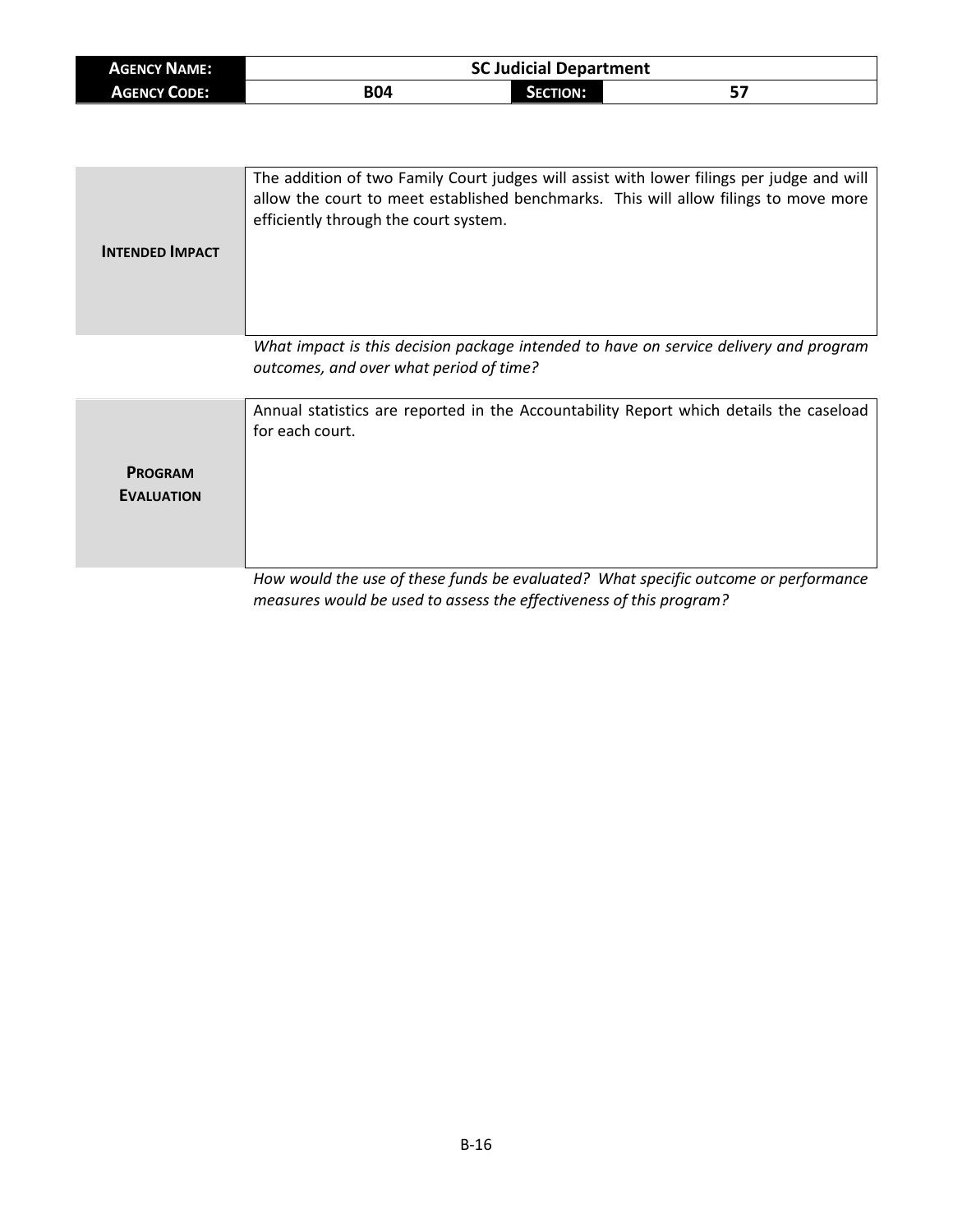| <b>AGENCY NAME:</b> | <b>SC Judicial Department</b> |                 |  |
|---------------------|-------------------------------|-----------------|--|
| <b>AGENCY CODE:</b> | B04                           | <b>SECTION:</b> |  |

| <b>DECISION PACKAGE</b>    | 1371                                                                                     |  |
|----------------------------|------------------------------------------------------------------------------------------|--|
|                            | Provide the decision package number issued by the PBF system ("Governor's Request").     |  |
|                            | 2 New Circuit Court Judges (with staff)                                                  |  |
| <b>TITLE</b>               |                                                                                          |  |
|                            | Provide a brief, descriptive title for this request.                                     |  |
| <b>AMOUNT</b>              | \$805,314                                                                                |  |
|                            | What is the net change in requested appropriations for FY 2014-15? This amount should    |  |
|                            | correspond to the decision package's total in PBF across all funding sources.            |  |
|                            | Title 14, Chapter 5 of the SC Code of Laws                                               |  |
|                            |                                                                                          |  |
| <b>ENABLING AUTHORITY</b>  |                                                                                          |  |
|                            |                                                                                          |  |
|                            | What state or federal statutory, regulatory, and/or administrative authority established |  |
|                            | this program? Is this decision package prompted by the establishment of or a revision to |  |
|                            | that authority?                                                                          |  |
|                            | Mark "X" for all that apply:                                                             |  |
|                            | Change in cost of providing current services to existing program audience.               |  |
|                            | Non-mandated change in eligibility / enrollment for existing program.                    |  |
| <b>FACTORS ASSOCIATED</b>  | Change in case load / enrollment under existing program guidelines.<br>X                 |  |
| WITH THE REQUEST           | Non-mandated program change in service levels or areas.                                  |  |
|                            | Loss of federal or other external financial support for existing program.                |  |
|                            | Exhaustion of fund balances previously used to support program.                          |  |
|                            | Proposed establishment of a new program or initiative.                                   |  |
|                            | Funds will be used for staff.                                                            |  |
|                            |                                                                                          |  |
|                            |                                                                                          |  |
| <b>RECIPIENTS OF FUNDS</b> |                                                                                          |  |
|                            |                                                                                          |  |
|                            |                                                                                          |  |
|                            | What individuals or entities would receive these funds (contractors, vendors, grantees,  |  |
|                            | individual beneficiaries, etc.)? How would these funds be allocated - using an existing  |  |

*formula, through a competitive process, based upon predetermined eligibility criteria?*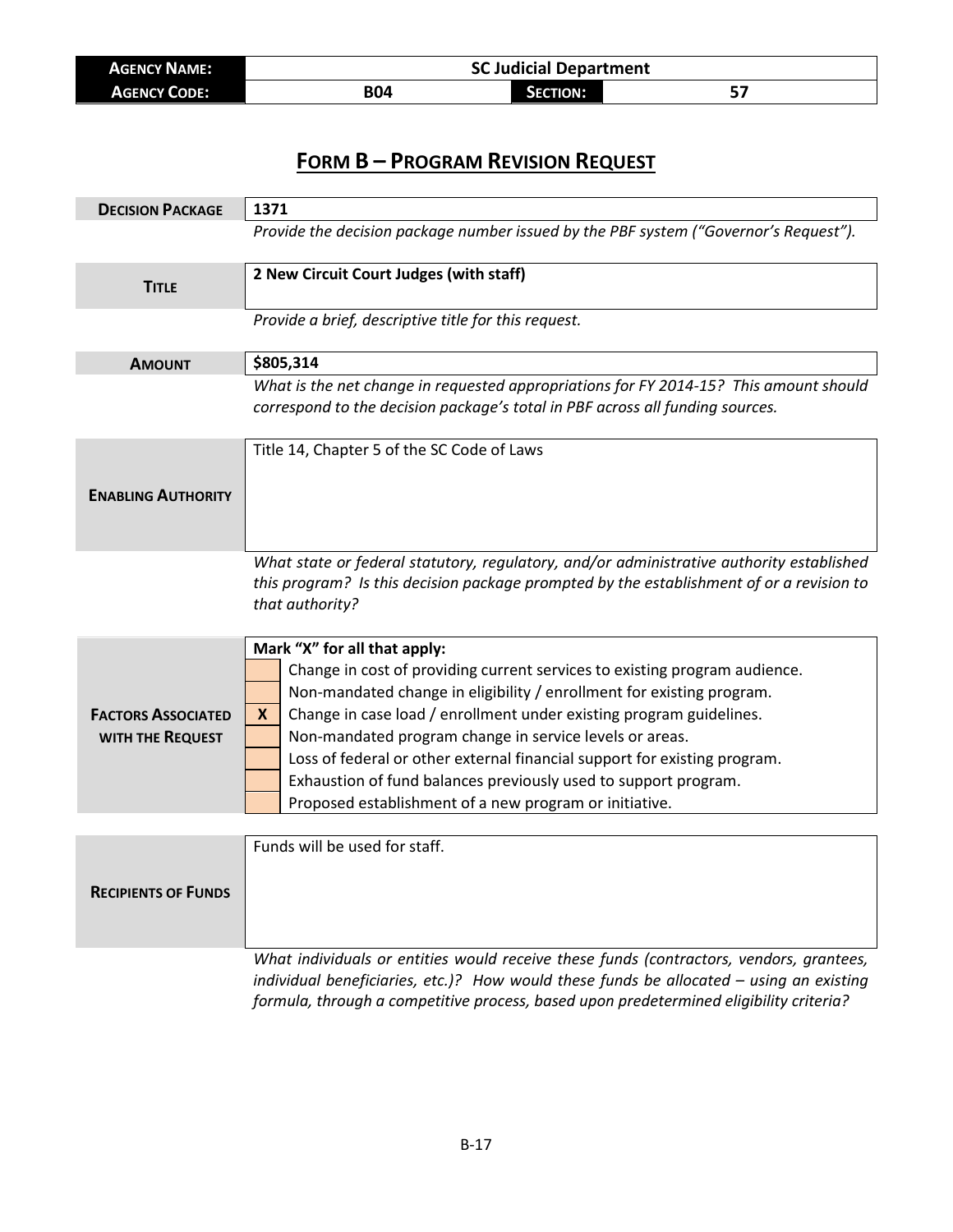| <b>AGENCY NAME:</b> | <b>SC Judicial Department</b> |          |    |
|---------------------|-------------------------------|----------|----|
| <b>AGENCY CODE:</b> | <b>B04</b>                    | SECTION: | е5 |

| <b>RELATED REQUEST(S)</b>             | N/A                                                                                                                                                                                                                                                                                                                                                                                                                                                        |
|---------------------------------------|------------------------------------------------------------------------------------------------------------------------------------------------------------------------------------------------------------------------------------------------------------------------------------------------------------------------------------------------------------------------------------------------------------------------------------------------------------|
|                                       | Is this decision package associated with other decision packages requested by your<br>agency or other agencies this year? Is it associated with a specific capital or non-<br>recurring request?                                                                                                                                                                                                                                                           |
| <b>MATCHING FUNDS</b>                 | None                                                                                                                                                                                                                                                                                                                                                                                                                                                       |
|                                       | Would these funds be matched by federal, institutional, philanthropic, or other<br>resources? If so, identify the source and amount.                                                                                                                                                                                                                                                                                                                       |
| <b>FUNDING</b><br><b>ALTERNATIVES</b> | None                                                                                                                                                                                                                                                                                                                                                                                                                                                       |
|                                       | What other possible funding sources were considered? Could this request be met in<br>whole or in part with the use of other resources, including fund balances? If so, please<br>comment on the sustainability of such an approach.                                                                                                                                                                                                                        |
| <b>SUMMARY</b>                        | The Circuit Court experienced an overall increase in the number of terms available for<br>court. The Circuit Court is making improvements toward reaching benchmarks. This<br>request is for 2 new Circuit Court Judges and staff.<br>(2) Circuit Court Judges @ \$134,221 = \$268,442<br>(2) Admin Assistant, (2) Court Reporters, (2) Law Clerks = \$216,334<br>Fringe (total) = $$251,574$<br>Operating Expense (total) = \$68,964<br>TOTAL = \$805,314 |

*Provide a summary of the rationale for the decision package. Why has it been requested? How specifically would the requested funds be used?*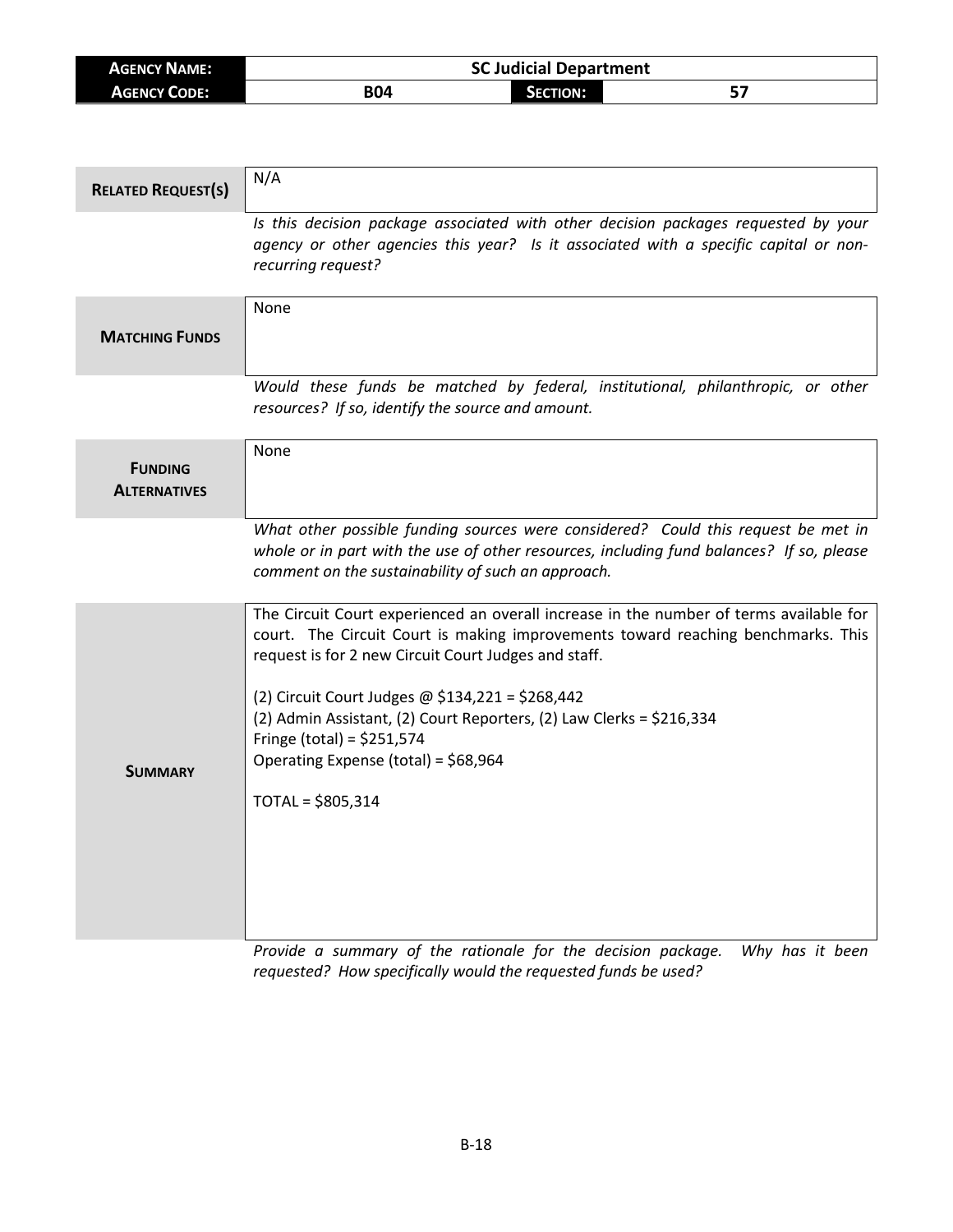| <b>AGENCY NAME:</b>                    | <b>SC Judicial Department</b>                                                                                                                                                                                                                                                                                                                                                                       |  |       |  |  |
|----------------------------------------|-----------------------------------------------------------------------------------------------------------------------------------------------------------------------------------------------------------------------------------------------------------------------------------------------------------------------------------------------------------------------------------------------------|--|-------|--|--|
| <b>AGENCY CODE:</b>                    | <b>B04</b><br>57<br><b>SECTION:</b>                                                                                                                                                                                                                                                                                                                                                                 |  |       |  |  |
|                                        |                                                                                                                                                                                                                                                                                                                                                                                                     |  |       |  |  |
| <b>METHOD OF</b><br><b>CALCULATION</b> | The amount requested is based on Circuit Court judge mandated salaries.<br>positions are entry-level estimates and fluctuate based on a candidate's background<br>and/or experience.                                                                                                                                                                                                                |  | Other |  |  |
|                                        | How was the amount of the request calculated? What factors could cause deviations<br>between the request and the amount that could ultimately be required in order to<br>perform the underlying work?                                                                                                                                                                                               |  |       |  |  |
| <b>FUTURE IMPACT</b>                   | The addition of two new Circuit Court judges (and staff) will be an ongoing future<br>obligation for the Judicial Department. The impact of not funding the new judges will<br>be an increased workload on the current Circuit Court system. These judges currently<br>have more than twice the national average of filings per judge. South Carolina also has<br>the fewest judges per population. |  |       |  |  |
|                                        | Will the state incur any maintenance-of-effort or other obligations by adopting this<br>decision package? What impact will there be on future capital and/or operating<br>budgets if this request is or is not honored? Has a source of any such funds been<br>identified and/or obtained by your agency?                                                                                           |  |       |  |  |
| <b>PRIORITIZATION</b>                  | This action would have to be deferred.                                                                                                                                                                                                                                                                                                                                                              |  |       |  |  |
|                                        | If no or insufficient new funds are available in order to meet this need, how would the<br>agency prefer to proceed? By using fund balances, generating new revenue, cutting                                                                                                                                                                                                                        |  |       |  |  |

*other programs, or deferring action on this request in FY 2014-15?*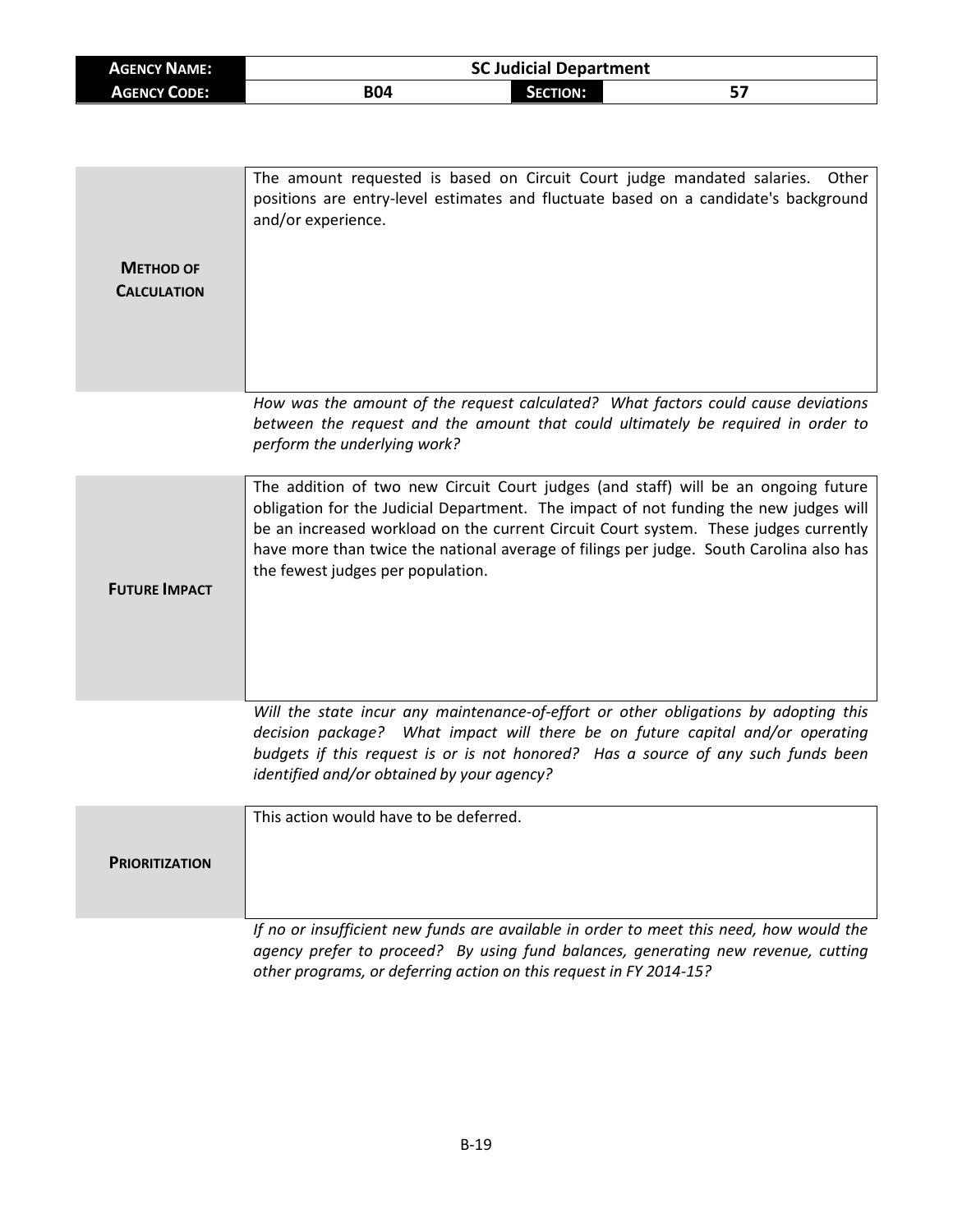| <b>AGENCY NAME:</b> | <b>SC Judicial Department</b> |          |     |
|---------------------|-------------------------------|----------|-----|
| <b>AGENCY CODE:</b> | <b>B04</b>                    | SECTION: | ر כ |

| <b>INTENDED IMPACT</b>              | The addition of two Circuit Court judges will assist with lower filings per judge and will<br>allow the court to meet established benchmarks. This will allow filings to move more<br>efficiently through the court system. |
|-------------------------------------|-----------------------------------------------------------------------------------------------------------------------------------------------------------------------------------------------------------------------------|
|                                     | What impact is this decision package intended to have on service delivery and program<br>outcomes, and over what period of time?                                                                                            |
| <b>PROGRAM</b><br><b>EVALUATION</b> | Annual statistics are reported in the Accountability Report which details the caseload<br>for each court.<br>How would the use of these funds he evaluated? What specific outcome or performance                            |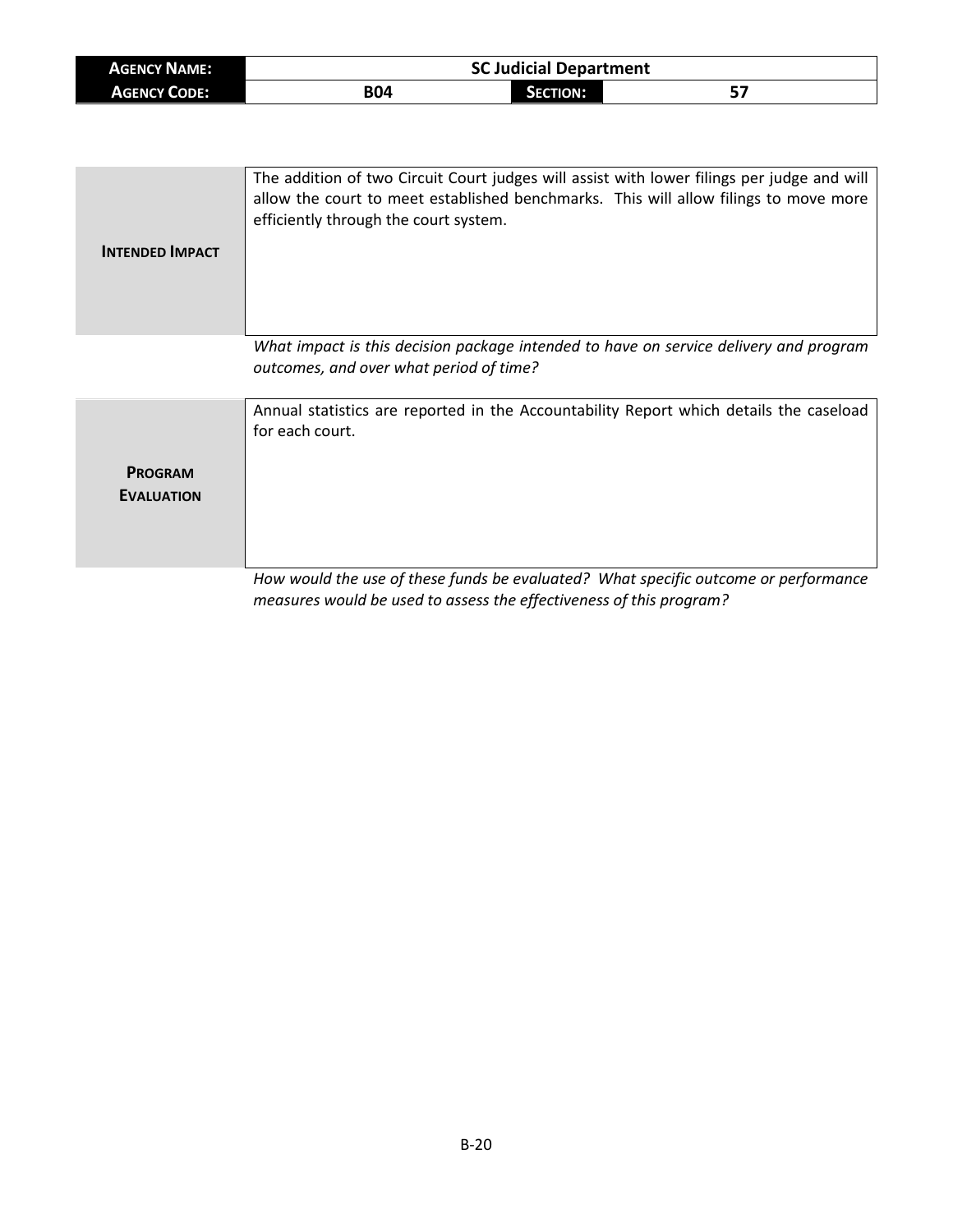| <b>AGENCY NAME:</b> | <b>SC Judicial Department</b> |                 |  |
|---------------------|-------------------------------|-----------------|--|
| <b>AGENCY CODE:</b> | B04                           | <b>SECTION:</b> |  |

| <b>DECISION PACKAGE</b>                       | 1374                                                                                                                                                                                                                                                                                                                                                                                                                                                                                                                                  |
|-----------------------------------------------|---------------------------------------------------------------------------------------------------------------------------------------------------------------------------------------------------------------------------------------------------------------------------------------------------------------------------------------------------------------------------------------------------------------------------------------------------------------------------------------------------------------------------------------|
|                                               | Provide the decision package number issued by the PBF system ("Governor's Request").                                                                                                                                                                                                                                                                                                                                                                                                                                                  |
| <b>TITLE</b>                                  | <b>Supreme Court increased Attorney Staffing</b>                                                                                                                                                                                                                                                                                                                                                                                                                                                                                      |
|                                               | Provide a brief, descriptive title for this request.                                                                                                                                                                                                                                                                                                                                                                                                                                                                                  |
| <b>AMOUNT</b>                                 | \$228,516                                                                                                                                                                                                                                                                                                                                                                                                                                                                                                                             |
|                                               | What is the net change in requested appropriations for FY 2014-15? This amount should<br>correspond to the decision package's total in PBF across all funding sources.                                                                                                                                                                                                                                                                                                                                                                |
| <b>ENABLING AUTHORITY</b>                     | South Carolina Constitution (Article V)                                                                                                                                                                                                                                                                                                                                                                                                                                                                                               |
|                                               | What state or federal statutory, regulatory, and/or administrative authority established<br>this program? Is this decision package prompted by the establishment of or a revision to<br>that authority?                                                                                                                                                                                                                                                                                                                               |
| <b>FACTORS ASSOCIATED</b><br>WITH THE REQUEST | Mark "X" for all that apply:<br>Change in cost of providing current services to existing program audience.<br>Non-mandated change in eligibility / enrollment for existing program.<br>Change in case load / enrollment under existing program guidelines.<br>X.<br>Non-mandated program change in service levels or areas.<br>Loss of federal or other external financial support for existing program.<br>Exhaustion of fund balances previously used to support program.<br>Proposed establishment of a new program or initiative. |
|                                               |                                                                                                                                                                                                                                                                                                                                                                                                                                                                                                                                       |
| <b>RECIPIENTS OF FUNDS</b>                    | Funds will be used for staff.                                                                                                                                                                                                                                                                                                                                                                                                                                                                                                         |
|                                               | What individuals or entities would receive these funds (contractors, vendors, grantees,                                                                                                                                                                                                                                                                                                                                                                                                                                               |

*individual beneficiaries, etc.)? How would these funds be allocated – using an existing formula, through a competitive process, based upon predetermined eligibility criteria?*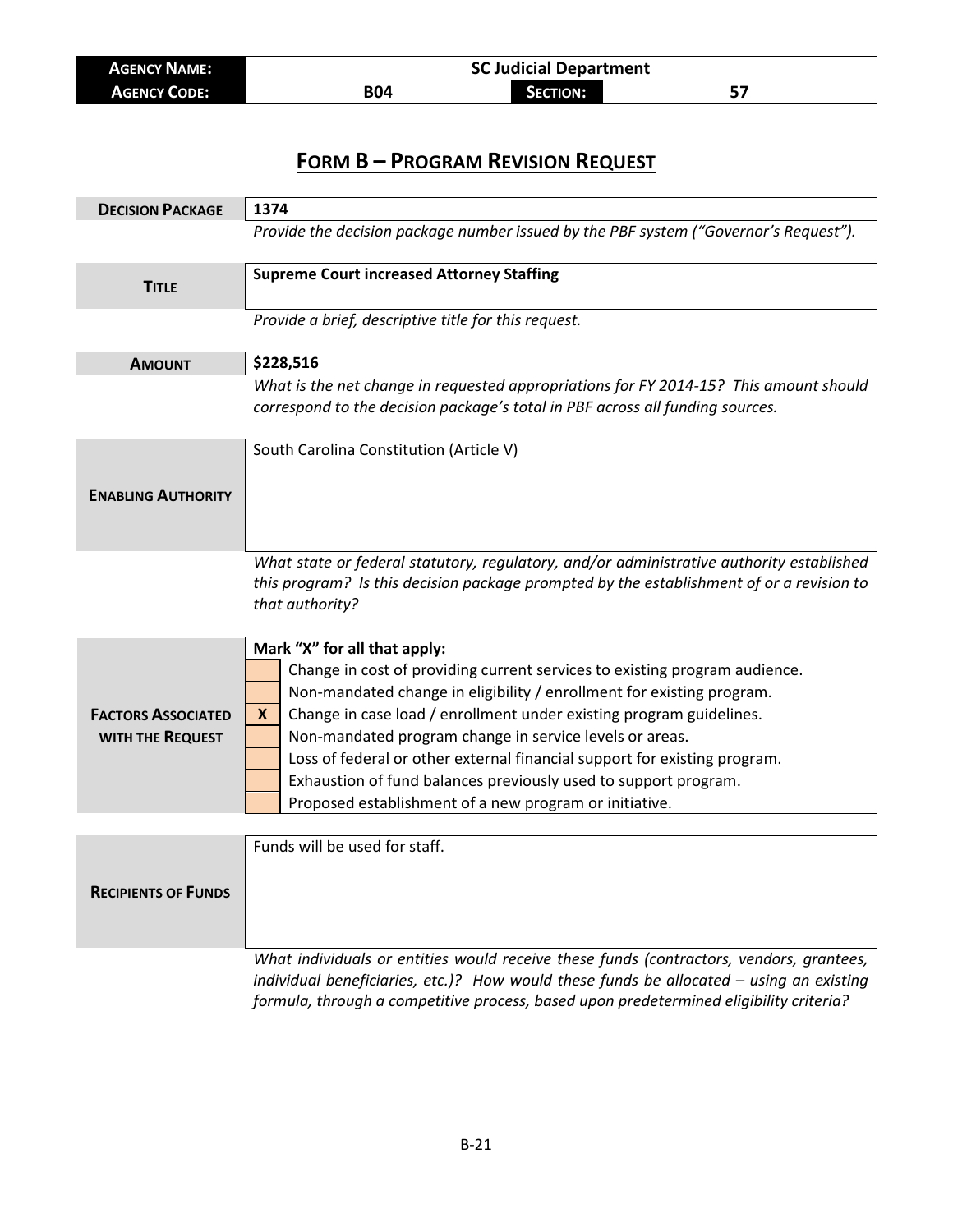| <b>AGENCY NAME:</b> | <b>SC Judicial Department</b> |                 |           |
|---------------------|-------------------------------|-----------------|-----------|
| <b>AGENCY CODE:</b> | B04                           | <b>SECTION:</b> | г.<br>, כ |

| <b>RELATED REQUEST(S)</b>             | N/A                                                                                                                                                                                                                                                                                                                                                                                                                                                                                                                                                                                                                                                                                                                                                                                                                                                                                                                                                                                                                                                                                                                                                                                                                                                                                                                            |
|---------------------------------------|--------------------------------------------------------------------------------------------------------------------------------------------------------------------------------------------------------------------------------------------------------------------------------------------------------------------------------------------------------------------------------------------------------------------------------------------------------------------------------------------------------------------------------------------------------------------------------------------------------------------------------------------------------------------------------------------------------------------------------------------------------------------------------------------------------------------------------------------------------------------------------------------------------------------------------------------------------------------------------------------------------------------------------------------------------------------------------------------------------------------------------------------------------------------------------------------------------------------------------------------------------------------------------------------------------------------------------|
|                                       | Is this decision package associated with other decision packages requested by your<br>agency or other agencies this year? Is it associated with a specific capital or non-<br>recurring request?                                                                                                                                                                                                                                                                                                                                                                                                                                                                                                                                                                                                                                                                                                                                                                                                                                                                                                                                                                                                                                                                                                                               |
| <b>MATCHING FUNDS</b>                 | None                                                                                                                                                                                                                                                                                                                                                                                                                                                                                                                                                                                                                                                                                                                                                                                                                                                                                                                                                                                                                                                                                                                                                                                                                                                                                                                           |
|                                       | Would these funds be matched by federal, institutional, philanthropic, or other<br>resources? If so, identify the source and amount.                                                                                                                                                                                                                                                                                                                                                                                                                                                                                                                                                                                                                                                                                                                                                                                                                                                                                                                                                                                                                                                                                                                                                                                           |
| <b>FUNDING</b><br><b>ALTERNATIVES</b> | Using fund balance for paying recurring expenses, such as salaries, will only be an option<br>as long as the fund balance is available. This request would eventually need to be<br>funded in order for the agency to have the ability to continue supporting the Supreme<br>Court with additional attorneys for their increased workload.                                                                                                                                                                                                                                                                                                                                                                                                                                                                                                                                                                                                                                                                                                                                                                                                                                                                                                                                                                                     |
|                                       | What other possible funding sources were considered? Could this request be met in<br>whole or in part with the use of other resources, including fund balances? If so, please<br>comment on the sustainability of such an approach.                                                                                                                                                                                                                                                                                                                                                                                                                                                                                                                                                                                                                                                                                                                                                                                                                                                                                                                                                                                                                                                                                            |
| <b>SUMMARY</b>                        | The number of matters being handled by the South Carolina Supreme Court continues<br>to increase. In addition to an increase in number, the matters being submitted to the<br>Court have also increased in complexity. It has become apparent that in order to handle<br>these matters in an expedient, but thorough manner that will benefit the Bar as well as<br>the public, the Court will need the assistance of (3) additional Staff Attorneys. Staff<br>Attorneys assist the Supreme Court in its adjudicatory and administrative functions.<br>This includes not only the review of and preparation of memoranda addressing direct<br>appeals and petitions for a writ of certiorari, as well as the additional filings that<br>accompany such cases, such as motions, but also original jurisdiction matters, attorney<br>and judicial disciplinary matters, and administrative matters, which include, matters<br>related to the maintenance of the various rules of court, the South Carolina Bar, the<br>maintenance of Bench books for the lower courts, and providing legal assistance for<br>information technology initiatives being undertaken by the Judicial Department.<br>(3) Staff Attorney's @ \$49,025 = \$147,075<br>Fringe (total) = $$75,441$<br>Operating (total) = $$6,000$<br>$TOTAL = $228,516$ |

*Provide a summary of the rationale for the decision package. Why has it been requested? How specifically would the requested funds be used?*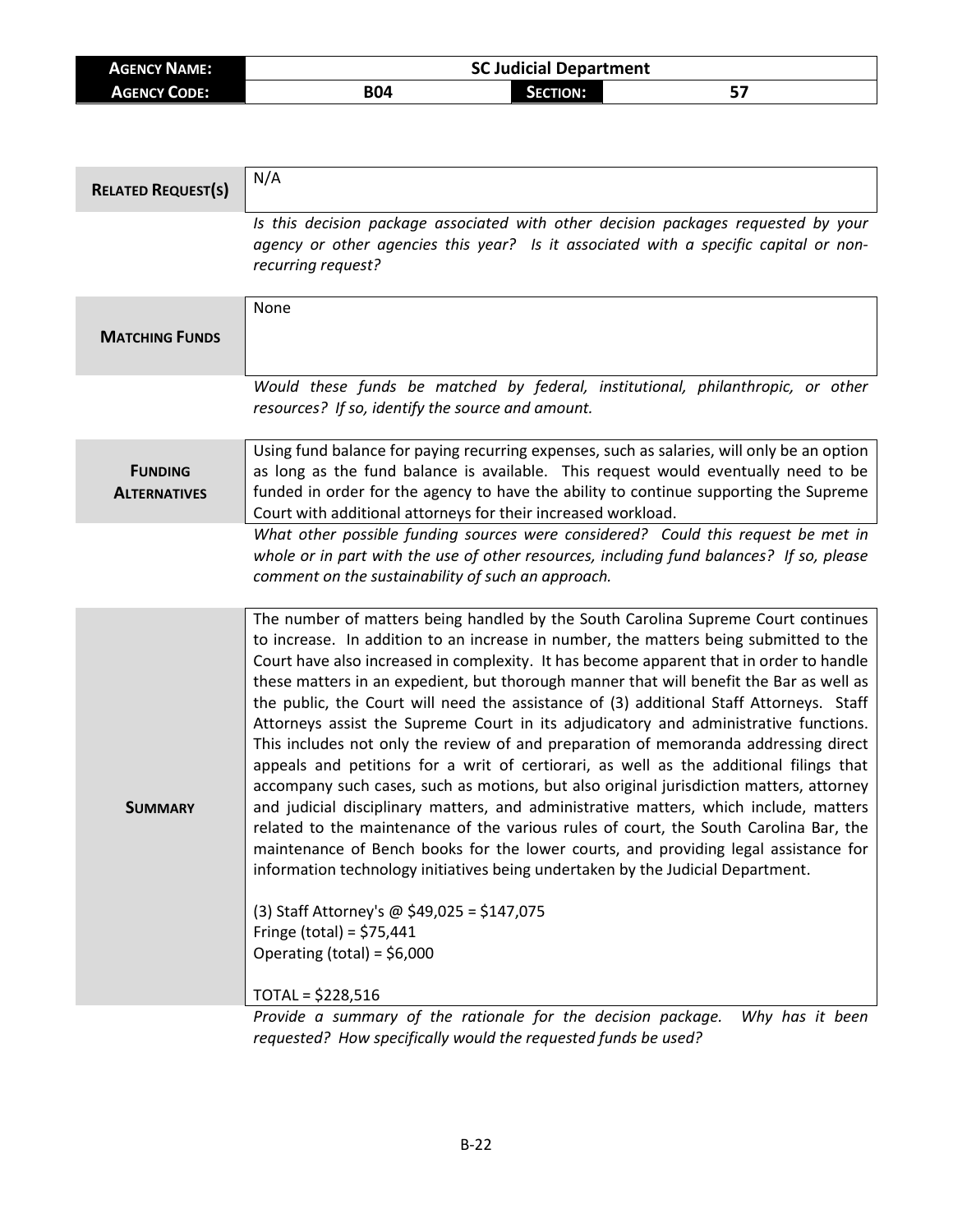| <b>AGENCY NAME:</b> |     | <b>SC Judicial Department</b> |    |
|---------------------|-----|-------------------------------|----|
| <b>AGENCY CODE:</b> | B04 | <b>SECTION:</b>               | 57 |

| <b>METHOD OF</b><br><b>CALCULATION</b> | The amount requested is based on the salary paid for an entry-level staff attorney.                                                                                                                                                                                                                       |
|----------------------------------------|-----------------------------------------------------------------------------------------------------------------------------------------------------------------------------------------------------------------------------------------------------------------------------------------------------------|
|                                        | How was the amount of the request calculated? What factors could cause deviations<br>between the request and the amount that could ultimately be required in order to<br>perform the underlying work?                                                                                                     |
| <b>FUTURE IMPACT</b>                   | These positions will incur future personnel costs each year. These attorneys are needed<br>to help with workload for the Supreme Court staff. The result of not funding these<br>positions will be an increased workload on current staff.                                                                |
|                                        | Will the state incur any maintenance-of-effort or other obligations by adopting this<br>decision package? What impact will there be on future capital and/or operating<br>budgets if this request is or is not honored? Has a source of any such funds been<br>identified and/or obtained by your agency? |
| <b>PRIORITIZATION</b>                  | <b>Fund Balance</b>                                                                                                                                                                                                                                                                                       |
|                                        | If no or insufficient new funds are available in order to meet this need, how would the<br>agency prefer to proceed? By using fund balances, generating new revenue, cutting                                                                                                                              |

*other programs, or deferring action on this request in FY 2014-15?*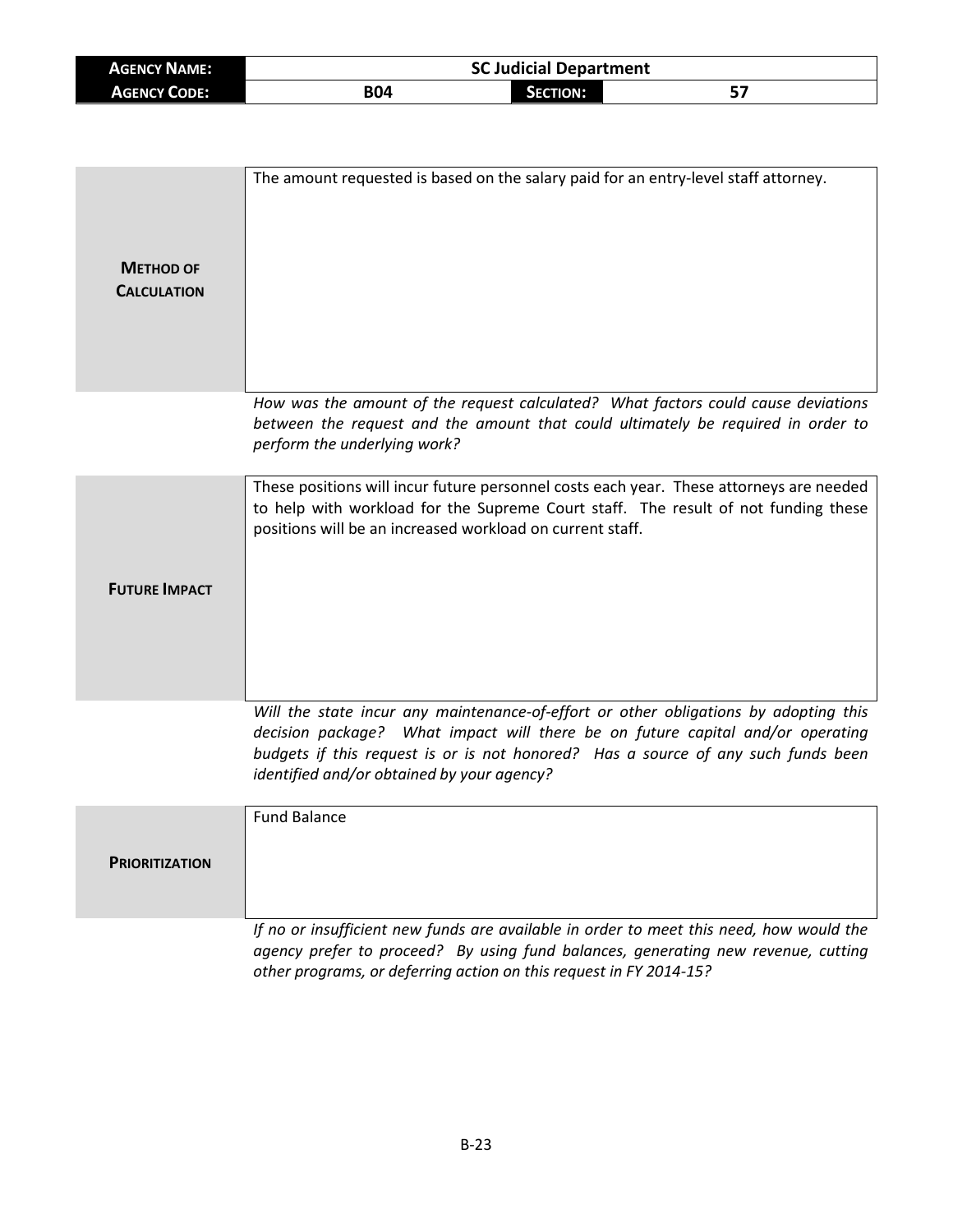| <b>AGENCY NAME:</b> |            | <b>SC Judicial Department</b> |     |  |
|---------------------|------------|-------------------------------|-----|--|
| <b>AGENCY CODE:</b> | <b>B04</b> | <b>SECTION:</b>               | ، ب |  |

| <b>INTENDED IMPACT</b>              | The request will allow for more efficiency by helping resolve matters before the Court,<br>and by assisting with administrative matters needing legal expertise.                                                                                                                                          |
|-------------------------------------|-----------------------------------------------------------------------------------------------------------------------------------------------------------------------------------------------------------------------------------------------------------------------------------------------------------|
|                                     | What impact is this decision package intended to have on service delivery and program<br>outcomes, and over what period of time?                                                                                                                                                                          |
| <b>PROGRAM</b><br><b>EVALUATION</b> | Annual statistics are reported in the Accountability Report for the # of cases resolved<br>and also for the timeliness of resolving open cases.<br>Little and $\mathcal{L}(L)$ are $\mathcal{L}$ and $L$ are also and $\mathcal{L}(L)$ and $\mathcal{L}(L)$ are all $\mathcal{L}(L)$ and $\mathcal{L}(L)$ |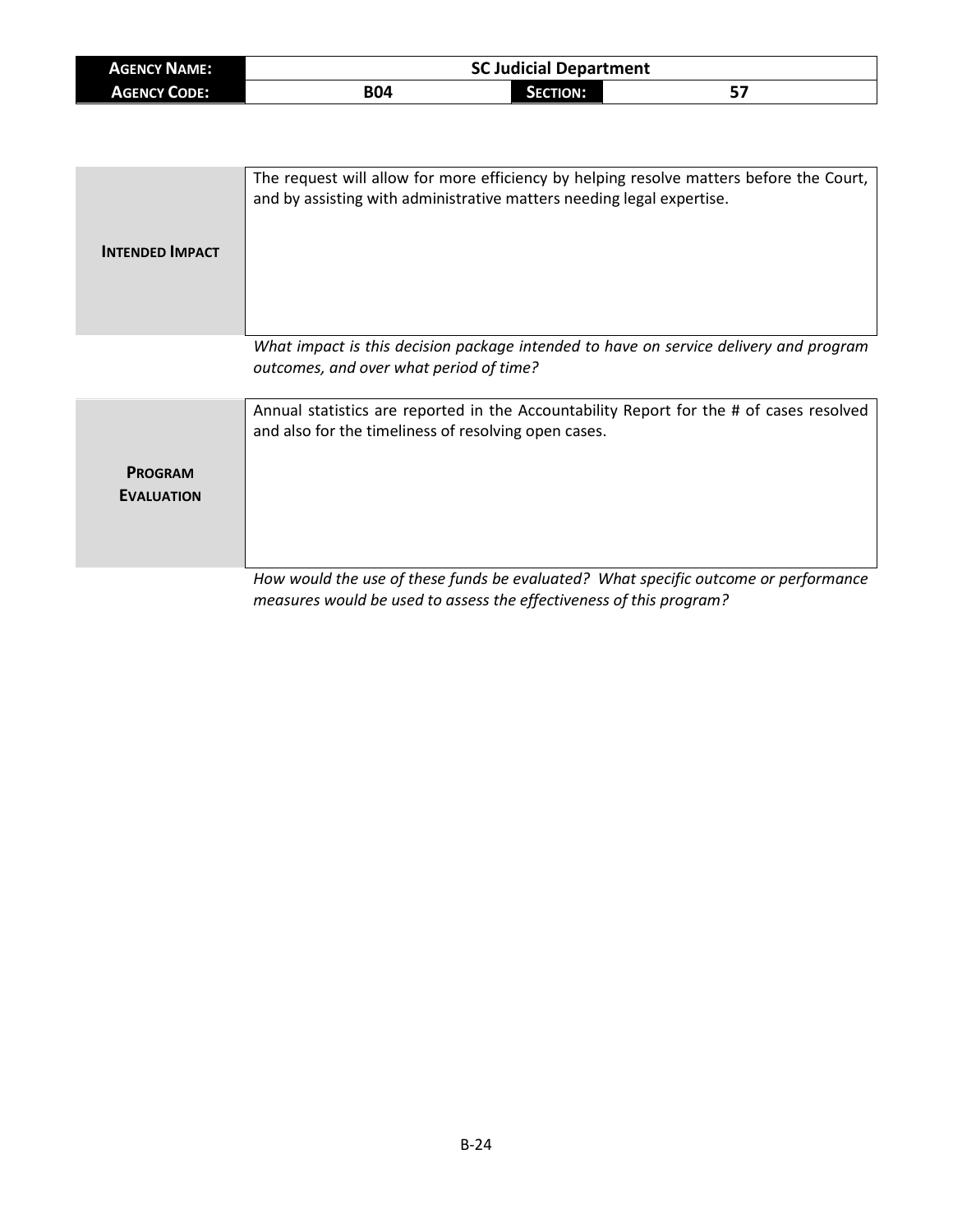| <b>AGENCY NAME:</b> | <b>SC Judicial Department</b> |                 |  |
|---------------------|-------------------------------|-----------------|--|
| <b>AGENCY CODE:</b> | B04                           | <b>SECTION:</b> |  |

| <b>DECISION PACKAGE</b>                       | 1380                                                                                                                                                                                                                                                                                                                                                                                                                                                                                                                                  |  |  |
|-----------------------------------------------|---------------------------------------------------------------------------------------------------------------------------------------------------------------------------------------------------------------------------------------------------------------------------------------------------------------------------------------------------------------------------------------------------------------------------------------------------------------------------------------------------------------------------------------|--|--|
|                                               | Provide the decision package number issued by the PBF system ("Governor's Request").                                                                                                                                                                                                                                                                                                                                                                                                                                                  |  |  |
| <b>TITLE</b>                                  | <b>Court of Appeals increased Attorney Staffing</b>                                                                                                                                                                                                                                                                                                                                                                                                                                                                                   |  |  |
|                                               | Provide a brief, descriptive title for this request.                                                                                                                                                                                                                                                                                                                                                                                                                                                                                  |  |  |
| <b>AMOUNT</b>                                 | \$228,516                                                                                                                                                                                                                                                                                                                                                                                                                                                                                                                             |  |  |
|                                               | What is the net change in requested appropriations for FY 2014-15? This amount should<br>correspond to the decision package's total in PBF across all funding sources.                                                                                                                                                                                                                                                                                                                                                                |  |  |
|                                               | Title 14, Chapter 8 of the SC Code of Laws                                                                                                                                                                                                                                                                                                                                                                                                                                                                                            |  |  |
| <b>ENABLING AUTHORITY</b>                     |                                                                                                                                                                                                                                                                                                                                                                                                                                                                                                                                       |  |  |
|                                               | What state or federal statutory, regulatory, and/or administrative authority established<br>this program? Is this decision package prompted by the establishment of or a revision to<br>that authority?                                                                                                                                                                                                                                                                                                                               |  |  |
| <b>FACTORS ASSOCIATED</b><br>WITH THE REQUEST | Mark "X" for all that apply:<br>Change in cost of providing current services to existing program audience.<br>Non-mandated change in eligibility / enrollment for existing program.<br>Change in case load / enrollment under existing program guidelines.<br>X.<br>Non-mandated program change in service levels or areas.<br>Loss of federal or other external financial support for existing program.<br>Exhaustion of fund balances previously used to support program.<br>Proposed establishment of a new program or initiative. |  |  |
|                                               | Funds will be used for staff.                                                                                                                                                                                                                                                                                                                                                                                                                                                                                                         |  |  |
| <b>RECIPIENTS OF FUNDS</b>                    |                                                                                                                                                                                                                                                                                                                                                                                                                                                                                                                                       |  |  |
|                                               | What individuals or entities would receive these funds (contractors, vendors, grantees,<br>individual beneficiaries, etc.)? How would these funds be allocated - using an existing                                                                                                                                                                                                                                                                                                                                                    |  |  |

B-25

*formula, through a competitive process, based upon predetermined eligibility criteria?*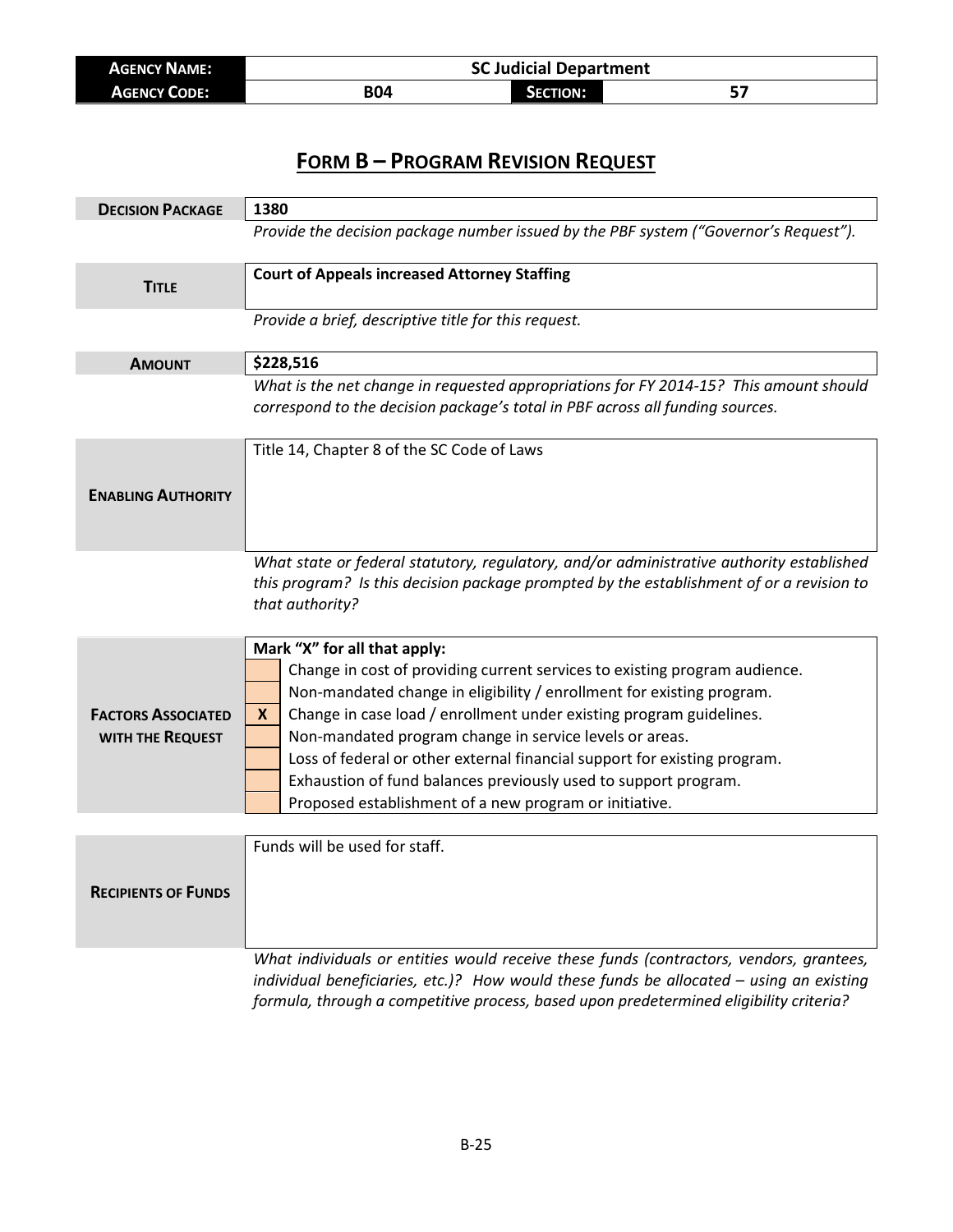| <b>AGENCY NAME:</b> | <b>SC Judicial Department</b> |                 |           |
|---------------------|-------------------------------|-----------------|-----------|
| <b>AGENCY CODE:</b> | B04                           | <b>SECTION:</b> | г.<br>, כ |

| <b>RELATED REQUEST(S)</b>             | N/A                                                                                                                                                                                                                                                                                                                                                                                                                                                                                                                                                                                                                                                                                                                                                                                                                                                                                                                                                                                                                                                                                                                                                                                                                                                                                                                                  |
|---------------------------------------|--------------------------------------------------------------------------------------------------------------------------------------------------------------------------------------------------------------------------------------------------------------------------------------------------------------------------------------------------------------------------------------------------------------------------------------------------------------------------------------------------------------------------------------------------------------------------------------------------------------------------------------------------------------------------------------------------------------------------------------------------------------------------------------------------------------------------------------------------------------------------------------------------------------------------------------------------------------------------------------------------------------------------------------------------------------------------------------------------------------------------------------------------------------------------------------------------------------------------------------------------------------------------------------------------------------------------------------|
|                                       | Is this decision package associated with other decision packages requested by your<br>agency or other agencies this year? Is it associated with a specific capital or non-<br>recurring request?                                                                                                                                                                                                                                                                                                                                                                                                                                                                                                                                                                                                                                                                                                                                                                                                                                                                                                                                                                                                                                                                                                                                     |
| <b>MATCHING FUNDS</b>                 | None                                                                                                                                                                                                                                                                                                                                                                                                                                                                                                                                                                                                                                                                                                                                                                                                                                                                                                                                                                                                                                                                                                                                                                                                                                                                                                                                 |
|                                       | Would these funds be matched by federal, institutional, philanthropic, or other<br>resources? If so, identify the source and amount.                                                                                                                                                                                                                                                                                                                                                                                                                                                                                                                                                                                                                                                                                                                                                                                                                                                                                                                                                                                                                                                                                                                                                                                                 |
| <b>FUNDING</b><br><b>ALTERNATIVES</b> | Using fund balance for paying recurring expenses, such as salaries, will only be an option<br>as long as the fund balance is available. This request would eventually need to be<br>funded in order for the agency to have the ability to continue supporting the Court of<br>Appeals with additional attorneys for their increased workload.                                                                                                                                                                                                                                                                                                                                                                                                                                                                                                                                                                                                                                                                                                                                                                                                                                                                                                                                                                                        |
|                                       | What other possible funding sources were considered? Could this request be met in<br>whole or in part with the use of other resources, including fund balances? If so, please<br>comment on the sustainability of such an approach.                                                                                                                                                                                                                                                                                                                                                                                                                                                                                                                                                                                                                                                                                                                                                                                                                                                                                                                                                                                                                                                                                                  |
| <b>SUMMARY</b>                        | The number of matters being handled by the South Carolina Court of Appeals continues<br>to increase. In addition to an increase in number, the matters being submitted to the<br>Court have also increased in complexity. It has become apparent that in order to handle<br>these matters in an expedient, but thorough manner that will benefit the Bar as well as<br>the public, the Court will need the assistance of (3) additional Staff Attorneys. Staff<br>Attorneys assist the Court of Appeals in its adjudicatory and administrative functions.<br>This includes not only the review of and preparation of memoranda addressing direct<br>appeals and petitions for a writ of certiorari, as well as the additional filings that<br>accompany such cases, such as motions, but also original jurisdiction matters, attorney<br>and judicial disciplinary matters, and administrative matters, which include, matters<br>related to the maintenance of the various rules of court, the South Carolina Bar, the<br>maintenance of Bench books for the lower courts, and providing legal assistance for<br>information technology initiatives being undertaken by the Judicial Department.<br>(3) Staff Attorney's @ \$49,025 = \$147,075<br>Fringe (total) = $$75,441$<br>Operating (total) = $$6,000$<br>$TOTAL = $228,516$ |

*Provide a summary of the rationale for the decision package. Why has it been requested? How specifically would the requested funds be used?*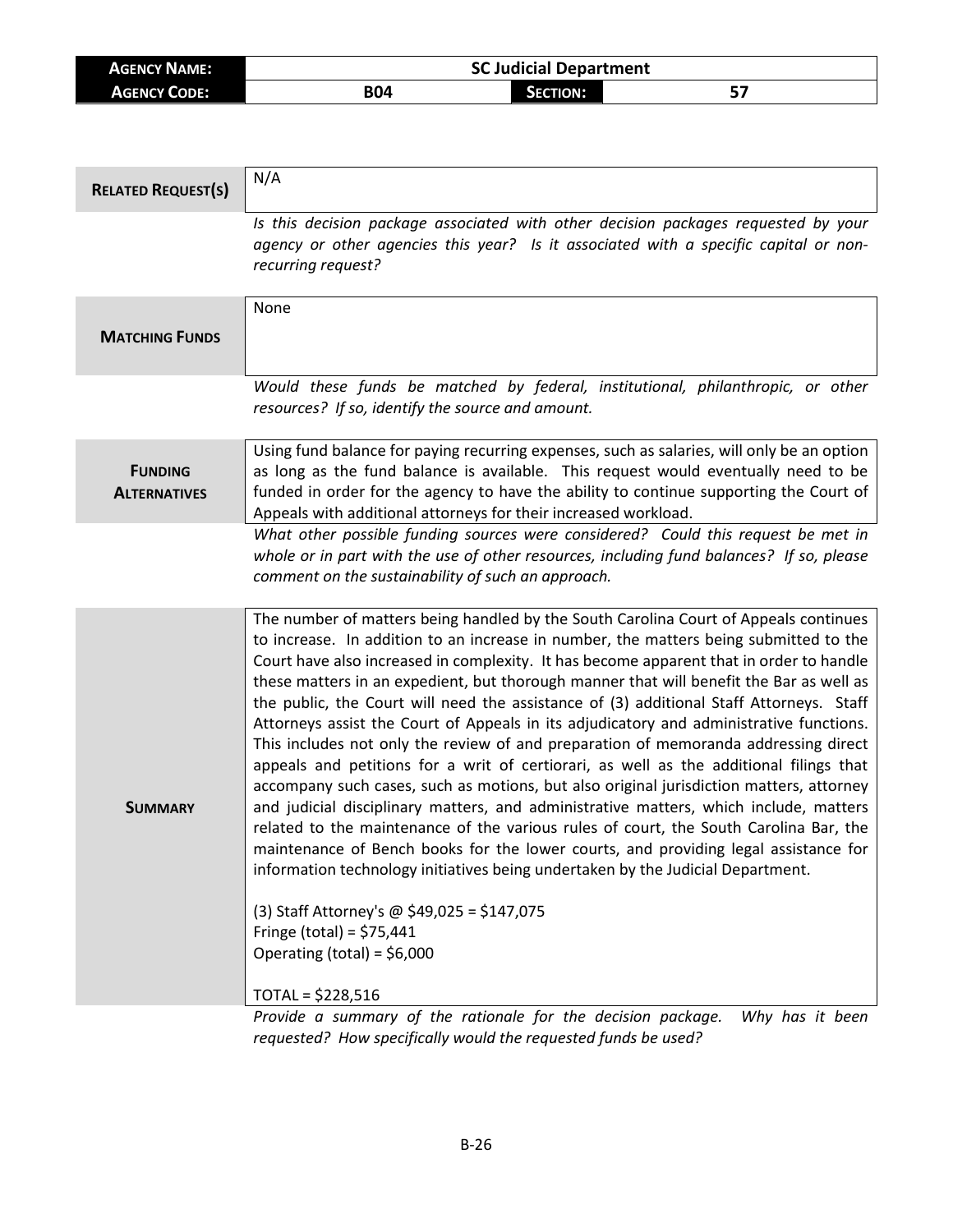| <b>AGENCY NAME:</b> | <b>SC Judicial Department</b> |                 |    |
|---------------------|-------------------------------|-----------------|----|
| <b>AGENCY CODE:</b> | B04                           | <b>SECTION:</b> | 57 |

| <b>METHOD OF</b><br><b>CALCULATION</b> | The amount requested is based on the salary paid for an entry-level staff attorney.                                                                                                                                                                                                                       |
|----------------------------------------|-----------------------------------------------------------------------------------------------------------------------------------------------------------------------------------------------------------------------------------------------------------------------------------------------------------|
|                                        | How was the amount of the request calculated? What factors could cause deviations<br>between the request and the amount that could ultimately be required in order to<br>perform the underlying work?                                                                                                     |
| <b>FUTURE IMPACT</b>                   | These positions will incur future personnel costs each year. These attorneys are needed<br>to help with workload for the Court of Appeals staff. The result of not funding these<br>positions will be an increased workload on current staff.                                                             |
|                                        | Will the state incur any maintenance-of-effort or other obligations by adopting this<br>decision package? What impact will there be on future capital and/or operating<br>budgets if this request is or is not honored? Has a source of any such funds been<br>identified and/or obtained by your agency? |
| <b>PRIORITIZATION</b>                  | <b>Fund Balance</b>                                                                                                                                                                                                                                                                                       |
|                                        | If no or insufficient new funds are available in order to meet this need, how would the<br>agency prefer to proceed? By using fund balances, generating new revenue, cutting                                                                                                                              |

*other programs, or deferring action on this request in FY 2014-15?*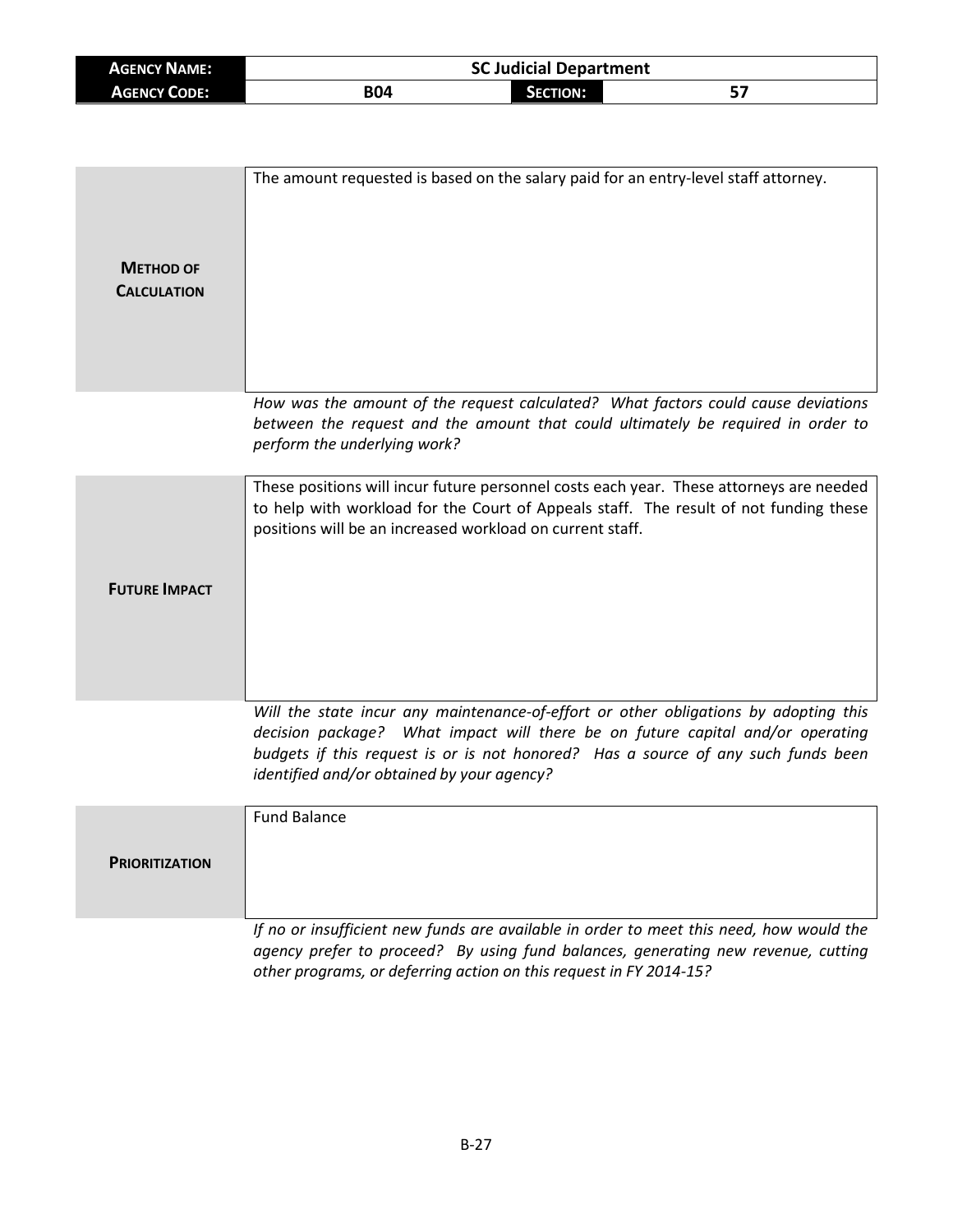| <b>AGENCY NAME:</b> | <b>SC Judicial Department</b> |                 |     |  |
|---------------------|-------------------------------|-----------------|-----|--|
| <b>AGENCY CODE:</b> | <b>B04</b>                    | <b>SECTION:</b> | ، پ |  |

| <b>INTENDED IMPACT</b>              | The request will allow for more efficiency by helping resolve matters before the Court,<br>and by assisting with administrative matters needing legal expertise.                                                                                                                                                                                                                |
|-------------------------------------|---------------------------------------------------------------------------------------------------------------------------------------------------------------------------------------------------------------------------------------------------------------------------------------------------------------------------------------------------------------------------------|
|                                     | What impact is this decision package intended to have on service delivery and program<br>outcomes, and over what period of time?                                                                                                                                                                                                                                                |
| <b>PROGRAM</b><br><b>EVALUATION</b> | Annual statistics are reported in the Accountability Report for the # of cases resolved<br>and also for the timeliness of resolving open cases.<br>The theory of the contract of the contract of the state of the state of the contract of the contract of the state of the state of the state of the state of the state of the state of the state of the state of the state of |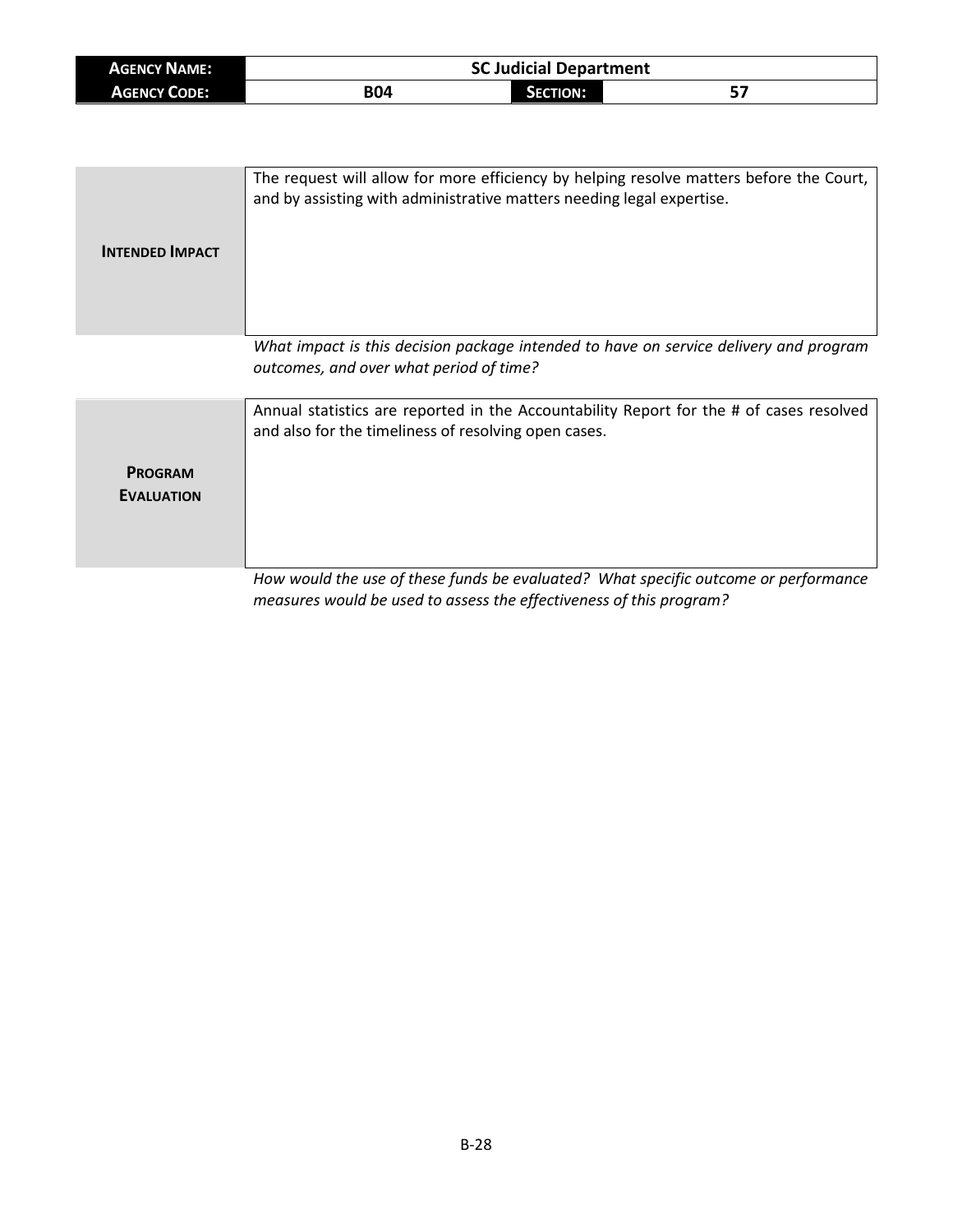| <b>AGENCY NAME:</b> | <b>SC Judicial Department</b> |          |  |
|---------------------|-------------------------------|----------|--|
| <b>AGENCY CODE:</b> | B04                           | SECTION: |  |

| <b>DECISION PACKAGE</b>                       | 1586                                                                                                                                                                                                                                                                                                                                                                                                                                                                                                                            |  |  |
|-----------------------------------------------|---------------------------------------------------------------------------------------------------------------------------------------------------------------------------------------------------------------------------------------------------------------------------------------------------------------------------------------------------------------------------------------------------------------------------------------------------------------------------------------------------------------------------------|--|--|
|                                               | Provide the decision package number issued by the PBF system ("Governor's Request").                                                                                                                                                                                                                                                                                                                                                                                                                                            |  |  |
| <b>TITLE</b>                                  | <b>Commission on Conduct Staffing for Receiver</b>                                                                                                                                                                                                                                                                                                                                                                                                                                                                              |  |  |
|                                               | Provide a brief, descriptive title for this request.                                                                                                                                                                                                                                                                                                                                                                                                                                                                            |  |  |
| <b>AMOUNT</b>                                 | \$0 (Only requesting 4 FTE's)                                                                                                                                                                                                                                                                                                                                                                                                                                                                                                   |  |  |
|                                               | What is the net change in requested appropriations for FY 2014-15? This amount should<br>correspond to the decision package's total in PBF across all funding sources.                                                                                                                                                                                                                                                                                                                                                          |  |  |
| <b>ENABLING AUTHORITY</b>                     | Court Order (Rule 31). A Receiver position was created within the Office of Commission<br>Counsel.                                                                                                                                                                                                                                                                                                                                                                                                                              |  |  |
|                                               | What state or federal statutory, regulatory, and/or administrative authority established<br>this program? Is this decision package prompted by the establishment of or a revision to<br>that authority?                                                                                                                                                                                                                                                                                                                         |  |  |
| <b>FACTORS ASSOCIATED</b><br>WITH THE REQUEST | Mark "X" for all that apply:<br>Change in cost of providing current services to existing program audience.<br>Non-mandated change in eligibility / enrollment for existing program.<br>Change in case load / enrollment under existing program guidelines.<br>Non-mandated program change in service levels or areas.<br>Loss of federal or other external financial support for existing program.<br>Exhaustion of fund balances previously used to support program.<br>Proposed establishment of a new program or initiative. |  |  |
|                                               |                                                                                                                                                                                                                                                                                                                                                                                                                                                                                                                                 |  |  |
| <b>RECIPIENTS OF FUNDS</b>                    | <b>Staff</b>                                                                                                                                                                                                                                                                                                                                                                                                                                                                                                                    |  |  |
|                                               | What individuals or entities would receive these funds (contractors, vendors, grantees,                                                                                                                                                                                                                                                                                                                                                                                                                                         |  |  |

*individual beneficiaries, etc.)? How would these funds be allocated – using an existing formula, through a competitive process, based upon predetermined eligibility criteria?*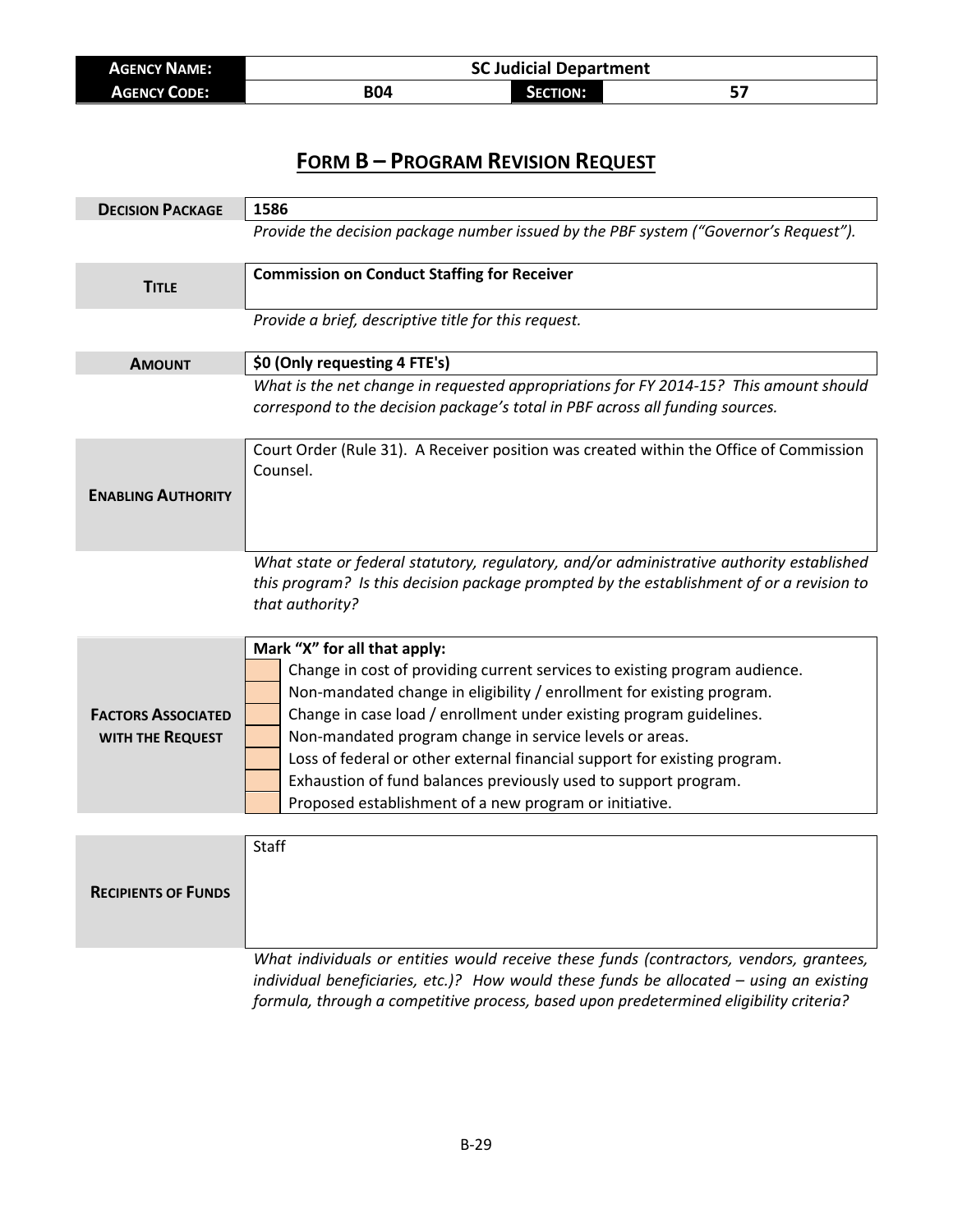| <b>AGENCY NAME:</b> | <b>SC Judicial Department</b> |                 |    |
|---------------------|-------------------------------|-----------------|----|
| <b>AGENCY CODE:</b> | <b>B04</b>                    | <b>SECTION:</b> | E. |

| <b>RELATED REQUEST(S)</b>             | N/A                                                                                                                                                                                                                                                                                                                                                                                                                                                                                                                                                                                                                                                                                                                                                             |
|---------------------------------------|-----------------------------------------------------------------------------------------------------------------------------------------------------------------------------------------------------------------------------------------------------------------------------------------------------------------------------------------------------------------------------------------------------------------------------------------------------------------------------------------------------------------------------------------------------------------------------------------------------------------------------------------------------------------------------------------------------------------------------------------------------------------|
|                                       | Is this decision package associated with other decision packages requested by your<br>agency or other agencies this year? Is it associated with a specific capital or non-<br>recurring request?                                                                                                                                                                                                                                                                                                                                                                                                                                                                                                                                                                |
| <b>MATCHING FUNDS</b>                 | N/A                                                                                                                                                                                                                                                                                                                                                                                                                                                                                                                                                                                                                                                                                                                                                             |
|                                       | Would these funds be matched by federal, institutional, philanthropic, or other<br>resources? If so, identify the source and amount.                                                                                                                                                                                                                                                                                                                                                                                                                                                                                                                                                                                                                            |
| <b>FUNDING</b><br><b>ALTERNATIVES</b> | N/A                                                                                                                                                                                                                                                                                                                                                                                                                                                                                                                                                                                                                                                                                                                                                             |
|                                       | What other possible funding sources were considered? Could this request be met in<br>whole or in part with the use of other resources, including fund balances? If so, please<br>comment on the sustainability of such an approach.                                                                                                                                                                                                                                                                                                                                                                                                                                                                                                                             |
| <b>SUMMARY</b>                        | This request is for 4 FTE's (no funding is being requested):<br>(1) Receiver – responsible for handling matters formerly handled by members of the bar<br>appointed as attorneys to protect clients' interest when lawyers are transferred to<br>incapacity inactive status, disappear or die, or are suspended or disbarred, but no<br>partner, personal representative or other responsible party capable of conducting the<br>lawyers' affairs is known to exist.<br>(3) Administrative Assistants - responsible for phone calls, paperwork, billing, file<br>documentation, assisting with closed file inventories, and routine office tasks for the<br>Receiver. 2 assistants will work in the field with the Receiver and 1 will remain at the<br>office. |

*Provide a summary of the rationale for the decision package. Why has it been requested? How specifically would the requested funds be used?*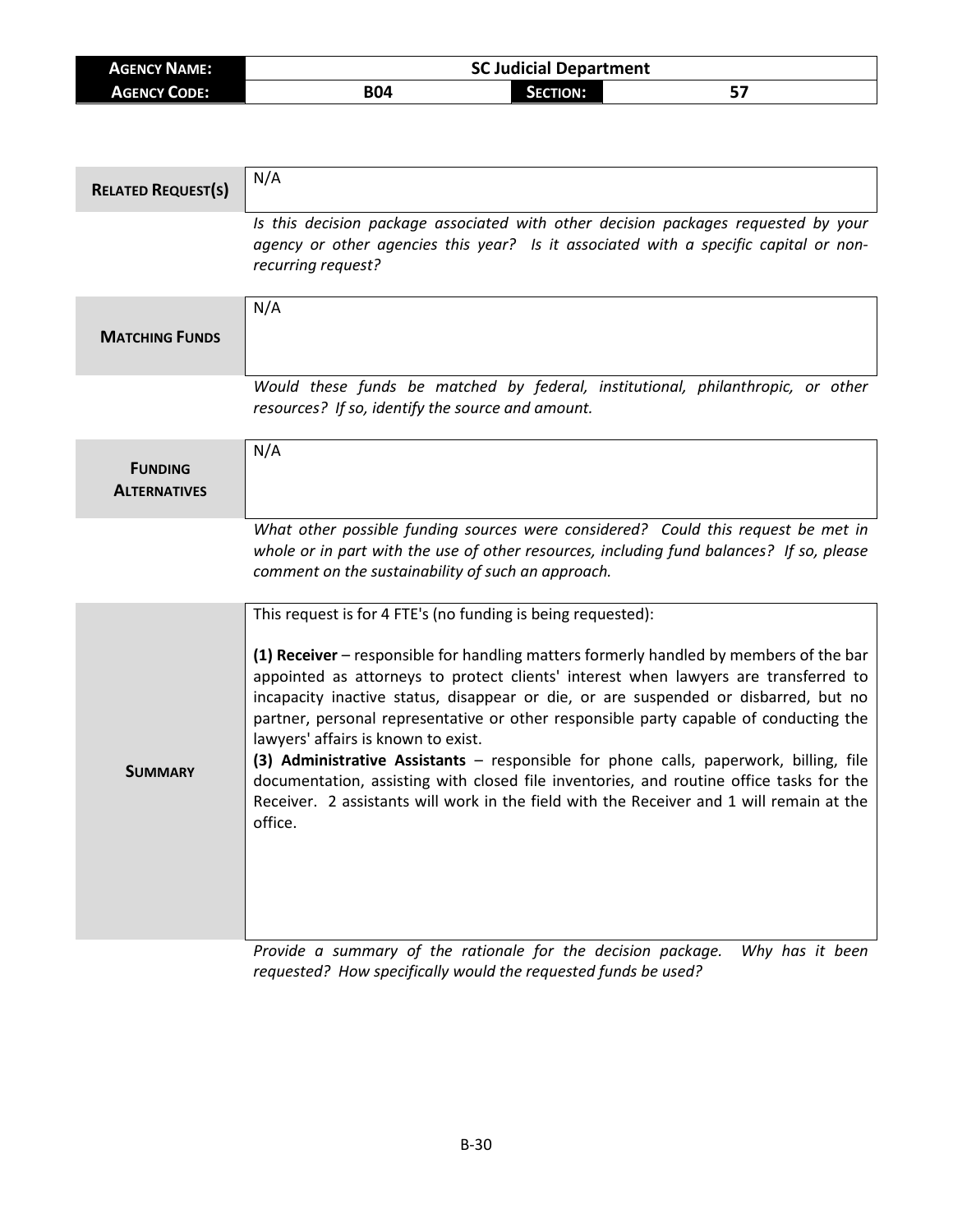| <b>AGENCY NAME:</b> | <b>SC Judicial Department</b> |                 |    |
|---------------------|-------------------------------|-----------------|----|
| <b>AGENCY CODE:</b> | <b>B04</b>                    | <b>SECTION:</b> | -- |

| <b>METHOD OF</b><br><b>CALCULATION</b> | N/A                                                                                                                                                                                                                                                                                                       |
|----------------------------------------|-----------------------------------------------------------------------------------------------------------------------------------------------------------------------------------------------------------------------------------------------------------------------------------------------------------|
|                                        | How was the amount of the request calculated? What factors could cause deviations<br>between the request and the amount that could ultimately be required in order to<br>perform the underlying work?                                                                                                     |
| <b>FUTURE IMPACT</b>                   | N/A                                                                                                                                                                                                                                                                                                       |
|                                        | Will the state incur any maintenance-of-effort or other obligations by adopting this<br>decision package? What impact will there be on future capital and/or operating<br>budgets if this request is or is not honored? Has a source of any such funds been<br>identified and/or obtained by your agency? |
| <b>PRIORITIZATION</b>                  | N/A                                                                                                                                                                                                                                                                                                       |
|                                        | If no or insufficient new funds are available in order to meet this need, how would the<br>agency prefer to proceed? By using fund balances, generating new revenue, cutting<br>other programs, or deferring action on this request in FY 2014-15?                                                        |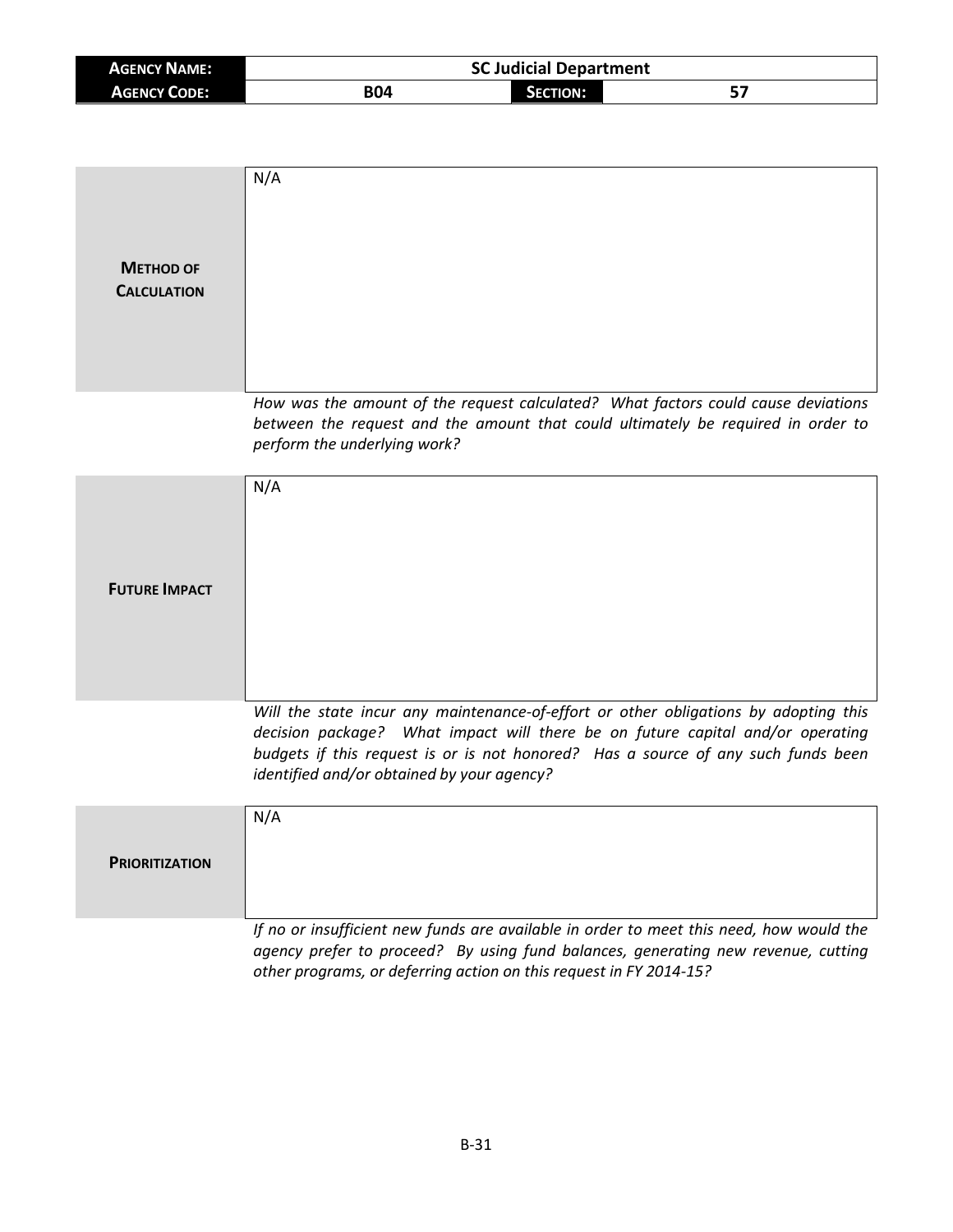| <b>AGENCY NAME:</b> | <b>SC Judicial Department</b> |          |    |
|---------------------|-------------------------------|----------|----|
| <b>AGENCY CODE:</b> | <b>B04</b>                    | SECTION: | 57 |

| <b>INTENDED IMPACT</b>              | N/A                                                                                                                              |
|-------------------------------------|----------------------------------------------------------------------------------------------------------------------------------|
|                                     | What impact is this decision package intended to have on service delivery and program<br>outcomes, and over what period of time? |
| <b>PROGRAM</b><br><b>EVALUATION</b> | N/A                                                                                                                              |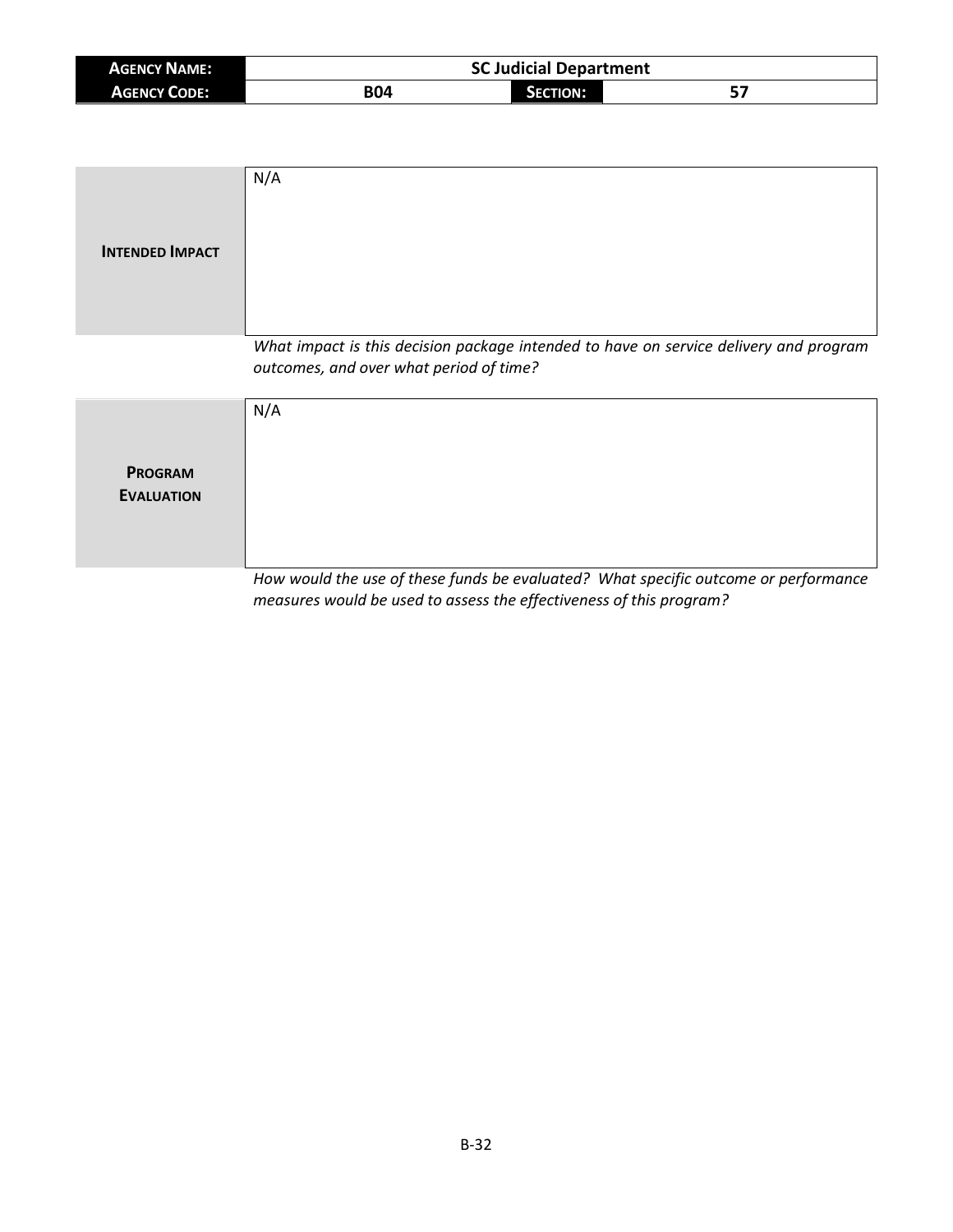| <b>AGENCY NAME:</b> | <b>SC Judicial Department</b> |                 |  |
|---------------------|-------------------------------|-----------------|--|
| <b>AGENCY CODE:</b> | B04                           | <b>SECTION:</b> |  |

| <b>DECISION PACKAGE</b>                       | 1396                                                                                                                                                                                                                                                                                                                                                                                                                                                                                                                                 |  |  |
|-----------------------------------------------|--------------------------------------------------------------------------------------------------------------------------------------------------------------------------------------------------------------------------------------------------------------------------------------------------------------------------------------------------------------------------------------------------------------------------------------------------------------------------------------------------------------------------------------|--|--|
|                                               | Provide the decision package number issued by the PBF system ("Governor's Request").                                                                                                                                                                                                                                                                                                                                                                                                                                                 |  |  |
| <b>TITLE</b>                                  | <b>Digital Courtroom Monitors</b>                                                                                                                                                                                                                                                                                                                                                                                                                                                                                                    |  |  |
|                                               | Provide a brief, descriptive title for this request.                                                                                                                                                                                                                                                                                                                                                                                                                                                                                 |  |  |
| <b>AMOUNT</b>                                 | \$475,000                                                                                                                                                                                                                                                                                                                                                                                                                                                                                                                            |  |  |
|                                               | What is the net change in requested appropriations for FY 2014-15? This amount should<br>correspond to the decision package's total in PBF across all funding sources.                                                                                                                                                                                                                                                                                                                                                               |  |  |
|                                               | South Carolina Constitution (S.C. Code Ann. Section 14-9-110 - Court of Record)                                                                                                                                                                                                                                                                                                                                                                                                                                                      |  |  |
| <b>ENABLING AUTHORITY</b>                     |                                                                                                                                                                                                                                                                                                                                                                                                                                                                                                                                      |  |  |
|                                               | What state or federal statutory, regulatory, and/or administrative authority established                                                                                                                                                                                                                                                                                                                                                                                                                                             |  |  |
|                                               | this program? Is this decision package prompted by the establishment of or a revision to                                                                                                                                                                                                                                                                                                                                                                                                                                             |  |  |
|                                               | that authority?                                                                                                                                                                                                                                                                                                                                                                                                                                                                                                                      |  |  |
| <b>FACTORS ASSOCIATED</b><br>WITH THE REQUEST | Mark "X" for all that apply:<br>Change in cost of providing current services to existing program audience.<br>Non-mandated change in eligibility / enrollment for existing program.<br>Change in case load / enrollment under existing program guidelines.<br>Non-mandated program change in service levels or areas.<br>Loss of federal or other external financial support for existing program.<br>Exhaustion of fund balances previously used to support program.<br>Proposed establishment of a new program or initiative.<br>X |  |  |
|                                               |                                                                                                                                                                                                                                                                                                                                                                                                                                                                                                                                      |  |  |
| <b>RECIPIENTS OF FUNDS</b>                    | Funds would be provided to contract with county clerks of court to provide staff to<br>monitor courtroom digital recording systems and perform in court tasks to document<br>the proceedings.                                                                                                                                                                                                                                                                                                                                        |  |  |
|                                               | What individuals or entities would receive these funds (contractors, vendors, grantees,<br>individual beneficiaries, etc.)? How would these funds be allocated $-$ using an existing<br>formula, through a competitive process, based upon predetermined eligibility criteria?                                                                                                                                                                                                                                                       |  |  |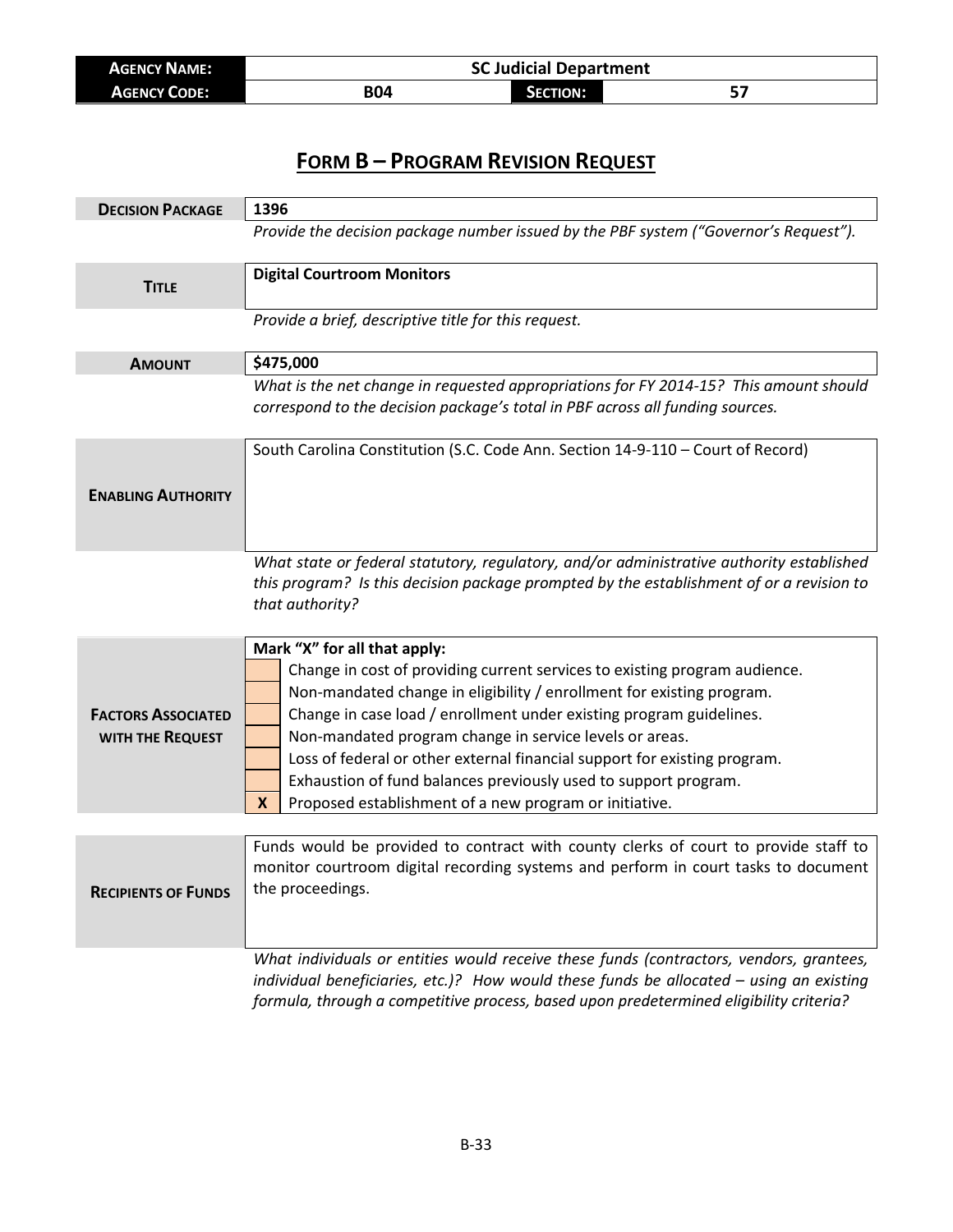| <b>AGENCY NAME:</b> | <b>SC Judicial Department</b> |                      |  |
|---------------------|-------------------------------|----------------------|--|
| <b>AGENCY CODE:</b> | <b>B04</b>                    | <b>CTION:</b><br>лто |  |

| <b>RELATED REQUEST(S)</b>             | Digital Recorders Decision Package 1399                                                                                                                                                                                                                                                                                                                                                                                                                                                                                                                                                                                                                                                                                                                                                                                                                                                                                                                                                                                                                                                                                                                                                                                                                                                                                                                                                                                             |  |  |
|---------------------------------------|-------------------------------------------------------------------------------------------------------------------------------------------------------------------------------------------------------------------------------------------------------------------------------------------------------------------------------------------------------------------------------------------------------------------------------------------------------------------------------------------------------------------------------------------------------------------------------------------------------------------------------------------------------------------------------------------------------------------------------------------------------------------------------------------------------------------------------------------------------------------------------------------------------------------------------------------------------------------------------------------------------------------------------------------------------------------------------------------------------------------------------------------------------------------------------------------------------------------------------------------------------------------------------------------------------------------------------------------------------------------------------------------------------------------------------------|--|--|
|                                       | Is this decision package associated with other decision packages requested by your<br>agency or other agencies this year? Is it associated with a specific capital or non-<br>recurring request?                                                                                                                                                                                                                                                                                                                                                                                                                                                                                                                                                                                                                                                                                                                                                                                                                                                                                                                                                                                                                                                                                                                                                                                                                                    |  |  |
| <b>MATCHING FUNDS</b>                 | None - County Clerks of court would provide additional funding to supplement staff<br>cost as staff would be available to assist with county clerk functions related to the<br>family or circuit court.                                                                                                                                                                                                                                                                                                                                                                                                                                                                                                                                                                                                                                                                                                                                                                                                                                                                                                                                                                                                                                                                                                                                                                                                                             |  |  |
|                                       | Would these funds be matched by federal, institutional, philanthropic, or other<br>resources? If so, identify the source and amount.                                                                                                                                                                                                                                                                                                                                                                                                                                                                                                                                                                                                                                                                                                                                                                                                                                                                                                                                                                                                                                                                                                                                                                                                                                                                                                |  |  |
| <b>FUNDING</b><br><b>ALTERNATIVES</b> | None                                                                                                                                                                                                                                                                                                                                                                                                                                                                                                                                                                                                                                                                                                                                                                                                                                                                                                                                                                                                                                                                                                                                                                                                                                                                                                                                                                                                                                |  |  |
|                                       | What other possible funding sources were considered? Could this request be met in<br>whole or in part with the use of other resources, including fund balances? If so, please<br>comment on the sustainability of such an approach.                                                                                                                                                                                                                                                                                                                                                                                                                                                                                                                                                                                                                                                                                                                                                                                                                                                                                                                                                                                                                                                                                                                                                                                                 |  |  |
|                                       | This request is being made given the shortage of available qualified court reporters to<br>cover the increased terms of court in family and circuit courts. This shortage is<br>exacerbated because of the lack of training schools in S.C. and mainly the<br>discontinuation in 2010 of the training program for court reporters at Midlands<br>Technical College. While we have utilized free-lance private reporters as a stop gap<br>measure that is not the long term solution given the costs associated with contracting<br>with independent individuals or companies. The number of available qualified court<br>reporters has and continues to decline significantly. The number of court reporter<br>programs and student enrollment is declining, while competition for court reporting<br>services in the private sector is increasing.                                                                                                                                                                                                                                                                                                                                                                                                                                                                                                                                                                                 |  |  |
| <b>SUMMARY</b>                        | Studies commissioned by the National Court Reporters Association (NCRA) confirm this<br>alarming situation. In 2003, the NCRA reported a decline in the number of court<br>reporter programs and student enrollment. The data illustrated a downward trend in<br>both number of students graduating and number of educational institutions<br>participating. The number of educational institutions participating declined 41.5% over<br>the eleven-year period. The number of individuals graduating dropped 61%.<br>Additionally, the average age of the official court reporter is increasing. Based on<br>demographics alone, the question confronting courts is how the fundamental need to<br>make the record will be fulfilled when the current method cannot be supported. Digital<br>recording is one of the next steps in the evolution of making the verbatim record. This<br>technology improves the efficiency of transcript production, broadens access to the<br>verbatim record, drives more effective management of court reporting resources, and<br>further utilizes new technology solutions. A proceeding annotated and monitored by a<br>trained person is a cost-effective means to obtain the record. A recorder's annotations<br>of the recording provide for easy playback and review and improve access. Courts must<br>respond to the declining reporter resources by implementing alternate methods of |  |  |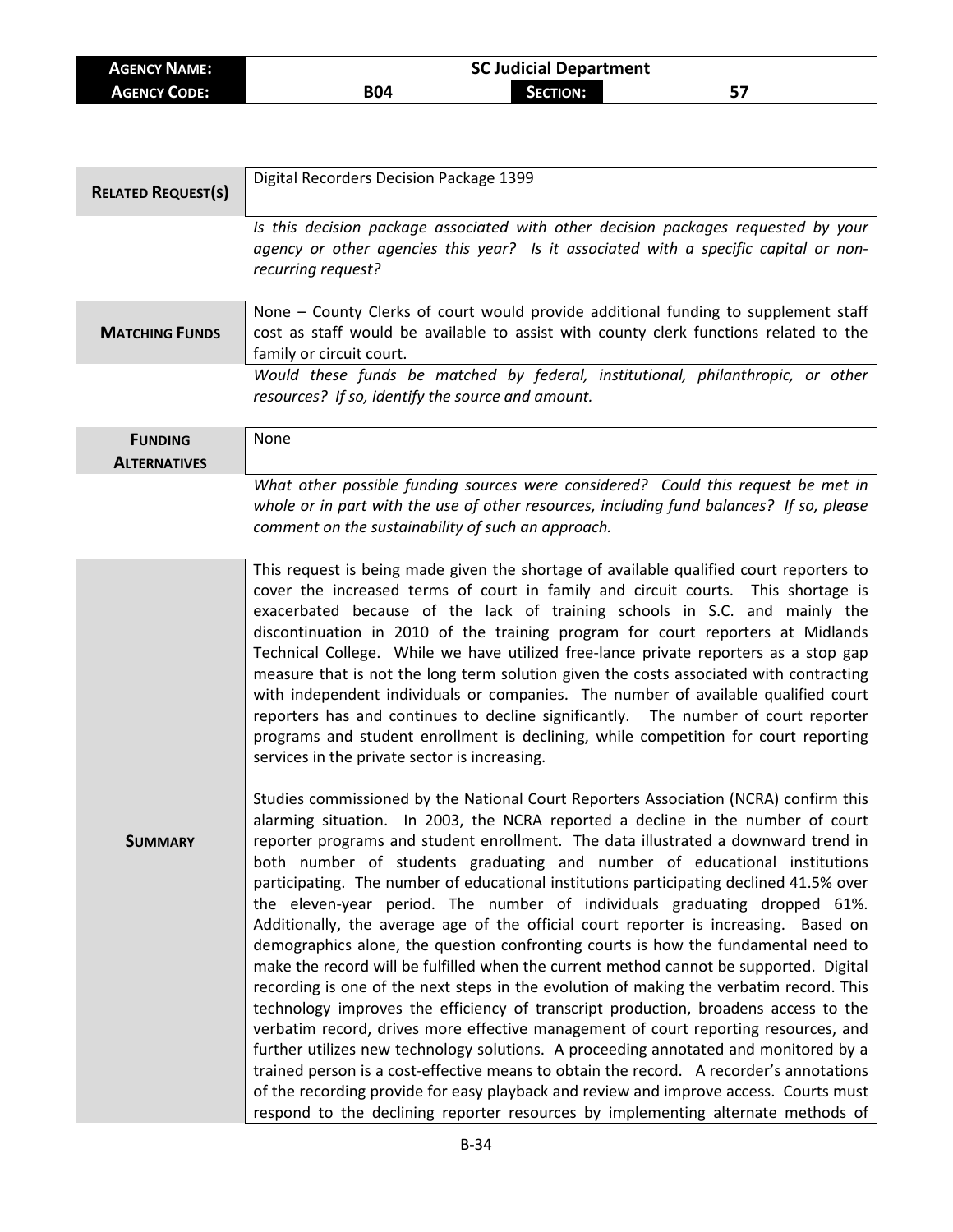| <b>AGENCY NAME:</b> | <b>SC Judicial Department</b> |                 |    |  |
|---------------------|-------------------------------|-----------------|----|--|
| <b>AGENCY CODE:</b> | <b>B04</b>                    | <b>SECTION:</b> | 57 |  |

|                                        | making the record and changing staffing models. Digital recording technology creates<br>an environment conducive to revisiting staffing models and assigning courtroom<br>responsibilities. The utilization of digital recording technology creates a significantly<br>greater number of staffing options for the court in making the record and could<br>potentially reduce the transcript production time and make efficient and effective use<br>of available resources. The addition of digital recording equipment and monitors will<br>supplement the current pool of live court reporters. |
|----------------------------------------|---------------------------------------------------------------------------------------------------------------------------------------------------------------------------------------------------------------------------------------------------------------------------------------------------------------------------------------------------------------------------------------------------------------------------------------------------------------------------------------------------------------------------------------------------------------------------------------------------|
|                                        | The requested funds would be used to contract with county clerks of court to provide a<br>dedicated staff person to operate and monitor the digital recording equipment used<br>during family or circuit court proceedings as assigned by the Chief Judge for<br>Administrative purposes. The operator would be responsible for operating the<br>equipment, marking exhibits and annotating the record.                                                                                                                                                                                           |
|                                        | Provide a summary of the rationale for the decision package.<br>Why has it been<br>requested? How specifically would the requested funds be used?                                                                                                                                                                                                                                                                                                                                                                                                                                                 |
| <b>METHOD OF</b><br><b>CALCULATION</b> | Estimated cost to contract with the county clerk of courts to provide staff to monitor<br>courtroom digital recording systems and perform in court tasks to document the<br>proceedings.                                                                                                                                                                                                                                                                                                                                                                                                          |
|                                        | How was the amount of the request calculated? What factors could cause deviations<br>between the request and the amount that could ultimately be required in order to<br>perform the underlying work?                                                                                                                                                                                                                                                                                                                                                                                             |
| <b>FUTURE IMPACT</b>                   | This will be on-going operational/contractual costs with the county courts to support<br>the digital recorders within the courtrooms.                                                                                                                                                                                                                                                                                                                                                                                                                                                             |
|                                        | Will the state incur any maintenance-of-effort or other obligations by adopting this<br>decision package? What impact will there be on future capital and/or operating<br>budgets if this request is or is not honored? Has a source of any such funds been<br>identified and/or obtained by your agency?                                                                                                                                                                                                                                                                                         |
| <b>PRIORITIZATION</b>                  | If insufficient new funds are available the program would be reduced accordingly,<br>thereby reducing the number of courtrooms affected.                                                                                                                                                                                                                                                                                                                                                                                                                                                          |
|                                        | If no or insufficient new funds are available in order to meet this need, how would the<br>agency prefer to proceed? By using fund balances, generating new revenue, cutting<br>other programs, or deferring action on this request in FY 2014-15?                                                                                                                                                                                                                                                                                                                                                |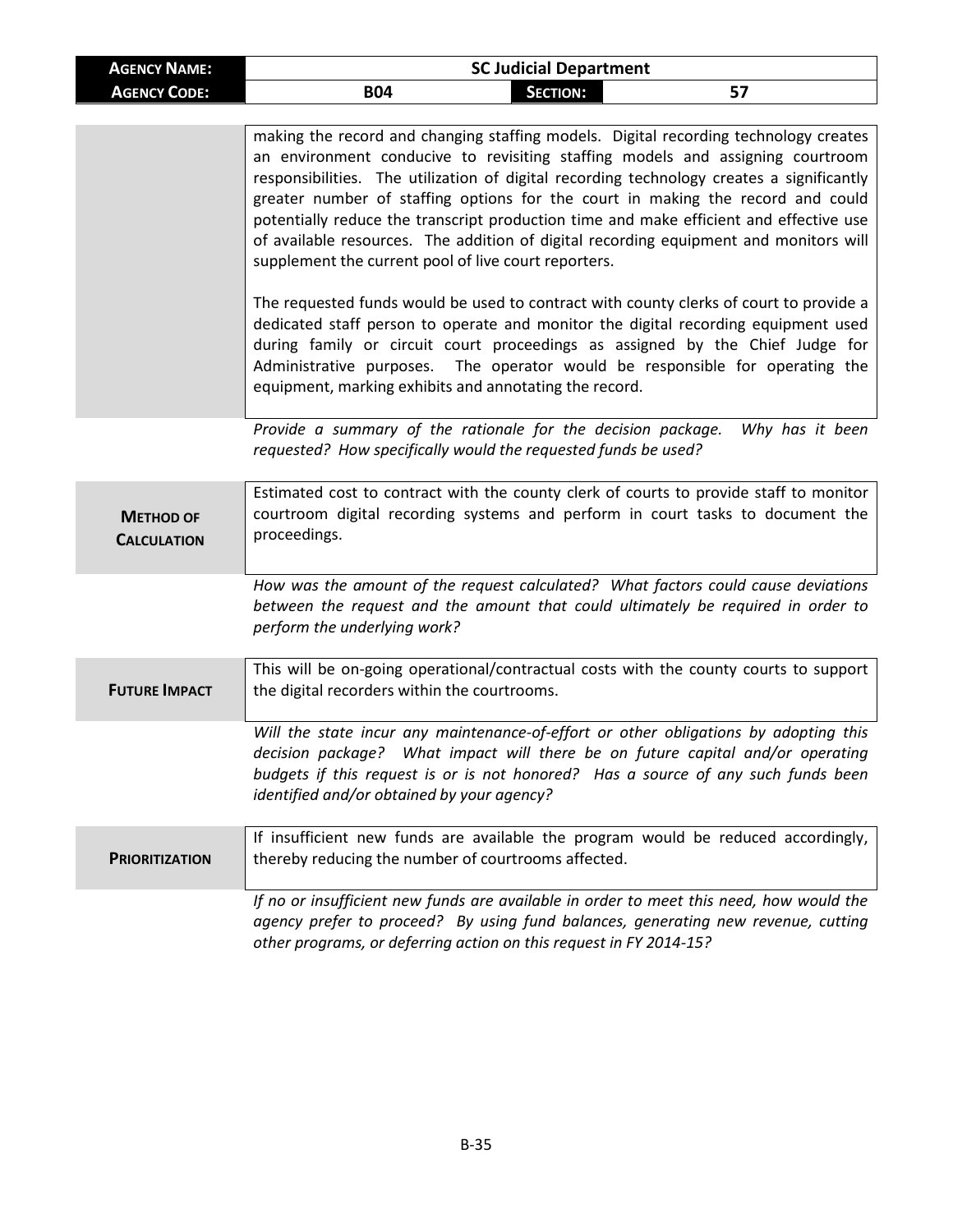| <b>AGENCY NAME:</b> | <b>SC Judicial Department</b> |                 |  |
|---------------------|-------------------------------|-----------------|--|
| <b>AGENCY CODE:</b> | B04                           | <b>SECTION:</b> |  |

| <b>INTENDED IMPACT</b> | The intended impact is to ensure that verbatim records can be made of all terms of<br>court and to avoid the cancellation of terms of court leading to delays in court<br>proceedings. The utilization of digital recording technology creates a significantly<br>greater number of staffing options for the court in making the record and could<br>potentially reduce the transcript production time and improve the efficient use of<br>The impact would be evident within the first year of<br>available resources.<br>implementation. |
|------------------------|--------------------------------------------------------------------------------------------------------------------------------------------------------------------------------------------------------------------------------------------------------------------------------------------------------------------------------------------------------------------------------------------------------------------------------------------------------------------------------------------------------------------------------------------|
|                        | What impact is this decision package intended to have on service delivery and program<br>outcomes, and over what period of time?                                                                                                                                                                                                                                                                                                                                                                                                           |
| <b>PROGRAM</b>         | The use of these funds would be evaluated by the number of terms of court covered<br>using digital court recording monitors and the elimination of cancelled terms of court<br>due to lack of available live court reporters. Additionally, the effectiveness can be<br>assessed based on the reduction in the number of days from a transcript request to                                                                                                                                                                                 |

**EVALUATION**

appeal.

*How would the use of these funds be evaluated? What specific outcome or performance measures would be used to assess the effectiveness of this program?*

production, ultimately reducing the length of time to provide transcripts for cases on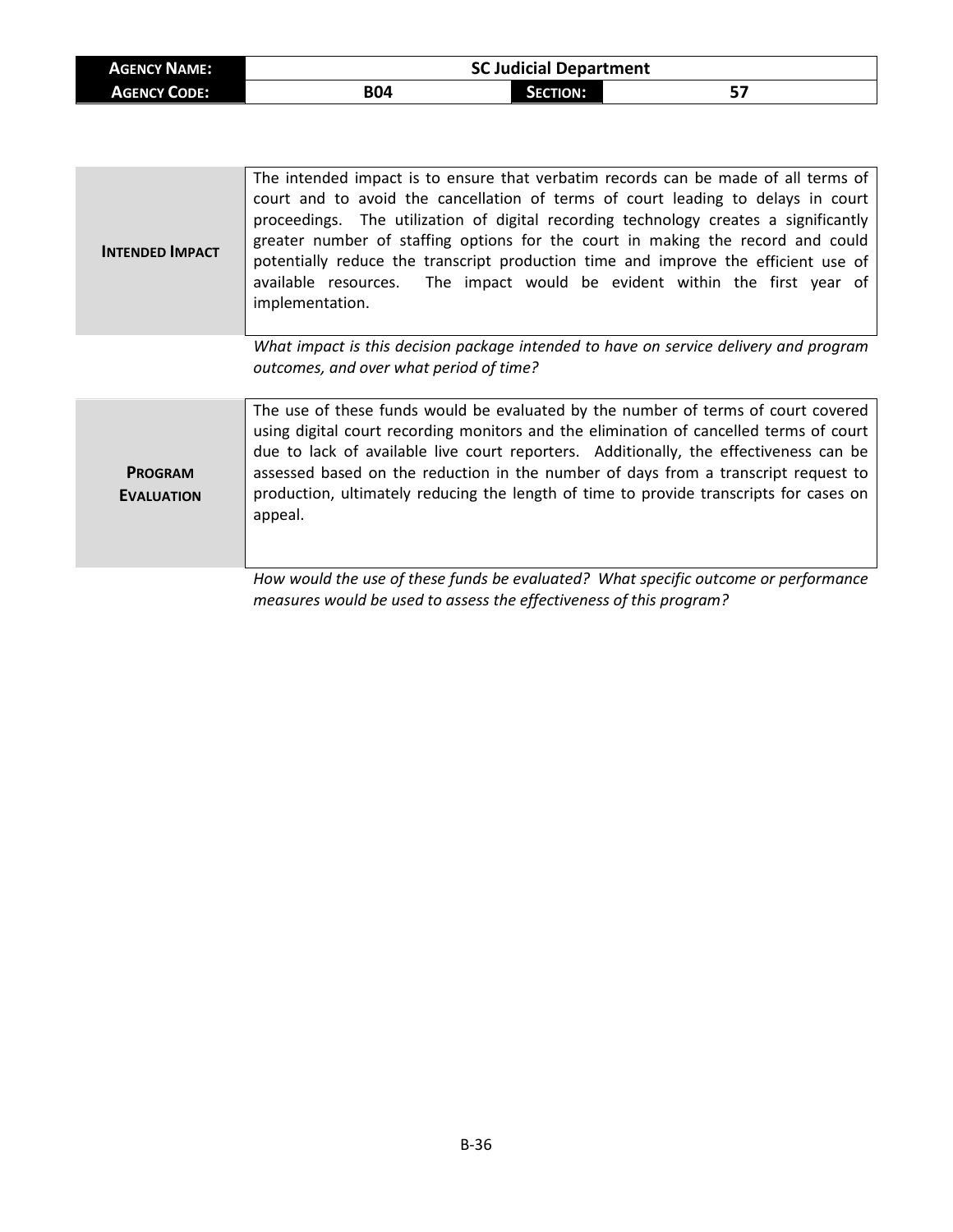| <b>AGENCY NAME:</b> | <b>SC Judicial Department</b> |                 |  |
|---------------------|-------------------------------|-----------------|--|
| <b>AGENCY CODE:</b> | B04                           | <b>SECTION:</b> |  |

| <b>DECISION PACKAGE</b>    | 1574                                                                                                                                                                                                    |
|----------------------------|---------------------------------------------------------------------------------------------------------------------------------------------------------------------------------------------------------|
|                            | Provide the decision package number issued by the PBF system ("Governor's Request").                                                                                                                    |
| <b>TITLE</b>               | <b>Hollings IV Federal Fund Reduction</b>                                                                                                                                                               |
|                            | Provide a brief, descriptive title for this request.                                                                                                                                                    |
| <b>AMOUNT</b>              | ( \$3,000,000)                                                                                                                                                                                          |
|                            | What is the net change in requested appropriations for FY 2014-15? This amount should<br>correspond to the decision package's total in PBF across all funding sources.                                  |
|                            | U.S. Department of Justice (CFDA 16.580)                                                                                                                                                                |
| <b>ENABLING AUTHORITY</b>  |                                                                                                                                                                                                         |
|                            |                                                                                                                                                                                                         |
|                            |                                                                                                                                                                                                         |
|                            | What state or federal statutory, regulatory, and/or administrative authority established<br>this program? Is this decision package prompted by the establishment of or a revision to<br>that authority? |
|                            | Mark "X" for all that apply:                                                                                                                                                                            |
|                            | Change in cost of providing current services to existing program audience.                                                                                                                              |
|                            | Non-mandated change in eligibility / enrollment for existing program.                                                                                                                                   |
| <b>FACTORS ASSOCIATED</b>  | Change in case load / enrollment under existing program guidelines.                                                                                                                                     |
| WITH THE REQUEST           | Non-mandated program change in service levels or areas.                                                                                                                                                 |
|                            | Loss of federal or other external financial support for existing program.<br>$\mathbf{x}$                                                                                                               |
|                            | Exhaustion of fund balances previously used to support program.                                                                                                                                         |
|                            | Proposed establishment of a new program or initiative.                                                                                                                                                  |
|                            |                                                                                                                                                                                                         |
| <b>RECIPIENTS OF FUNDS</b> |                                                                                                                                                                                                         |

*What individuals or entities would receive these funds (contractors, vendors, grantees, individual beneficiaries, etc.)? How would these funds be allocated – using an existing formula, through a competitive process, based upon predetermined eligibility criteria?*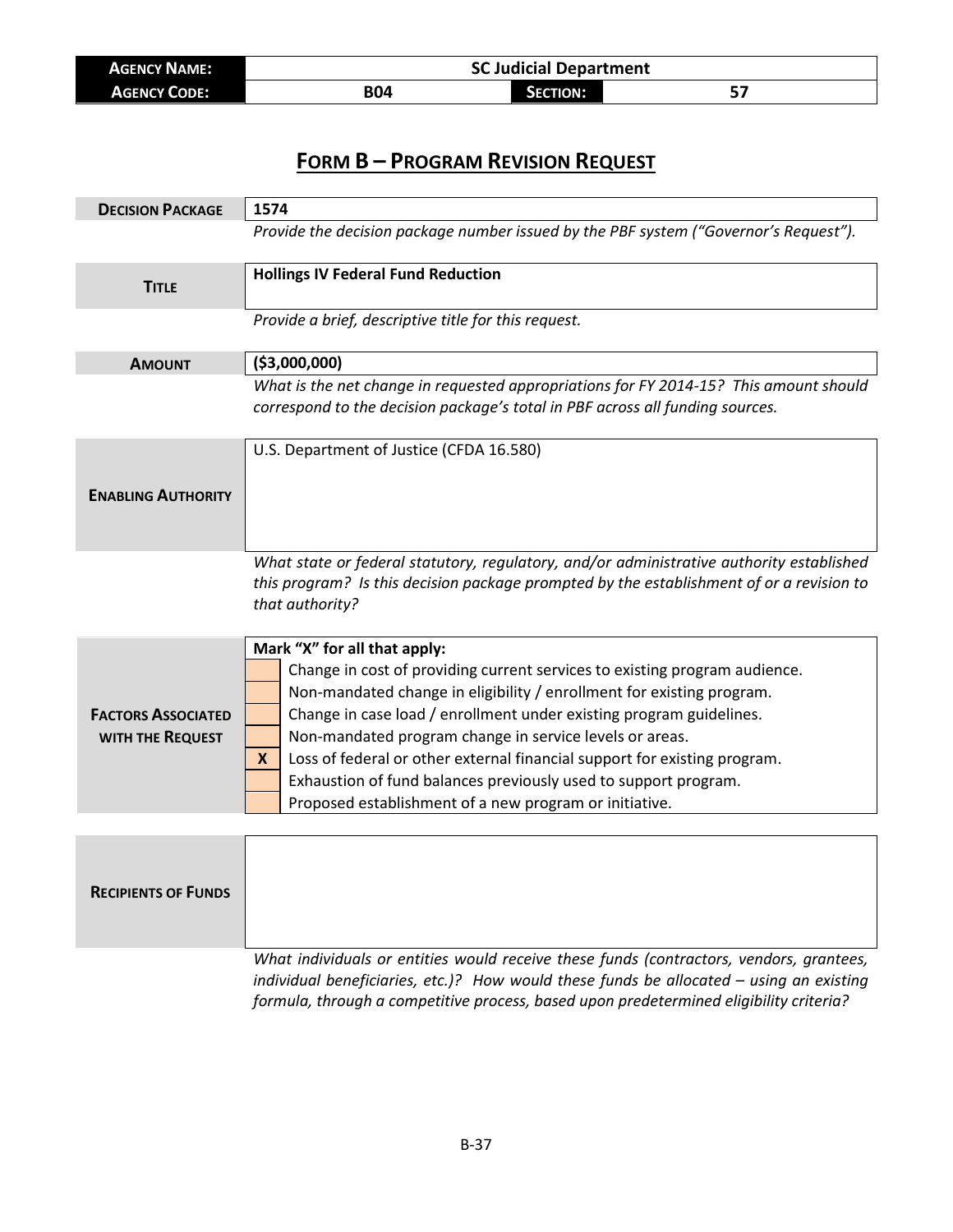| <b>AGENCY NAME:</b> | <b>SC Judicial Department</b> |          |    |
|---------------------|-------------------------------|----------|----|
| <b>AGENCY CODE:</b> | B04                           | SECTION: | E5 |

| <b>RELATED REQUEST(S)</b>             | N/A                                                                                                                                                                                                                                 |
|---------------------------------------|-------------------------------------------------------------------------------------------------------------------------------------------------------------------------------------------------------------------------------------|
|                                       | Is this decision package associated with other decision packages requested by your<br>agency or other agencies this year? Is it associated with a specific capital or non-<br>recurring request?                                    |
| <b>MATCHING FUNDS</b>                 | N/A                                                                                                                                                                                                                                 |
|                                       | Would these funds be matched by federal, institutional, philanthropic, or other<br>resources? If so, identify the source and amount.                                                                                                |
| <b>FUNDING</b><br><b>ALTERNATIVES</b> | None                                                                                                                                                                                                                                |
|                                       | What other possible funding sources were considered? Could this request be met in<br>whole or in part with the use of other resources, including fund balances? If so, please<br>comment on the sustainability of such an approach. |
| <b>SUMMARY</b>                        | The Hollings grant has been closed. Therefore, we are reducing expenditures and<br>revenues by \$3,000,000 as a result of the loss in funding.                                                                                      |

*Provide a summary of the rationale for the decision package. Why has it been requested? How specifically would the requested funds be used?*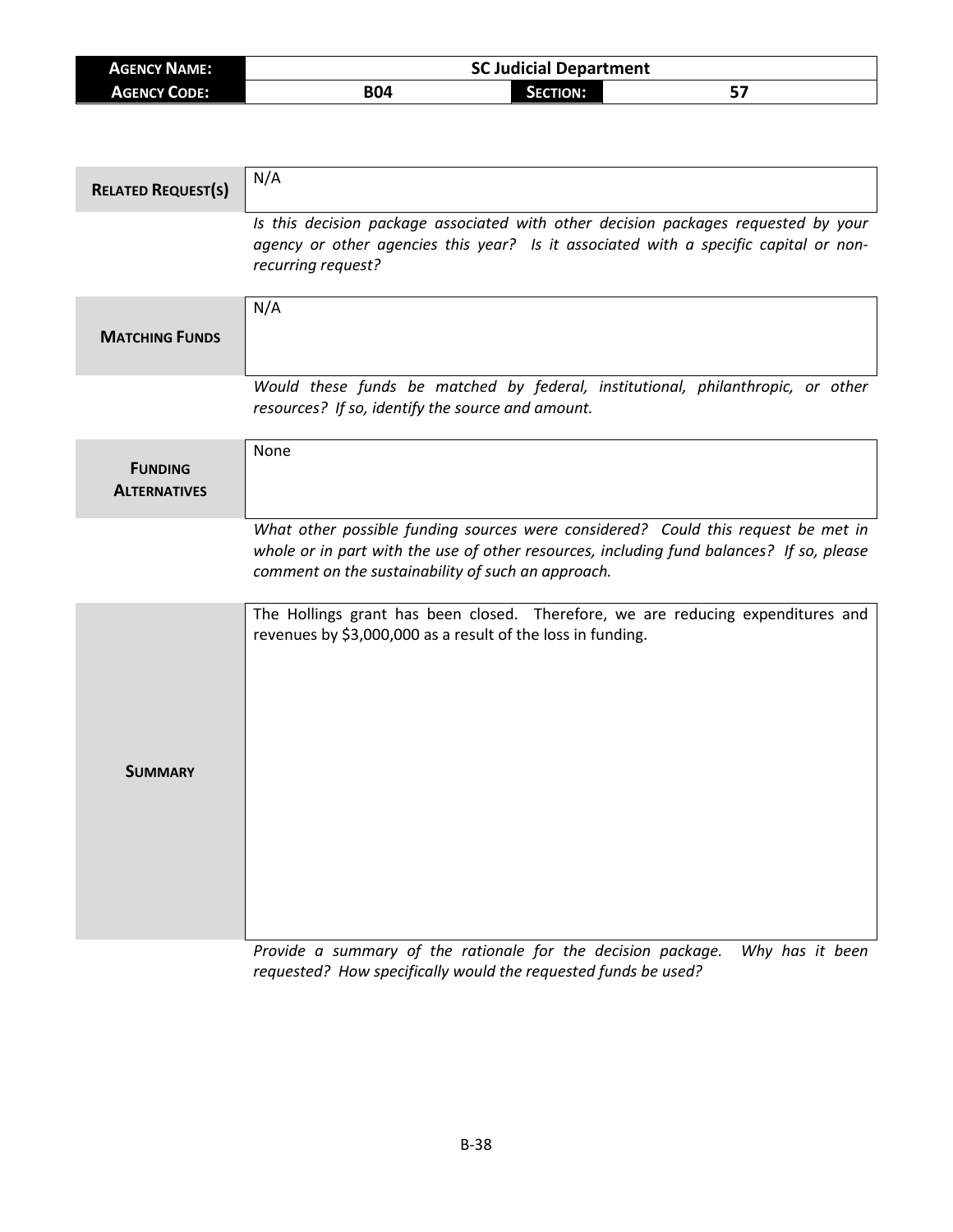| <b>AGENCY NAME:</b> | <b>SC Judicial Department</b> |                 |  |
|---------------------|-------------------------------|-----------------|--|
| <b>AGENCY CODE:</b> | B04                           | <b>SECTION:</b> |  |

| <b>METHOD OF</b><br><b>CALCULATION</b> |                                                                                                                                                                                                                                                                                                           |
|----------------------------------------|-----------------------------------------------------------------------------------------------------------------------------------------------------------------------------------------------------------------------------------------------------------------------------------------------------------|
|                                        | How was the amount of the request calculated? What factors could cause deviations<br>between the request and the amount that could ultimately be required in order to<br>perform the underlying work?                                                                                                     |
| <b>FUTURE IMPACT</b>                   |                                                                                                                                                                                                                                                                                                           |
|                                        | Will the state incur any maintenance-of-effort or other obligations by adopting this<br>decision package? What impact will there be on future capital and/or operating<br>budgets if this request is or is not honored? Has a source of any such funds been<br>identified and/or obtained by your agency? |
| <b>PRIORITIZATION</b>                  |                                                                                                                                                                                                                                                                                                           |
|                                        | If no or insufficient new funds are available in order to meet this need, how would the<br>agency prefer to proceed? By using fund balances, generating new revenue, cutting<br>other programs, or deferring action on this request in FY 2014-15?                                                        |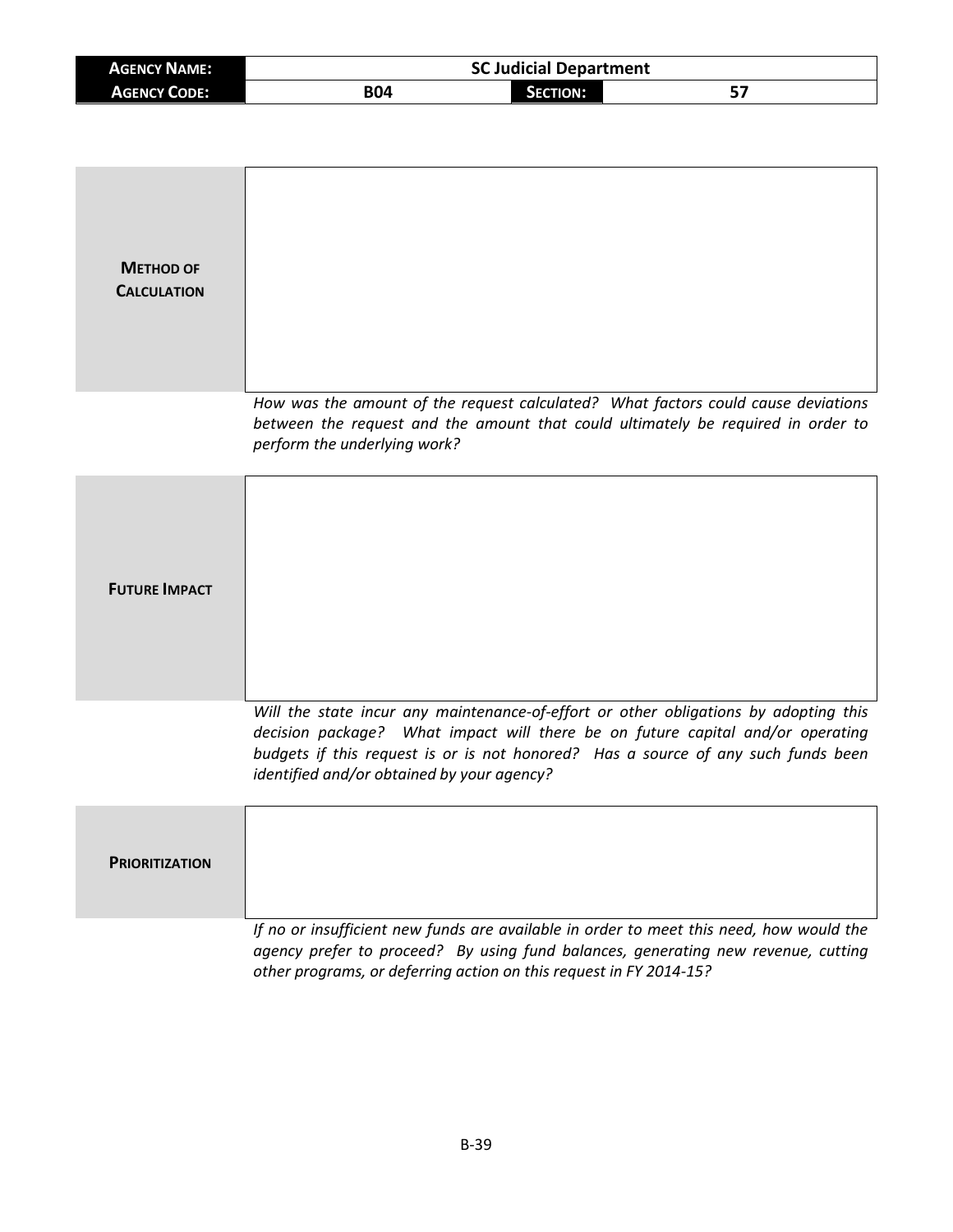| <b>AGENCY NAME:</b> | <b>SC Judicial Department</b> |                 |  |
|---------------------|-------------------------------|-----------------|--|
| <b>AGENCY CODE:</b> | B04                           | <b>SECTION:</b> |  |

| <b>INTENDED IMPACT</b>              |                                                                                                                                  |
|-------------------------------------|----------------------------------------------------------------------------------------------------------------------------------|
|                                     | What impact is this decision package intended to have on service delivery and program<br>outcomes, and over what period of time? |
| <b>PROGRAM</b><br><b>EVALUATION</b> | How would the use of these funds he ovaluated? What specific outcome or norformance                                              |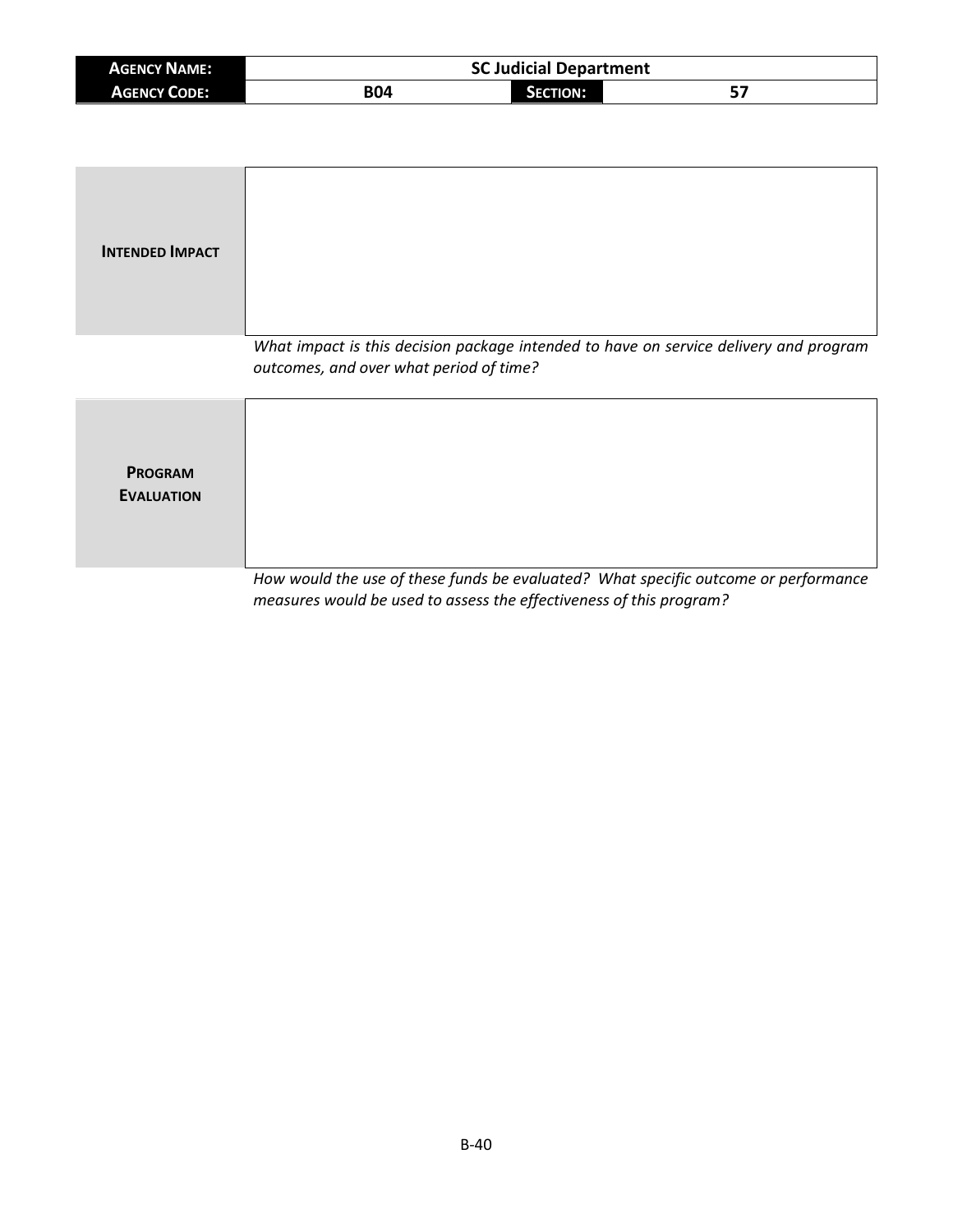| <b>AGENCY NAME:</b> | <b>SC Judicial Department</b> |  |  |  |
|---------------------|-------------------------------|--|--|--|
| <b>AGENCY CODE:</b> | <b>B04</b><br><b>SECTION:</b> |  |  |  |

| <b>DECISION PACKAGE</b> | 1352                                                                                                                                                                                                                                                                                                                                                                                                                                                                                                                                                                                                                                                                                            |  |  |
|-------------------------|-------------------------------------------------------------------------------------------------------------------------------------------------------------------------------------------------------------------------------------------------------------------------------------------------------------------------------------------------------------------------------------------------------------------------------------------------------------------------------------------------------------------------------------------------------------------------------------------------------------------------------------------------------------------------------------------------|--|--|
|                         | Provide the decision package number issued by the PBF system ("Governor's Request").                                                                                                                                                                                                                                                                                                                                                                                                                                                                                                                                                                                                            |  |  |
| <b>TITLE</b>            | Data Security and Disaster Recovery Non-Recurring Costs                                                                                                                                                                                                                                                                                                                                                                                                                                                                                                                                                                                                                                         |  |  |
|                         | Provide a brief, descriptive title for this request.                                                                                                                                                                                                                                                                                                                                                                                                                                                                                                                                                                                                                                            |  |  |
| <b>AMOUNT</b>           | \$6,056,000                                                                                                                                                                                                                                                                                                                                                                                                                                                                                                                                                                                                                                                                                     |  |  |
|                         | How much is requested for this project in FY 2014-15?                                                                                                                                                                                                                                                                                                                                                                                                                                                                                                                                                                                                                                           |  |  |
| <b>BUDGET PROGRAM</b>   | V. Administration, C. Information Technology                                                                                                                                                                                                                                                                                                                                                                                                                                                                                                                                                                                                                                                    |  |  |
|                         | Identify the associated budget program(s) by name and budget section.                                                                                                                                                                                                                                                                                                                                                                                                                                                                                                                                                                                                                           |  |  |
|                         | <b>DATA SECURITY</b>                                                                                                                                                                                                                                                                                                                                                                                                                                                                                                                                                                                                                                                                            |  |  |
|                         | Improving the security of the South Carolina Judicial Department's (SCJD) network and<br>digital data protects against the loss or misuse of the courts' data. Improvement in the<br>physical security will protect the agency's most important asset, its people. Without<br>adequate security, both technical and physical, the SC Judicial Department cannot<br>achieve its mission to ensure that an accessible forum is available for the resolution of<br>civil disputes and criminal matters in a fair and efficient manner.                                                                                                                                                             |  |  |
|                         | The sophisticated skills of those who would misuse the courts' information resources as<br>well as the speed with which technology changes, has required that SCJD remain vigilant<br>by constantly reviewing and improving its data protection, user and access<br>authentication and data dissemination. Due to the scarcity of certified Information<br>Security (InfoSec) Administrators, SCJD requires the services of consultants. Technology<br>advances mandate continuous education to include security training and the<br>appropriate security certification for InfoSec team members.                                                                                               |  |  |
| <b>SUMMARY</b>          | The Data Security funding is requested is as follows (\$516,000):<br>Network<br>I.<br>a. Checkpoint Security consultant<br>b. Remote Access User Authentication System (RSA SecurID)<br>InfoSec staff training and certification                                                                                                                                                                                                                                                                                                                                                                                                                                                                |  |  |
|                         | <b>DISASTER RECOVERY</b><br>All SCJD applications are supported the 24 hours, 7 days a week for the South Carolina<br>Courts. A disruption in the service provided by these applications would potentially<br>cripple the courts' ability to effectively administer justice for the citizens of South<br>Carolina. Therefore, it is critical that SCJD have a Disaster Recovery Plan in place. This<br>Disaster Recovery Plan will be part of the Judicial Department's overall Emergency<br>Management Plan (EMP).<br>The South Carolina Judicial Department, following guidelines provided by National<br>Institute of Standards and Technology (NIST), Information Technology Infrastructure |  |  |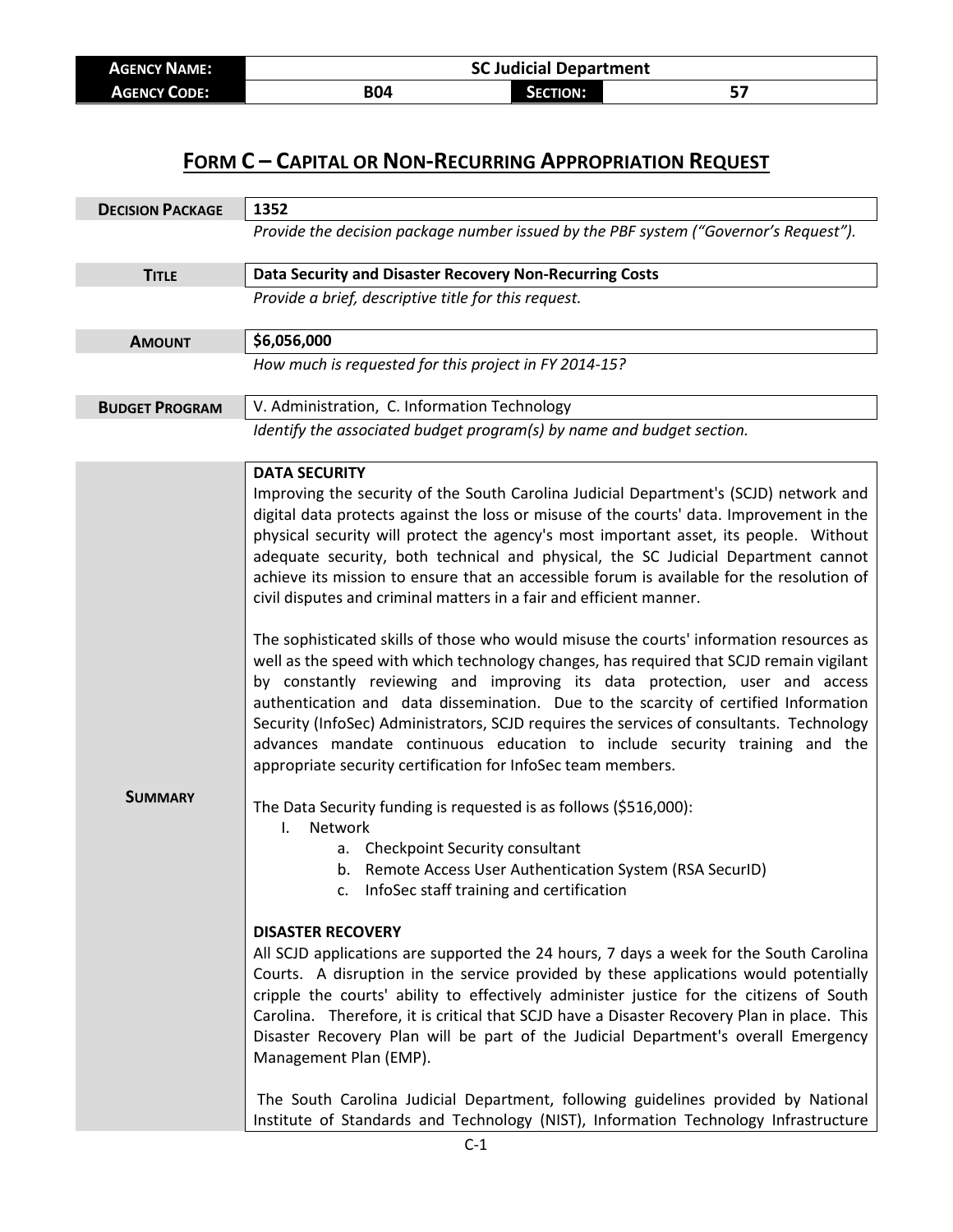| <b>AGENCY NAME:</b> | <b>SC Judicial Department</b>                                                                                                                                                                                                                                                                                                                                                                                                                                                                                                                                                                                                                                                                                                                                                                                                                                                                 |                 |                                                                     |
|---------------------|-----------------------------------------------------------------------------------------------------------------------------------------------------------------------------------------------------------------------------------------------------------------------------------------------------------------------------------------------------------------------------------------------------------------------------------------------------------------------------------------------------------------------------------------------------------------------------------------------------------------------------------------------------------------------------------------------------------------------------------------------------------------------------------------------------------------------------------------------------------------------------------------------|-----------------|---------------------------------------------------------------------|
| <b>AGENCY CODE:</b> | <b>B04</b>                                                                                                                                                                                                                                                                                                                                                                                                                                                                                                                                                                                                                                                                                                                                                                                                                                                                                    | <b>SECTION:</b> | 57                                                                  |
|                     |                                                                                                                                                                                                                                                                                                                                                                                                                                                                                                                                                                                                                                                                                                                                                                                                                                                                                               |                 |                                                                     |
|                     | Library (ITIL), and other industry standard best practices, has established a relationship<br>with Clemson University, which has been in place for three years, to provide off-site file<br>replication. This off-site replication is a secondary backup to our primary storage<br>located in the Calhoun Building.                                                                                                                                                                                                                                                                                                                                                                                                                                                                                                                                                                           |                 |                                                                     |
|                     | SCJD plans to expand our relationship with Clemson University to implement a disaster<br>recovery plan to provide a warm site for all applications and services deemed<br>imperative to the operation of the Judicial Department and the vital services provided<br>to citizens of the state. SCJD developed its definition of a warm site using Information<br>Systems Audit and Control Association (ISACA). A "warm site" is a secondary location<br>that is equipped with electricity, heating, ventilation, air conditioning, external<br>communications links and computing hardware. Point in time copies of production data<br>will be transported to the warm site and used for restoration of applications in the<br>event of a disaster. Because of our current relationship with Clemson University, the<br>point in time copies of the production data will already be in place. |                 |                                                                     |
|                     | Once the plan is fully implemented, it will be tested periodically to ensure disaster<br>readiness.<br>periodic reviews.                                                                                                                                                                                                                                                                                                                                                                                                                                                                                                                                                                                                                                                                                                                                                                      |                 | Plan modifications will be documented based on test performance and |
|                     | The Disaster Recovery funding is requested as follows (\$5,540,000):<br>Disaster Recovery Plan<br>$\mathsf{L}$<br>Implementation of a "warm site" (Clemson University)<br>II.<br>a. Equipment<br>b. Software                                                                                                                                                                                                                                                                                                                                                                                                                                                                                                                                                                                                                                                                                  |                 |                                                                     |

*Provide a summary of the project and explain why it is necessary.*

| <b>RELATED REQUEST(S)</b> | Data Security & Disaster Recovery Recurring Costs Decision Package 1339                                                                                                                          |  |
|---------------------------|--------------------------------------------------------------------------------------------------------------------------------------------------------------------------------------------------|--|
|                           | Is this decision package associated with other decision packages requested by your<br>agency or other agencies this year? Is it associated with a specific capital or non-<br>recurring request? |  |

| <b>MATCHING FUNDS</b>                 | <b>None</b>                                                                                                                          |
|---------------------------------------|--------------------------------------------------------------------------------------------------------------------------------------|
|                                       | Would these funds be matched by federal, institutional, philanthropic, or other<br>resources? If so, identify the source and amount. |
| <b>FUNDING</b><br><b>ALTERNATIVES</b> | None                                                                                                                                 |

#### *What other possible funding sources were considered?*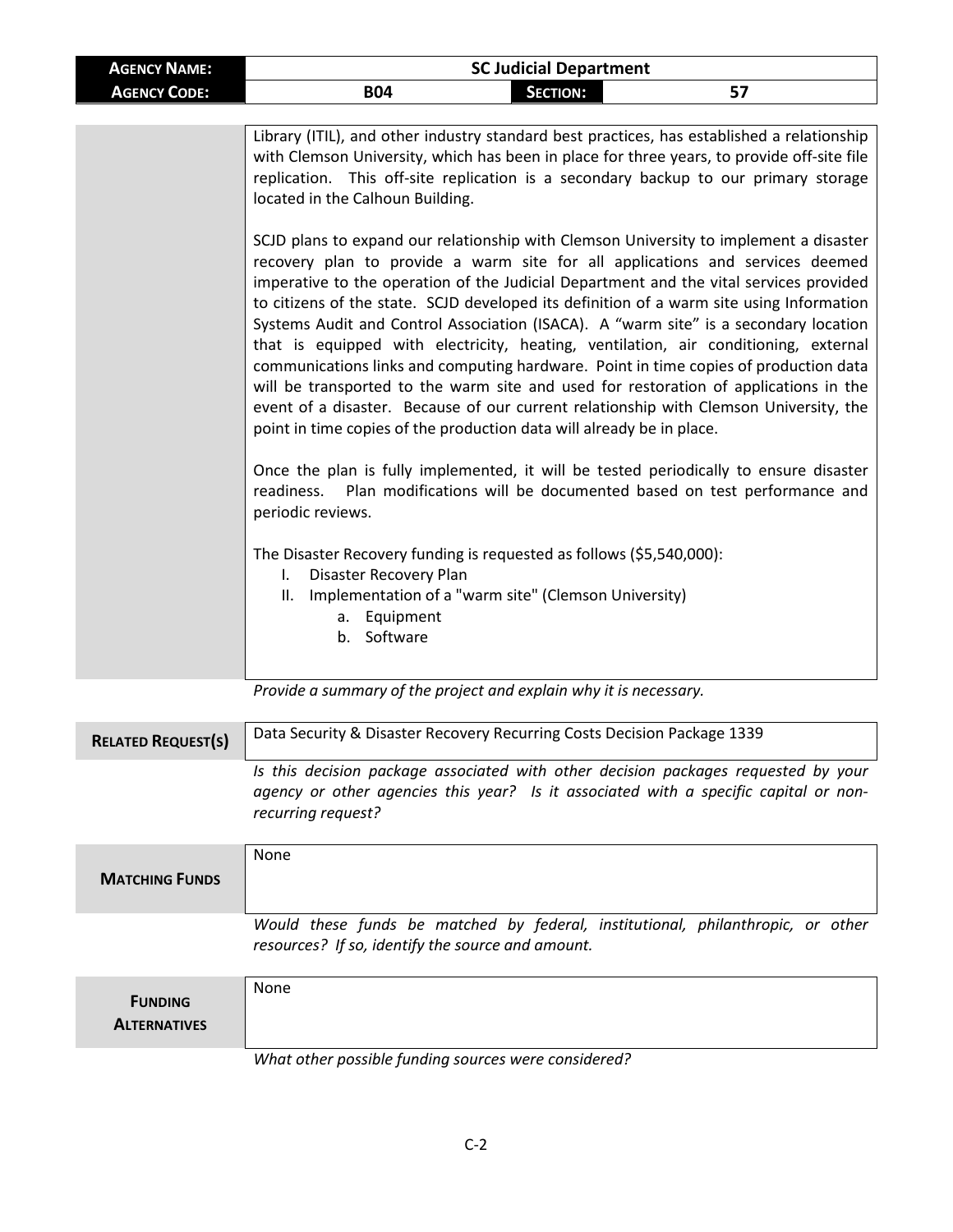| <b>AGENCY NAME:</b> | <b>SC Judicial Department</b> |                 |  |
|---------------------|-------------------------------|-----------------|--|
| <b>AGENCY CODE:</b> | <b>B04</b>                    | <b>SECTION:</b> |  |

| <b>LONG-TERM PLANNING</b><br><b>AND SUSTAINABILITY</b> | This project will include future operating costs in terms of annual maintenance<br>agreements, support, licensing, and annual testing. The total for these costs are<br>estimated at \$1,470,500 each year. These funds are being requested in decision<br>package 1339.                        |
|--------------------------------------------------------|-------------------------------------------------------------------------------------------------------------------------------------------------------------------------------------------------------------------------------------------------------------------------------------------------|
|                                                        | What other funds have already been invested in this project (source/type, amount,<br>timeframe)? Will other capital and/or operating funds for this project be requested in<br>the future? If so, how much, and in which fiscal years? Has a source for those funds<br>been identified/secured? |
| <b>OTHER APPROVALS</b>                                 | N/A                                                                                                                                                                                                                                                                                             |
|                                                        | What approvals have already been obtained? Are there additional approvals that must<br>be secured in order for the project to succeed? (Institutional board, JBRC, BCB, etc.)                                                                                                                   |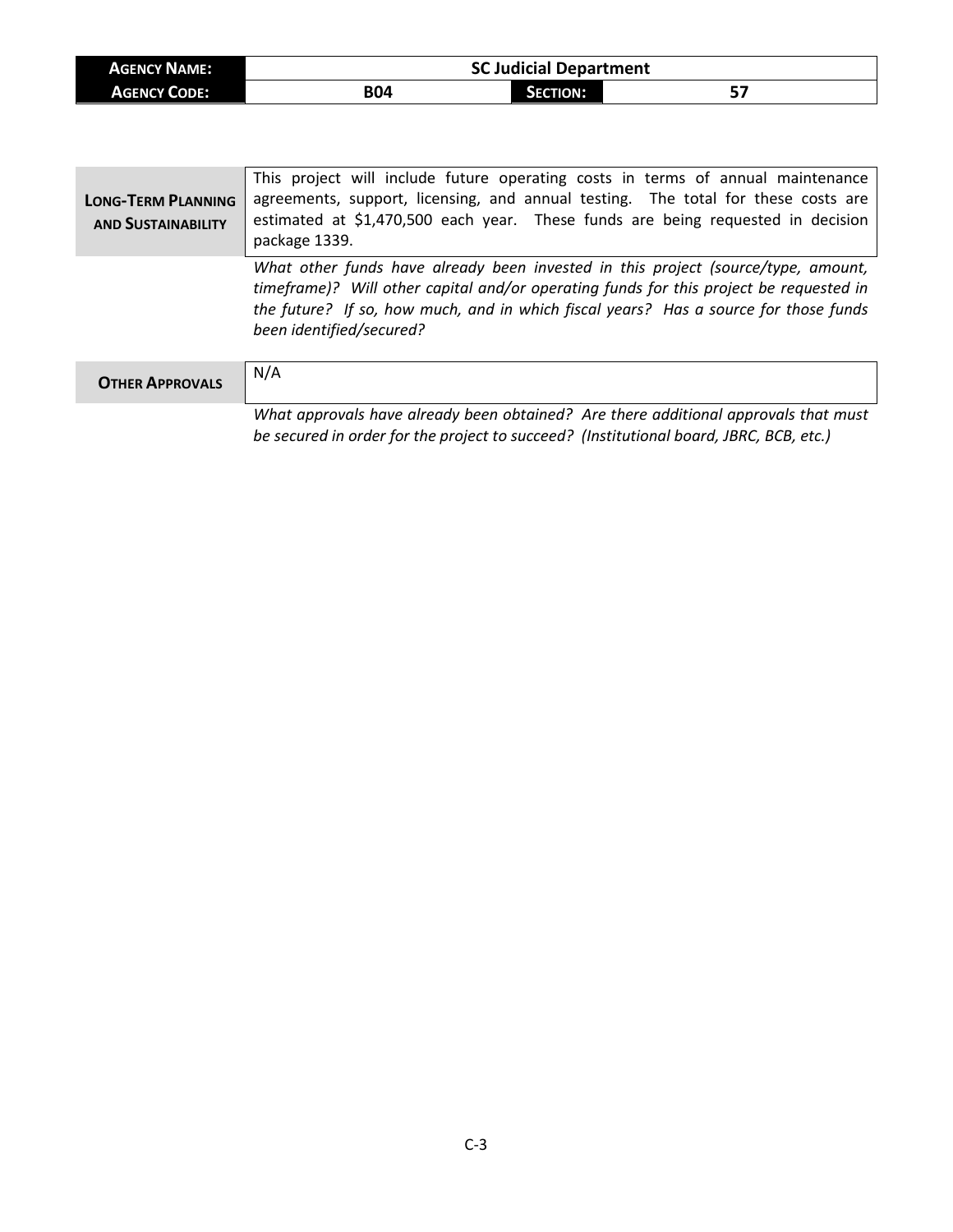| <b>AGENCY NAME:</b> | <b>SC Judicial Department</b> |                 |  |
|---------------------|-------------------------------|-----------------|--|
| <b>AGENCY CODE:</b> | B04                           | <b>SECTION:</b> |  |

| <b>DECISION PACKAGE</b> | 1355                                                                                                                                                                                                                                                                                                                                                                                                                                                                                                                                                                                                                                                                                                                                                                                                                                                                                                                                                                                                                                                                                                                                                                                                                                                                   |  |  |
|-------------------------|------------------------------------------------------------------------------------------------------------------------------------------------------------------------------------------------------------------------------------------------------------------------------------------------------------------------------------------------------------------------------------------------------------------------------------------------------------------------------------------------------------------------------------------------------------------------------------------------------------------------------------------------------------------------------------------------------------------------------------------------------------------------------------------------------------------------------------------------------------------------------------------------------------------------------------------------------------------------------------------------------------------------------------------------------------------------------------------------------------------------------------------------------------------------------------------------------------------------------------------------------------------------|--|--|
|                         | Provide the decision package number issued by the PBF system ("Governor's Request").                                                                                                                                                                                                                                                                                                                                                                                                                                                                                                                                                                                                                                                                                                                                                                                                                                                                                                                                                                                                                                                                                                                                                                                   |  |  |
| <b>TITLE</b>            | <b>Calhoun Building Security System</b>                                                                                                                                                                                                                                                                                                                                                                                                                                                                                                                                                                                                                                                                                                                                                                                                                                                                                                                                                                                                                                                                                                                                                                                                                                |  |  |
|                         | Provide a brief, descriptive title for this request.                                                                                                                                                                                                                                                                                                                                                                                                                                                                                                                                                                                                                                                                                                                                                                                                                                                                                                                                                                                                                                                                                                                                                                                                                   |  |  |
| <b>AMOUNT</b>           | \$550,000                                                                                                                                                                                                                                                                                                                                                                                                                                                                                                                                                                                                                                                                                                                                                                                                                                                                                                                                                                                                                                                                                                                                                                                                                                                              |  |  |
|                         | How much is requested for this project in FY 2014-15?                                                                                                                                                                                                                                                                                                                                                                                                                                                                                                                                                                                                                                                                                                                                                                                                                                                                                                                                                                                                                                                                                                                                                                                                                  |  |  |
| <b>BUDGET PROGRAM</b>   | II. Court of Appeals                                                                                                                                                                                                                                                                                                                                                                                                                                                                                                                                                                                                                                                                                                                                                                                                                                                                                                                                                                                                                                                                                                                                                                                                                                                   |  |  |
|                         | Identify the associated budget program(s) by name and budget section.                                                                                                                                                                                                                                                                                                                                                                                                                                                                                                                                                                                                                                                                                                                                                                                                                                                                                                                                                                                                                                                                                                                                                                                                  |  |  |
| <b>SUMMARY</b>          | The Calhoun building houses court records for the Court of Appeals. It serves both civil<br>and criminal cases with nine judges. Also housed in the Calhoun building are Court<br>Administration, Finance and Personnel, Judicial Standards, Disciplinary Counsel, and<br>Information Technology.<br>The building also houses the Judicial Department's data center serving courts in 46<br>counties, and the Supreme Court as well as the Court of Appeals. This data center<br>supports audio-video for court proceedings, as well as the digital data for the court<br>records, agency network communication and data security.<br>Building improvements will include:<br>1. Replace current outdated security keypad<br>2. Addition of cameras to the building (all floors)<br>Equipment for storage of images, monitors<br>3.<br>4. Software for image storage<br><b>Building modification (cabling)</b><br>5.<br>If the requested funding for physical security is not appropriated for the requested<br>improvements to the Calhoun building, SCJD will continue to depend on outdated, and<br>in some cases obsolete, security equipment to protect the SCJD staff including Court of<br>Appeals judges, Court Administration staff, and the SCJD data center. |  |  |

*Provide a summary of the project and explain why it is necessary.*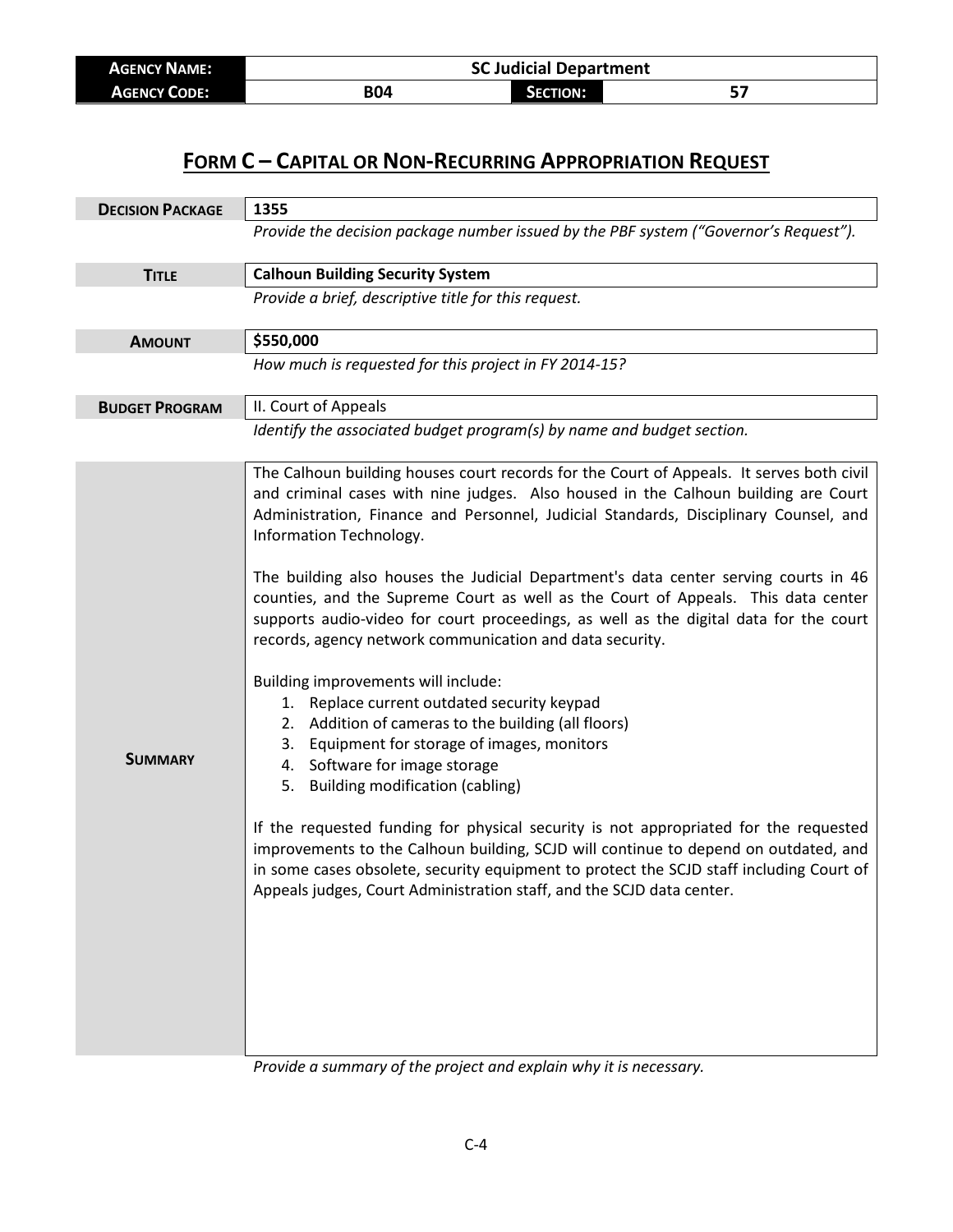| <b>AGENCY NAME:</b> |            | <b>SC Judicial Department</b> |  |
|---------------------|------------|-------------------------------|--|
| <b>AGENCY CODE:</b> | <b>B04</b> | SECTION:                      |  |

| <b>RELATED REQUEST(S)</b>                              | None                                                                                                                                                                                                                                                                                            |
|--------------------------------------------------------|-------------------------------------------------------------------------------------------------------------------------------------------------------------------------------------------------------------------------------------------------------------------------------------------------|
|                                                        | Is this decision package associated with other decision packages requested by your<br>agency or other agencies this year? Is it associated with a specific capital or non-<br>recurring request?                                                                                                |
| <b>MATCHING FUNDS</b>                                  | None                                                                                                                                                                                                                                                                                            |
|                                                        | Would these funds be matched by federal, institutional, philanthropic, or other<br>resources? If so, identify the source and amount.                                                                                                                                                            |
| <b>FUNDING</b><br><b>ALTERNATIVES</b>                  | Fund balance                                                                                                                                                                                                                                                                                    |
|                                                        | What other possible funding sources were considered?                                                                                                                                                                                                                                            |
| <b>LONG-TERM PLANNING</b><br><b>AND SUSTAINABILITY</b> | There is no plan for a future request once these modifications have been made.                                                                                                                                                                                                                  |
|                                                        | What other funds have already been invested in this project (source/type, amount,<br>timeframe)? Will other capital and/or operating funds for this project be requested in<br>the future? If so, how much, and in which fiscal years? Has a source for those funds<br>been identified/secured? |
| <b>OTHER APPROVALS</b>                                 | N/A                                                                                                                                                                                                                                                                                             |
|                                                        | What approvals have already been obtained? Are there additional approvals that must<br>be secured in order for the project to succeed? (Institutional board, JBRC, BCB, etc.)                                                                                                                   |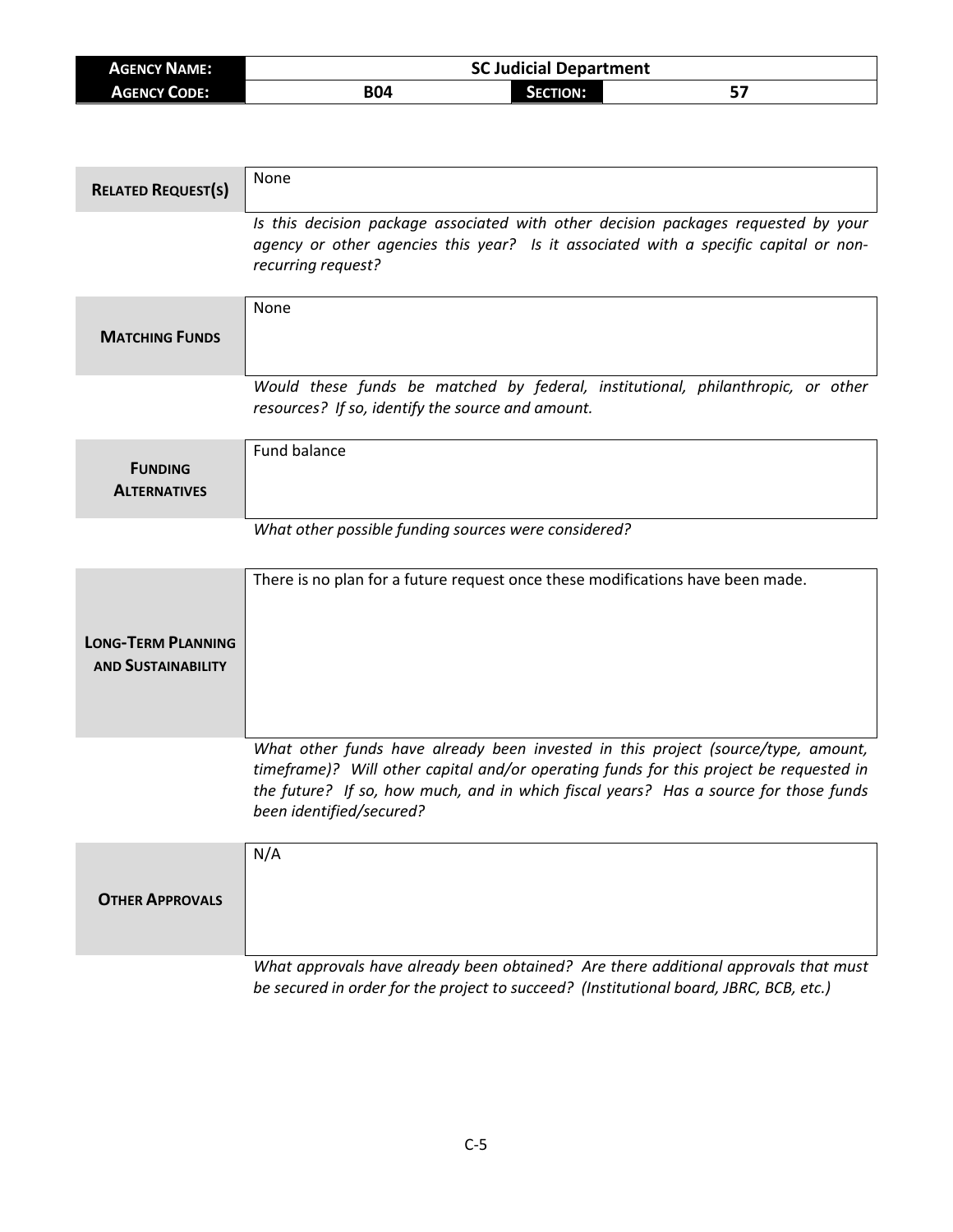| <b>AGENCY NAME:</b> | <b>SC Judicial Department</b> |                 |  |
|---------------------|-------------------------------|-----------------|--|
| <b>AGENCY CODE:</b> | <b>B04</b>                    | <b>SECTION:</b> |  |

| <b>DECISION PACKAGE</b> | 1402                                                                                                                                                                                                                                                                                               |  |
|-------------------------|----------------------------------------------------------------------------------------------------------------------------------------------------------------------------------------------------------------------------------------------------------------------------------------------------|--|
|                         | Provide the decision package number issued by the PBF system ("Governor's Request").                                                                                                                                                                                                               |  |
| <b>TITLE</b>            | <b>Supreme Court Building Security System</b>                                                                                                                                                                                                                                                      |  |
|                         | Provide a brief, descriptive title for this request.                                                                                                                                                                                                                                               |  |
| <b>AMOUNT</b>           | \$300,000                                                                                                                                                                                                                                                                                          |  |
|                         | How much is requested for this project in FY 2014-15?                                                                                                                                                                                                                                              |  |
| <b>BUDGET PROGRAM</b>   | I. The Court, A. Supreme Court                                                                                                                                                                                                                                                                     |  |
|                         | Identify the associated budget program(s) by name and budget section.<br>The Supreme Court building houses court records for the South Carolina Supreme                                                                                                                                            |  |
|                         | Court. It functions as the highest court in the state serving high profile civil and criminal<br>cases with five Supreme Court Justices and staff.                                                                                                                                                 |  |
|                         | Building improvements will include:                                                                                                                                                                                                                                                                |  |
|                         | 1. Replace current outdated security keypad<br>2.                                                                                                                                                                                                                                                  |  |
|                         | Replace cameras and add additional cameras<br>3. Equipment for storage of images, monitors                                                                                                                                                                                                         |  |
|                         | 4. Software for image storage                                                                                                                                                                                                                                                                      |  |
|                         | New generator for Supreme Court building<br>5.                                                                                                                                                                                                                                                     |  |
|                         | 6. Replace package scanner                                                                                                                                                                                                                                                                         |  |
|                         | 7. Building modification (cabling)                                                                                                                                                                                                                                                                 |  |
| <b>SUMMARY</b>          | If the requested funding for physical security is not appropriated for the requested<br>improvements to the Supreme Court building, SCJD will continue to depend on<br>outdated, and in some cases obsolete, security equipment to protect the SCJD staff<br>including the Supreme Court Justices. |  |
|                         |                                                                                                                                                                                                                                                                                                    |  |
|                         |                                                                                                                                                                                                                                                                                                    |  |
|                         |                                                                                                                                                                                                                                                                                                    |  |
|                         |                                                                                                                                                                                                                                                                                                    |  |
|                         |                                                                                                                                                                                                                                                                                                    |  |
|                         |                                                                                                                                                                                                                                                                                                    |  |
|                         |                                                                                                                                                                                                                                                                                                    |  |

*Provide a summary of the project and explain why it is necessary.*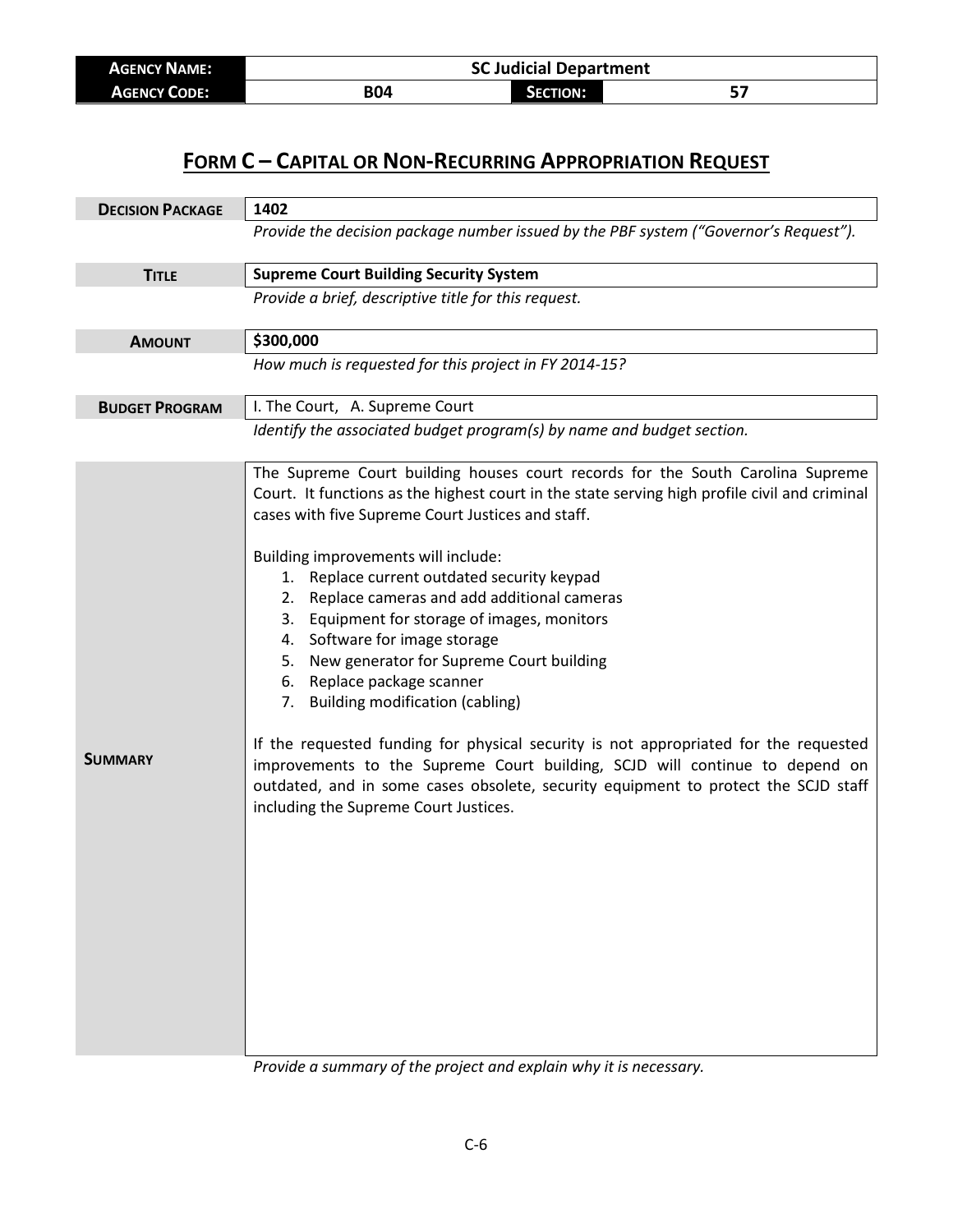| <b>AGENCY NAME:</b> | C Judicial Department |                      |  |
|---------------------|-----------------------|----------------------|--|
| <b>AGENCY CODE:</b> | <b>B04</b>            | <b>CTION:</b><br>יבנ |  |

| <b>RELATED REQUEST(S)</b>                              | N/A                                                                                                                                                                                                                                                                                             |
|--------------------------------------------------------|-------------------------------------------------------------------------------------------------------------------------------------------------------------------------------------------------------------------------------------------------------------------------------------------------|
|                                                        | Is this decision package associated with other decision packages requested by your<br>agency or other agencies this year? Is it associated with a specific capital or non-<br>recurring request?                                                                                                |
| <b>MATCHING FUNDS</b>                                  | <b>None</b>                                                                                                                                                                                                                                                                                     |
|                                                        | Would these funds be matched by federal, institutional, philanthropic, or other<br>resources? If so, identify the source and amount.                                                                                                                                                            |
| <b>FUNDING</b><br><b>ALTERNATIVES</b>                  | Fund balance                                                                                                                                                                                                                                                                                    |
|                                                        | What other possible funding sources were considered?                                                                                                                                                                                                                                            |
| <b>LONG-TERM PLANNING</b><br><b>AND SUSTAINABILITY</b> | There is no plan for a future request once these modifications have been made.                                                                                                                                                                                                                  |
|                                                        | What other funds have already been invested in this project (source/type, amount,<br>timeframe)? Will other capital and/or operating funds for this project be requested in<br>the future? If so, how much, and in which fiscal years? Has a source for those funds<br>been identified/secured? |
| <b>OTHER APPROVALS</b>                                 | N/A                                                                                                                                                                                                                                                                                             |
|                                                        | What approvals have already been obtained? Are there additional approvals that must<br>be secured in order for the project to succeed? (Institutional board, JBRC, BCB, etc.)                                                                                                                   |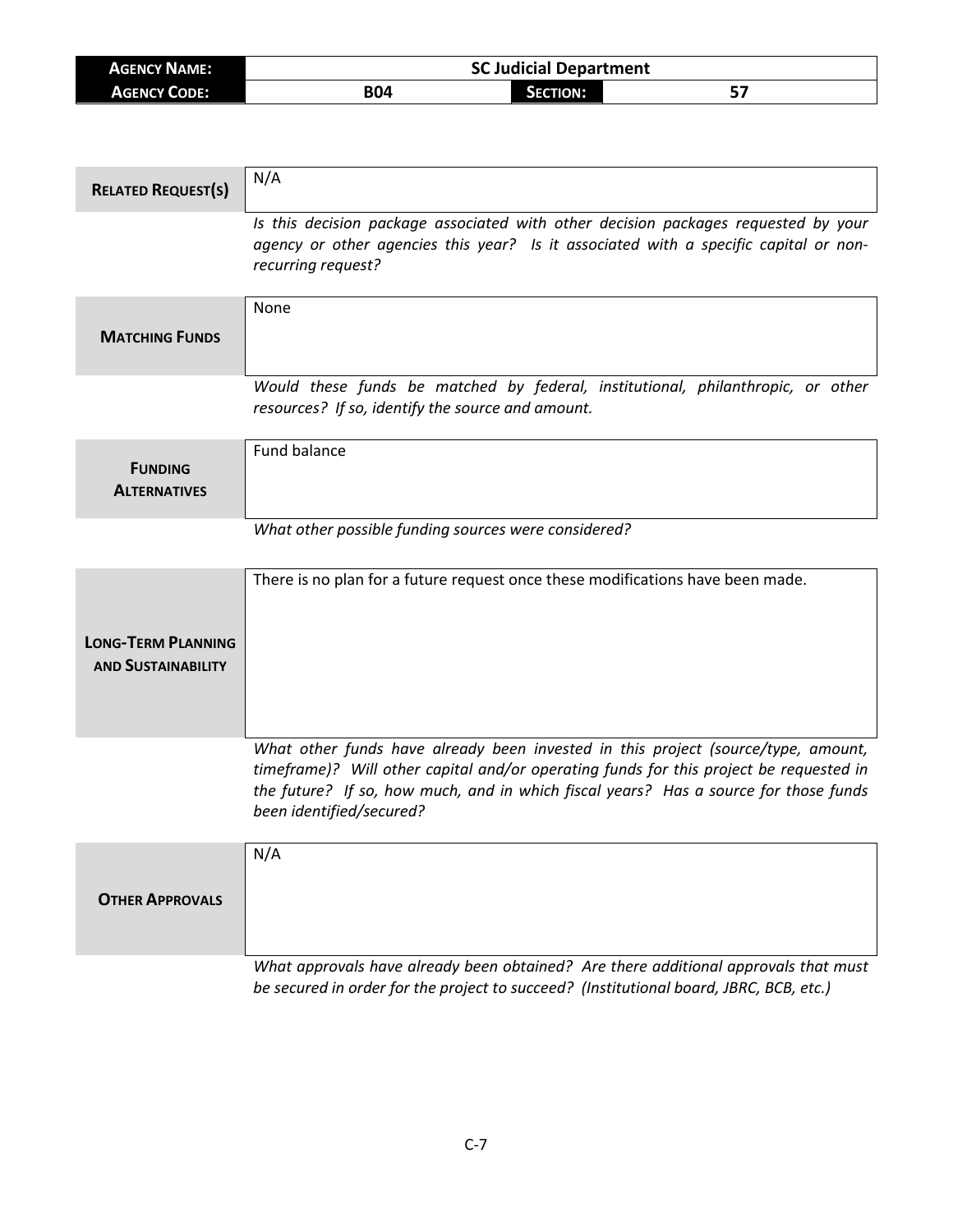| <b>AGENCY NAME:</b> | <b>SC Judicial Department</b> |          |  |
|---------------------|-------------------------------|----------|--|
| <b>AGENCY CODE:</b> | <b>B04</b>                    | Section: |  |

| <b>DECISION PACKAGE</b> | 1393                                                                                                                                                                                                                                                                                                                                                                                                                                                                                                                                                                                                                                                                                                                                                                                                                                                                                                                                                                                                 |  |
|-------------------------|------------------------------------------------------------------------------------------------------------------------------------------------------------------------------------------------------------------------------------------------------------------------------------------------------------------------------------------------------------------------------------------------------------------------------------------------------------------------------------------------------------------------------------------------------------------------------------------------------------------------------------------------------------------------------------------------------------------------------------------------------------------------------------------------------------------------------------------------------------------------------------------------------------------------------------------------------------------------------------------------------|--|
|                         | Provide the decision package number issued by the PBF system ("Governor's Request").                                                                                                                                                                                                                                                                                                                                                                                                                                                                                                                                                                                                                                                                                                                                                                                                                                                                                                                 |  |
| <b>TITLE</b>            | <b>Calhoun Building Renovation</b>                                                                                                                                                                                                                                                                                                                                                                                                                                                                                                                                                                                                                                                                                                                                                                                                                                                                                                                                                                   |  |
|                         | Provide a brief, descriptive title for this request.                                                                                                                                                                                                                                                                                                                                                                                                                                                                                                                                                                                                                                                                                                                                                                                                                                                                                                                                                 |  |
| <b>AMOUNT</b>           | \$10,700,000                                                                                                                                                                                                                                                                                                                                                                                                                                                                                                                                                                                                                                                                                                                                                                                                                                                                                                                                                                                         |  |
|                         | How much is requested for this project in FY 2014-15?                                                                                                                                                                                                                                                                                                                                                                                                                                                                                                                                                                                                                                                                                                                                                                                                                                                                                                                                                |  |
| <b>BUDGET PROGRAM</b>   | II. Court of Appeals                                                                                                                                                                                                                                                                                                                                                                                                                                                                                                                                                                                                                                                                                                                                                                                                                                                                                                                                                                                 |  |
|                         | Identify the associated budget program(s) by name and budget section.                                                                                                                                                                                                                                                                                                                                                                                                                                                                                                                                                                                                                                                                                                                                                                                                                                                                                                                                |  |
| <b>SUMMARY</b>          | The almost 100 year old Calhoun Building is undergoing renovation. Construction of the<br>ground floor is scheduled to be completed in 2014. All six floors, as well as, the building<br>exterior including roofing and windows are in dire need of repairs. The 2011 study<br>estimated interior and exterior renovation costs at approximately \$24.6 M.<br>An<br>estimated escalation cost of 5% per year would bring a current estimate to \$30M for<br>complete renovation. The next logical step in the renovation process would be the<br>repair the roof, restoration of the original windows, and the repair of the exterior walls<br>while continuing interior renovation working from the first floor upward.<br>Project estimate (2011) of Calhoun Building exterior \$6,820,268 x 5% escalation for 3<br>$years = $7,895,312$<br>Project estimate (2011) of $1^{st}$ Floor Calhoun Building \$2,426,986 x 5% escalation for 3<br>years = $$2,809,539$<br>Total Estimate = $$10,700,000$ |  |

*Provide a summary of the project and explain why it is necessary.*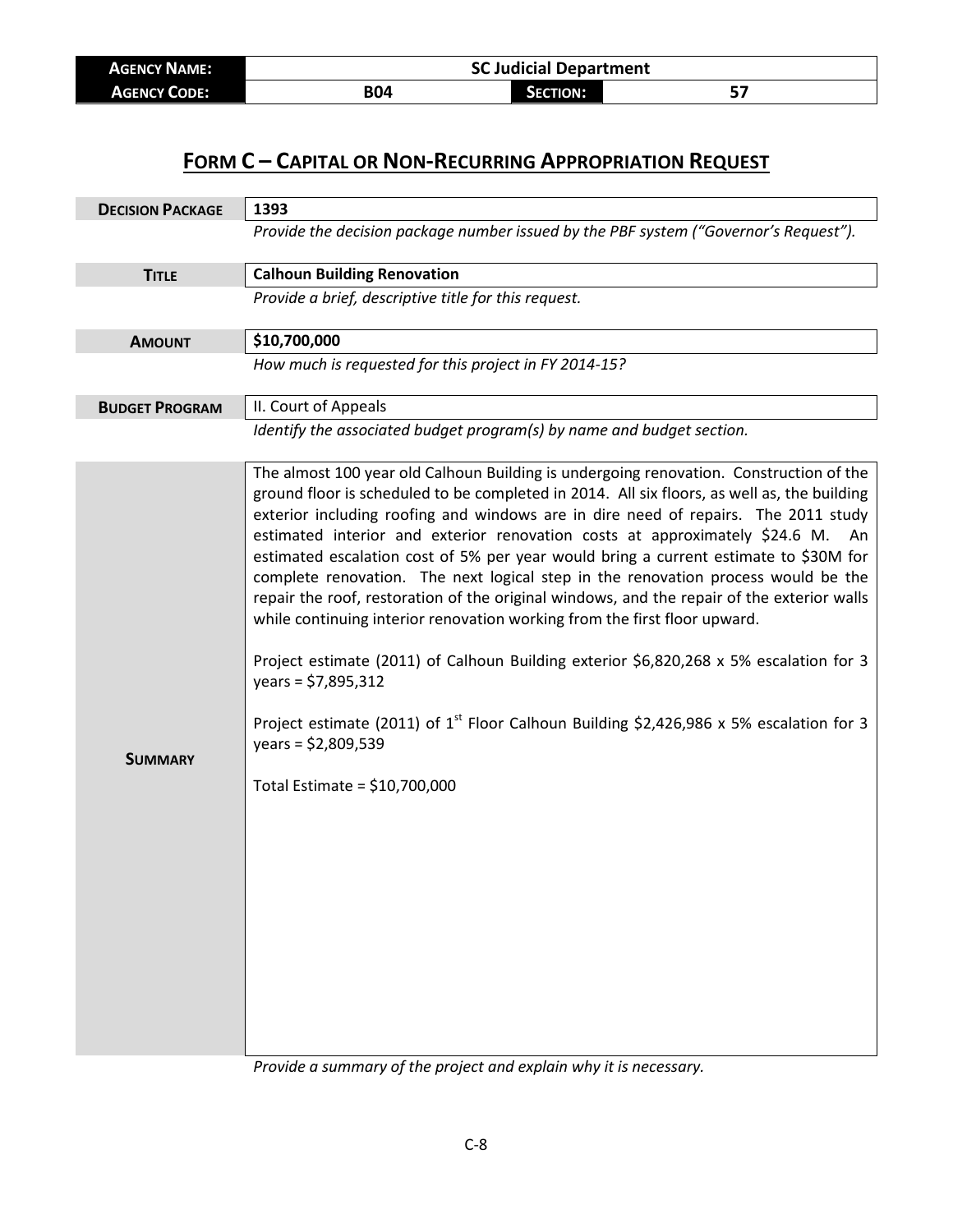| <b>AGENCY NAME:</b> | <b>SC Judicial Department</b> |          |  |
|---------------------|-------------------------------|----------|--|
| <b>AGENCY CODE:</b> | <b>B04</b>                    | SECTION: |  |

| <b>RELATED REQUEST(S)</b>                              | N/A                                                                                                                                                                                                                                                                                             |
|--------------------------------------------------------|-------------------------------------------------------------------------------------------------------------------------------------------------------------------------------------------------------------------------------------------------------------------------------------------------|
|                                                        | Is this decision package associated with other decision packages requested by your<br>agency or other agencies this year? Is it associated with a specific capital or non-<br>recurring request?                                                                                                |
| <b>MATCHING FUNDS</b>                                  | None                                                                                                                                                                                                                                                                                            |
|                                                        | Would these funds be matched by federal, institutional, philanthropic, or other<br>resources? If so, identify the source and amount.                                                                                                                                                            |
| <b>FUNDING</b><br><b>ALTERNATIVES</b>                  | None                                                                                                                                                                                                                                                                                            |
|                                                        | What other possible funding sources were considered?                                                                                                                                                                                                                                            |
| <b>LONG-TERM PLANNING</b><br><b>AND SUSTAINABILITY</b> | The Budget and Control Board project jointly funded is currently underway for<br>waterproofing the ground floor and beginning renovations of the ground floor.<br>Expectations are the complete interior renovations in phases.                                                                 |
|                                                        | What other funds have already been invested in this project (source/type, amount,<br>timeframe)? Will other capital and/or operating funds for this project be requested in<br>the future? If so, how much, and in which fiscal years? Has a source for those funds<br>been identified/secured? |
| <b>OTHER APPROVALS</b>                                 | <b>Budget and Control Board project</b>                                                                                                                                                                                                                                                         |
|                                                        | What approvals have already been obtained? Are there additional approvals that must<br>be secured in order for the project to succeed? (Institutional board, JBRC, BCB, etc.)                                                                                                                   |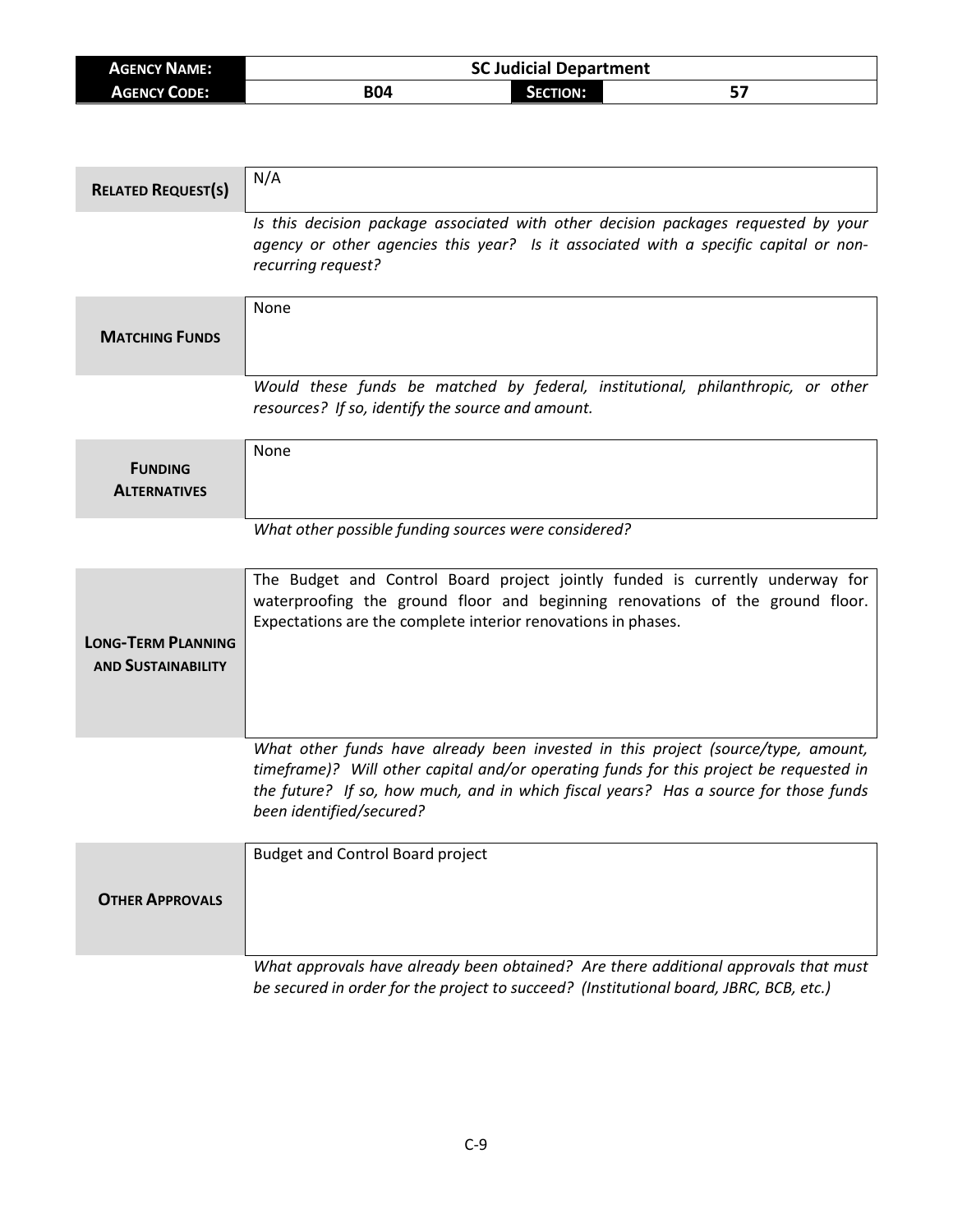| <b>AGENCY NAME:</b> | <b>SC Judicial Department</b> |                 |     |
|---------------------|-------------------------------|-----------------|-----|
| <b>AGENCY CODE:</b> | <b>B04</b>                    | <b>SECTION:</b> | ، ب |

| <b>DECISION PACKAGE</b> | 1399                                                                                                                                                                                                                                                                                                                                                                                                                                                                                                                                                                                                                                                                                                                                                                                                                                                                                                                                                                                                                                                                                                                                                                                                                                                                                                                                                                                                                                                                                                                                                                                                                                                                                                                                                                                                                                                                                                      |
|-------------------------|-----------------------------------------------------------------------------------------------------------------------------------------------------------------------------------------------------------------------------------------------------------------------------------------------------------------------------------------------------------------------------------------------------------------------------------------------------------------------------------------------------------------------------------------------------------------------------------------------------------------------------------------------------------------------------------------------------------------------------------------------------------------------------------------------------------------------------------------------------------------------------------------------------------------------------------------------------------------------------------------------------------------------------------------------------------------------------------------------------------------------------------------------------------------------------------------------------------------------------------------------------------------------------------------------------------------------------------------------------------------------------------------------------------------------------------------------------------------------------------------------------------------------------------------------------------------------------------------------------------------------------------------------------------------------------------------------------------------------------------------------------------------------------------------------------------------------------------------------------------------------------------------------------------|
|                         | Provide the decision package number issued by the PBF system ("Governor's Request").                                                                                                                                                                                                                                                                                                                                                                                                                                                                                                                                                                                                                                                                                                                                                                                                                                                                                                                                                                                                                                                                                                                                                                                                                                                                                                                                                                                                                                                                                                                                                                                                                                                                                                                                                                                                                      |
| <b>TITLE</b>            | <b>Digital Courtroom Recorders</b>                                                                                                                                                                                                                                                                                                                                                                                                                                                                                                                                                                                                                                                                                                                                                                                                                                                                                                                                                                                                                                                                                                                                                                                                                                                                                                                                                                                                                                                                                                                                                                                                                                                                                                                                                                                                                                                                        |
|                         | Provide a brief, descriptive title for this request.                                                                                                                                                                                                                                                                                                                                                                                                                                                                                                                                                                                                                                                                                                                                                                                                                                                                                                                                                                                                                                                                                                                                                                                                                                                                                                                                                                                                                                                                                                                                                                                                                                                                                                                                                                                                                                                      |
| <b>AMOUNT</b>           | \$210,000                                                                                                                                                                                                                                                                                                                                                                                                                                                                                                                                                                                                                                                                                                                                                                                                                                                                                                                                                                                                                                                                                                                                                                                                                                                                                                                                                                                                                                                                                                                                                                                                                                                                                                                                                                                                                                                                                                 |
|                         | How much is requested for this project in FY 2014-15?                                                                                                                                                                                                                                                                                                                                                                                                                                                                                                                                                                                                                                                                                                                                                                                                                                                                                                                                                                                                                                                                                                                                                                                                                                                                                                                                                                                                                                                                                                                                                                                                                                                                                                                                                                                                                                                     |
| <b>BUDGET PROGRAM</b>   | V. Administration, A. Court Administration                                                                                                                                                                                                                                                                                                                                                                                                                                                                                                                                                                                                                                                                                                                                                                                                                                                                                                                                                                                                                                                                                                                                                                                                                                                                                                                                                                                                                                                                                                                                                                                                                                                                                                                                                                                                                                                                |
|                         | Identify the associated budget program(s) by name and budget section.                                                                                                                                                                                                                                                                                                                                                                                                                                                                                                                                                                                                                                                                                                                                                                                                                                                                                                                                                                                                                                                                                                                                                                                                                                                                                                                                                                                                                                                                                                                                                                                                                                                                                                                                                                                                                                     |
| <b>SUMMARY</b>          | This request is being made given the shortage of available qualified court reporters to<br>cover the increased terms of court in family and circuit courts. This shortage is<br>exacerbated because of the lack of training schools in S.C. and mainly the<br>discontinuation in 2010 of the training program for court reporters at Midlands<br>Technical College. While we have utilized free-lance private reporters as a stop gap<br>measure that is not the long term solution given the costs associated with contracting<br>with independent individuals or companies. The number of available qualified court<br>reporters has and continues to decline significantly. The number of court reporter<br>programs and student enrollment is declining, while competition for court reporting<br>services in the private sector is increasing.<br>Digital recording is one of the next steps in the evolution of making the verbatim record.<br>This technology improves the efficiency of transcript production, broadens access to the<br>verbatim record, drives more effective management of court reporting resources, and<br>further utilizes new technology solutions. Courts must respond to the declining<br>reporter resources by implementing alternate methods of making the record. The<br>utilization of digital recording technology creates a significantly greater number of<br>staffing options for the court in making the record and could potentially reduce the<br>transcript production time and make efficient and effective use of available resources.<br>The requested funds would be used to purchase fifteen digital court recording devices<br>to be used during family or circuit court proceedings as assigned by the Chief Judge for<br>Administrative purposes. The digital recording devices would be used to capture the<br>verbatim record of court proceedings |

*Provide a summary of the project and explain why it is necessary.*